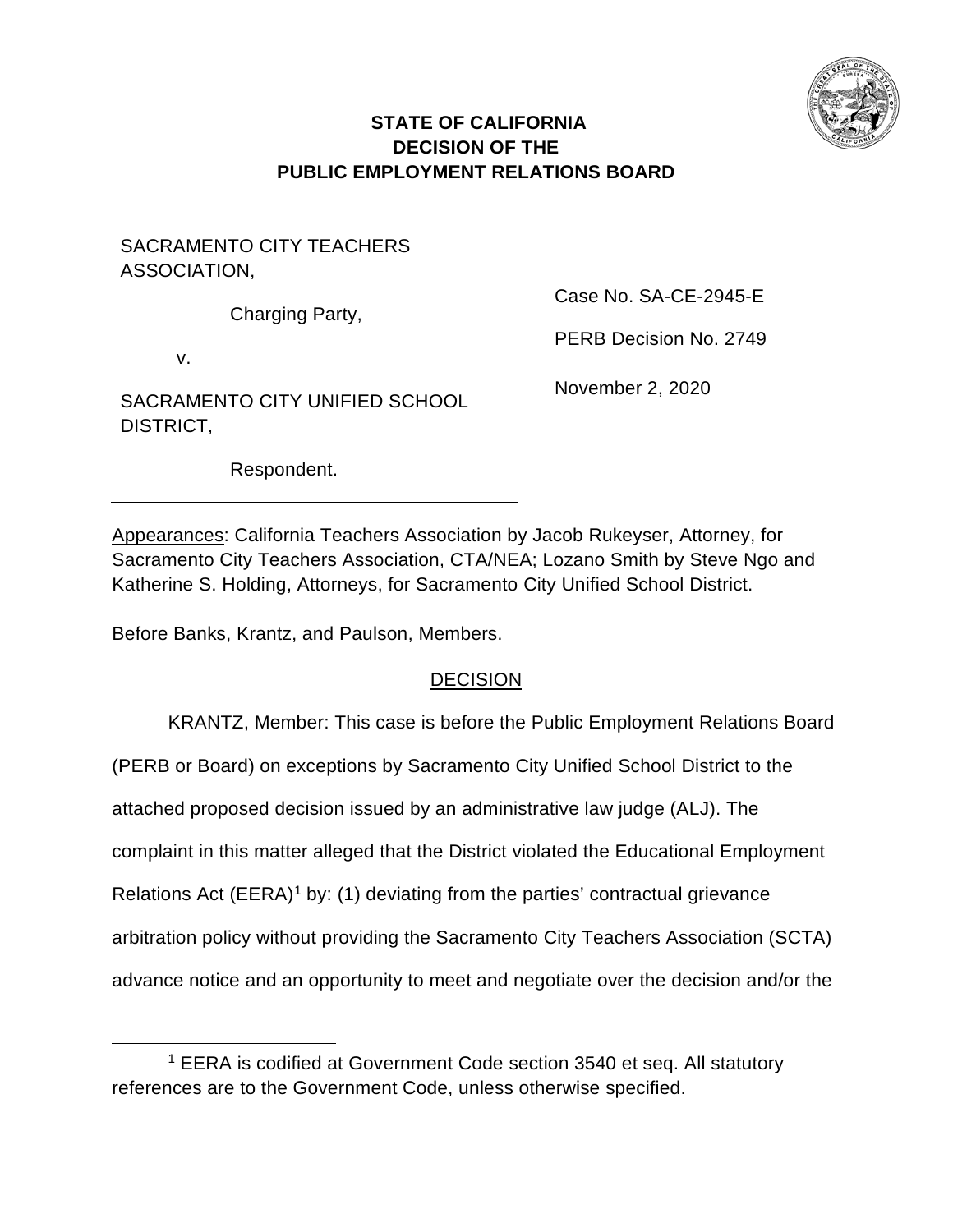negotiable effects thereof; and (2) failing to provide SCTA with relevant and necessary information in a timely fashion. The ALJ found the District liable for both alleged violations. The District excepts to the ALJ's unilateral change findings and associated remedy. SCTA filed no exceptions and urges us to deny the District's exceptions.[2](#page-1-0)

Based on our review of the proposed decision, the entire record, and relevant legal authority, we conclude that the record supports the ALJ's factual findings and that the proposed decision's conclusions of law are consistent with applicable law. Accordingly, we adopt the Proposed Decision as the decision of the Board itself, as supplemented by the following discussion.

# FACTUAL BACKGROUND

We summarize the relevant facts, which are fully set out in the attached proposed decision, to provide context to our decision.[3](#page-1-1)

The District and SCTA are parties to a collective bargaining agreement (CBA) which includes, in Article 4, a grievance-arbitration provision. Article 4 establishes procedures for resolving a grievance, which the CBA defines as "an allegation by one

<span id="page-1-0"></span><sup>&</sup>lt;sup>2</sup> We affirm those portions of the proposed decision to which no party excepted, namely, the ALJ's finding that the District violated EERA section 3543.5, subdivisions (a), (b), and (c) when it delayed for more than seven weeks before responding to SCTA's information request, and the proposed remedy associated with that violation. Because those portions of the proposed decision are not before us on exceptions, they remain non-precedential; in other words, they are final and binding only on the parties to this case. (PERB Regs. 32215, 32300, subd. (c); *City of Torrance* (2009) PERB Decision No. 2004-M, p. 12.) Also, as neither party excepted to the ALJ's proposed remedy for the information request violation, we incorporate that remedy into our order.

<span id="page-1-1"></span><sup>&</sup>lt;sup>3</sup> The Proposed Decision's findings of fact are based in part on stipulated facts and joint exhibits.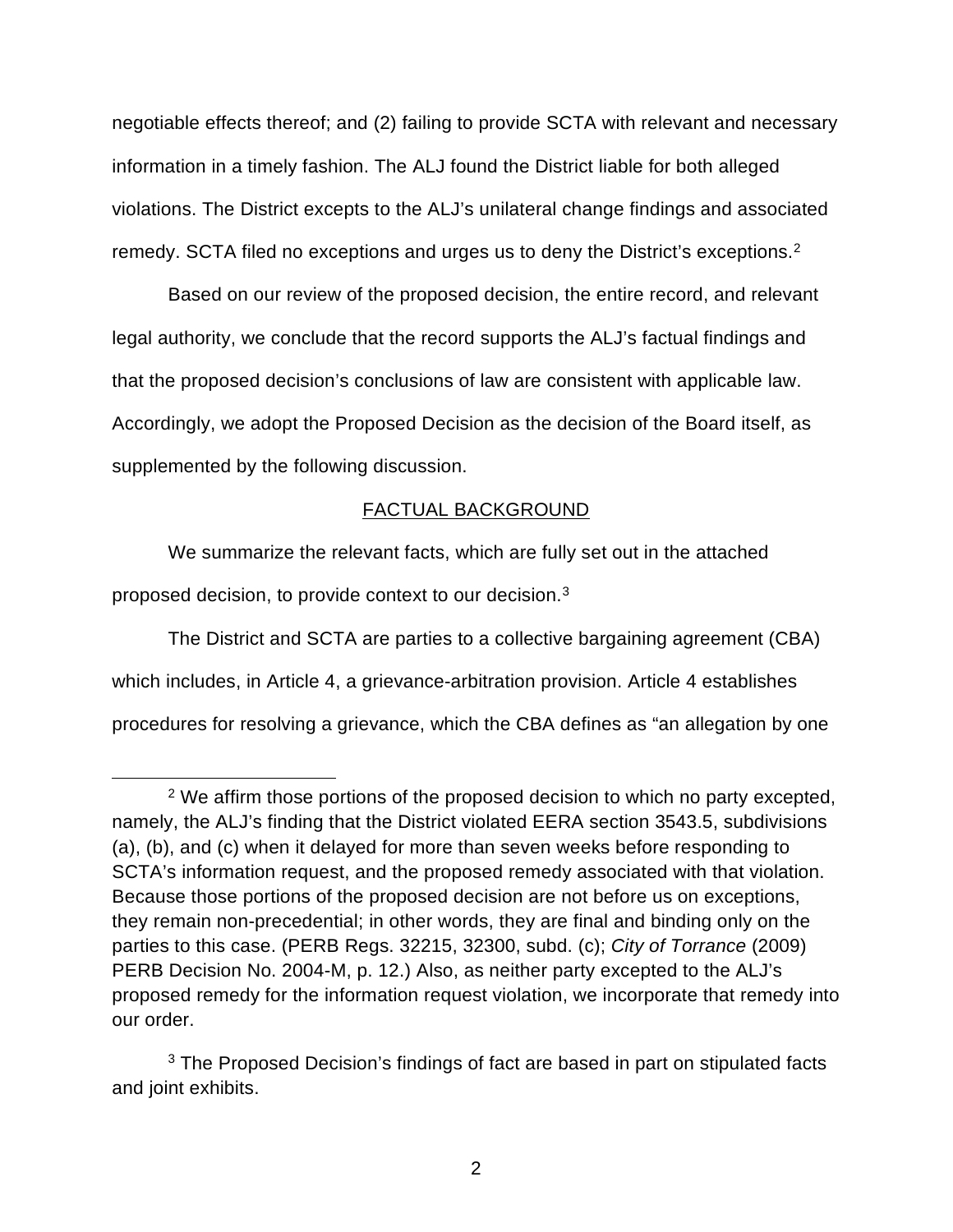or more members of the bargaining unit or the Association that a member(s) has been adversely affected by a violation, misrepresentation, or misapplication of a specific provision of this Agreement." The CBA's multi-step grievance resolution process culminates in binding arbitration.

Article 4, at section 4.5.3, includes the following paragraph regarding grievance arbitration:

> "When arbitration has been requested, the parties may mutually agree on an arbitrator or shall contact the American Arbitration Association [(AAA)] for a list of arbitrators in accordance with [AAA] procedures. . . . [The designated arbitrator] shall proceed to hear the grievance under the voluntary rules of the [AAA] insofar as said rules do not conflict with the grievance procedure in this Agreement."

The applicable AAA Labor Arbitration Rules include the following provisions

under Rule 3 (Jurisdiction):

a. "The arbitrator shall have the power to rule on his or her own jurisdiction, including any objections with respect to the existence, scope, or validity of the arbitration agreement.

b. "The arbitrator shall have the power to determine the existence or validity of a contract of which an arbitration clause forms a part. Such an arbitration clause shall be treated as an agreement independent of the other terms of the contract. A decision by the arbitrator that the contract is null and void shall not for that reason alone render invalid the arbitration clause."

The parties' CBA also expressly incorporates by reference a "Framework

Agreement" that the parties negotiated and signed on November 5, 2017. The

Framework Agreement addresses, among other things, SCTA bargaining unit

employee salary schedules.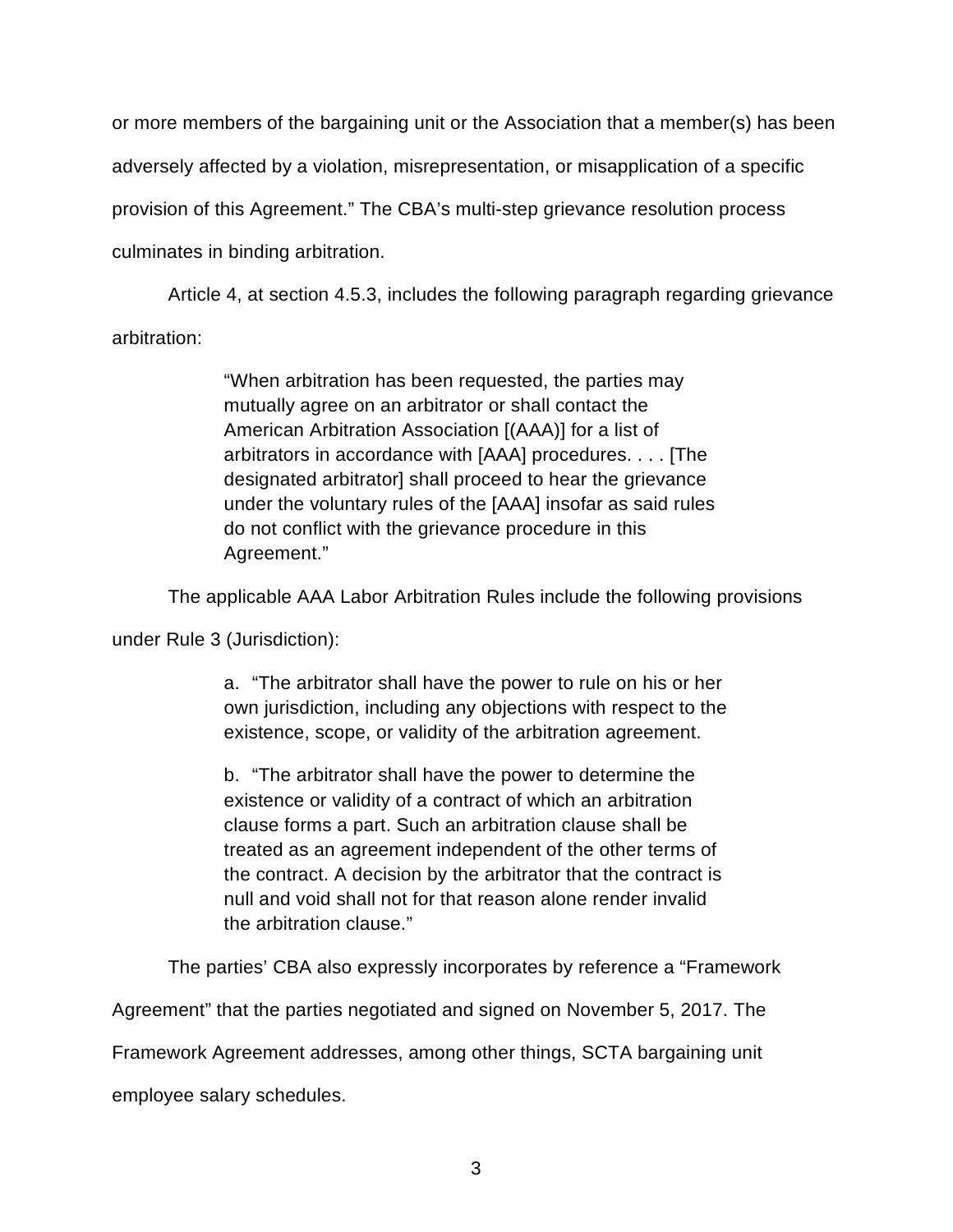In August 2018, the parties disagreed about the meaning of the salary schedule provision in the Framework Agreement and how that provision should be interpreted and applied. SCTA contended that the salary schedule provision obligated the District to adopt, effective for the 2018-2019 school year, the certificated salary schedules that SCTA had proposed during collective bargaining, subject to an expenditure cap of 3.5% of District expenditures during that 2018-19 year only. The District contended that the salary schedule provision merely required it to adopt a new salary schedule with a total cost of not more than 3.5% of District expenditures in each year of the schedule.

On September 12, 2018, SCTA filed a grievance alleging that the District violated the salary schedule provision of the Framework Agreement. On September 17, SCTA moved the salary schedule grievance to arbitration and asked AAA to begin administering the arbitration.

By correspondence dated September 20, 2018, AAA assigned the parties' salary schedule arbitration a AAA case number, provided the parties with a list of possible arbitrators, and stated that the arbitration would be administered under AAA's Labor Arbitration Rules. Thereafter, the parties selected an arbitrator and began scheduling a hearing. In several communications during this process, the District reserved all potential defenses, including arbitrability.

On November 16, 2018, the District filed suit against SCTA in Sacramento County Superior Court. The District sought a judicial declaration that the salary schedule agreement did not constitute a valid contract and that SCTA therefore had no right to arbitrate an alleged violation thereof.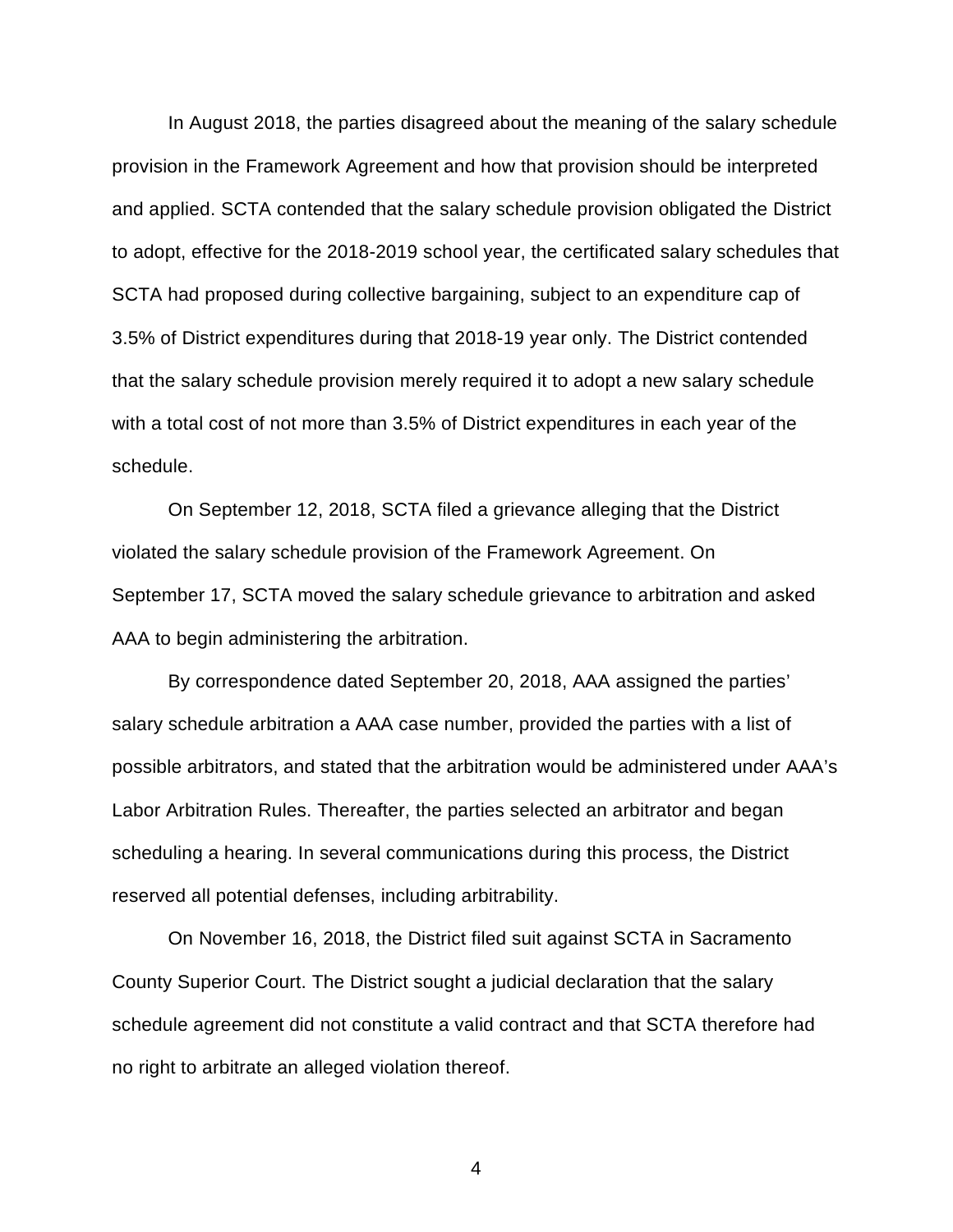On November 19, 2018, the District informed SCTA, AAA, and the parties' agreed-upon labor arbitrator that the District did not believe the salary schedule grievance was arbitrable. The District further stated that it could not "agree to the proposed arbitration dates, or arbitration itself, unless or until the outcome of the action before the Superior Court calls for same."

The next day, District Superintendent Jorge Aguilar sent a letter to SCTA explaining the District's decision to file the Superior Court action. The letter stated in relevant part:

> "As stated in the District's correspondence to SCTA and the arbitrator dated November 19, 2018, we are not refusing to arbitrate, but instead seek a determination as to whether an enforceable contract subject to the Grievance process was reached, which is the appropriate course of action under the law. The District has preserved all of its procedural and substantive defenses in its communications on this matter, including the arbitrability thereof.

"The District feels that this action is necessary to avoid wasting resources arbitrating a grievance that may not be arbitrable."

On January 7, 2019, SCTA filed its own motion in the Superior Court litigation,

seeking an order compelling the District to arbitrate the parties' salary schedule

grievance. At a February 6, 2019 hearing, the Court granted SCTA's motion. On

February 22, 2019, the Court memorialized its ruling in a written order. The Superior

Court held:

"The parties agreed that the arbitrator would decide issues of arbitrability. The Parties' contract provides, in relevant part, that the Parties' arbitrator 'shall proceed to hear the grievance under the voluntary rules of the American Arbitration Association.' [Citation.] The AAA rules provide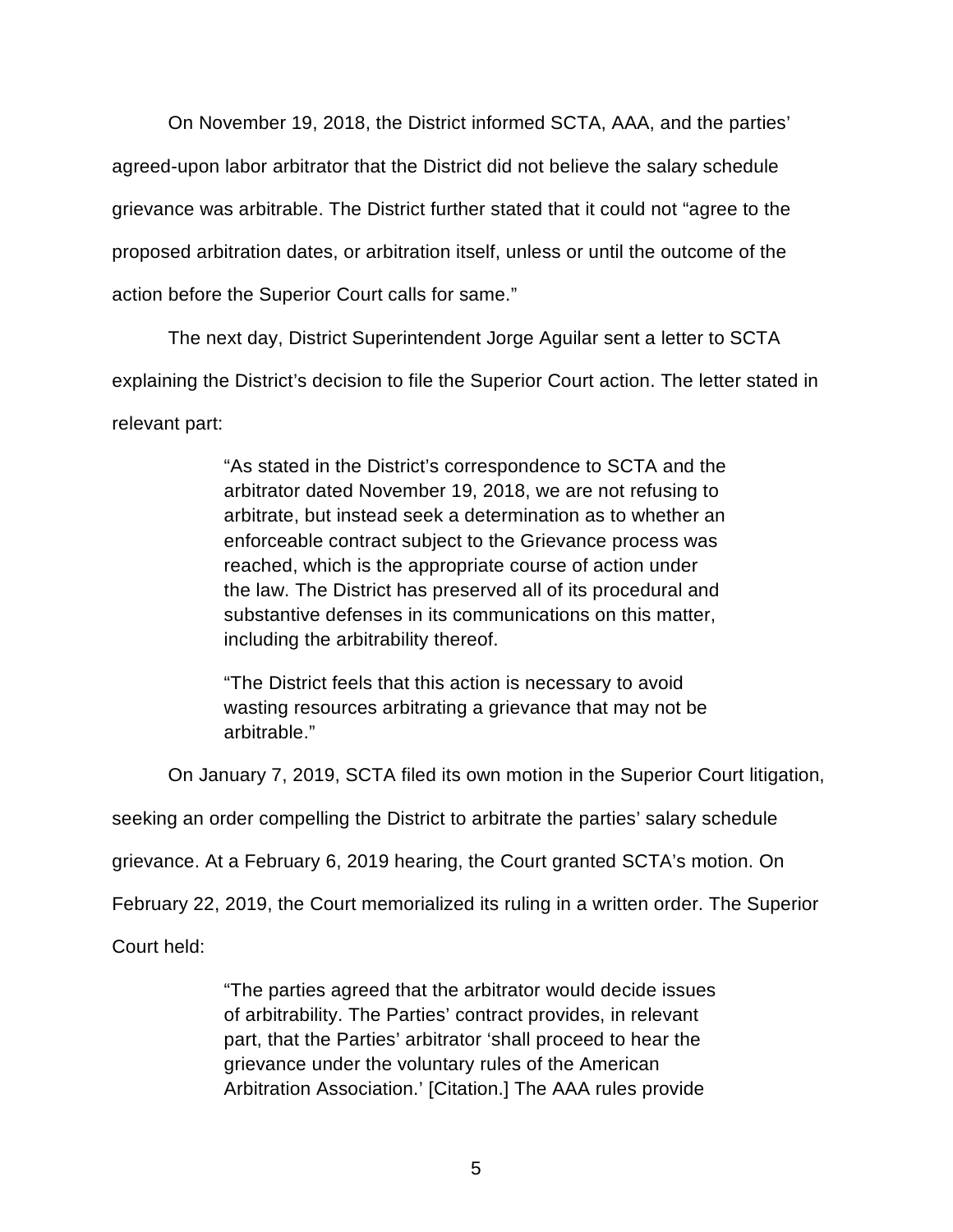that it is the arbitrator who shall have the authority to rule on questions of arbitrability and the existence of a contract. They provide that the arbitrator shall have '**the power to rule on his or her own jurisdiction, including any objections with respect to the existence, scope, or validity of the arbitration agreement,' as well as 'the power to determine the existence or validity of a contract of which an arbitration clause forms a part**.' [Citations.] The import of this delegation clause is clear and unmistakable. [Citations.] . . . Accordingly, the issue of whether the salary adjustment provision of the Framework agreement is void or enforceable is one properly to be determined by the arbitrator. The argument that the underlying agreement is void therefore does not establish that the dispute is not subject to arbitration. Because arbitration provisions are considered separable from the contracts in which they appear, 'in the absence of an attack on an arbitration agreement such agreement must be enforced even if one party asserts the invalidity of the contract that contains it.' [Citation.]"

(Emphasis in original.)

On May 2, 2019, an arbitrator ruled in favor of SCTA, holding that the

Framework Agreement constituted a valid enforceable contract between the parties.

SCTA initiated the instant unfair practice charge in October 2018, and PERB's Office of the General Counsel issued a complaint in May 2019. After a formal hearing in October 2019, the ALJ issued the proposed decision in this matter on June 29, 2020. The District thereafter timely filed exceptions.

## **DISCUSSION**

When resolving exceptions to a proposed decision, the Board applies a de novo standard of review. (*County of Santa Clara* (2019) PERB Decision No. 2629-M, p. 6.) However, to the extent that a proposed decision has adequately addressed issues raised by certain exceptions, the Board need not further analyze those exceptions.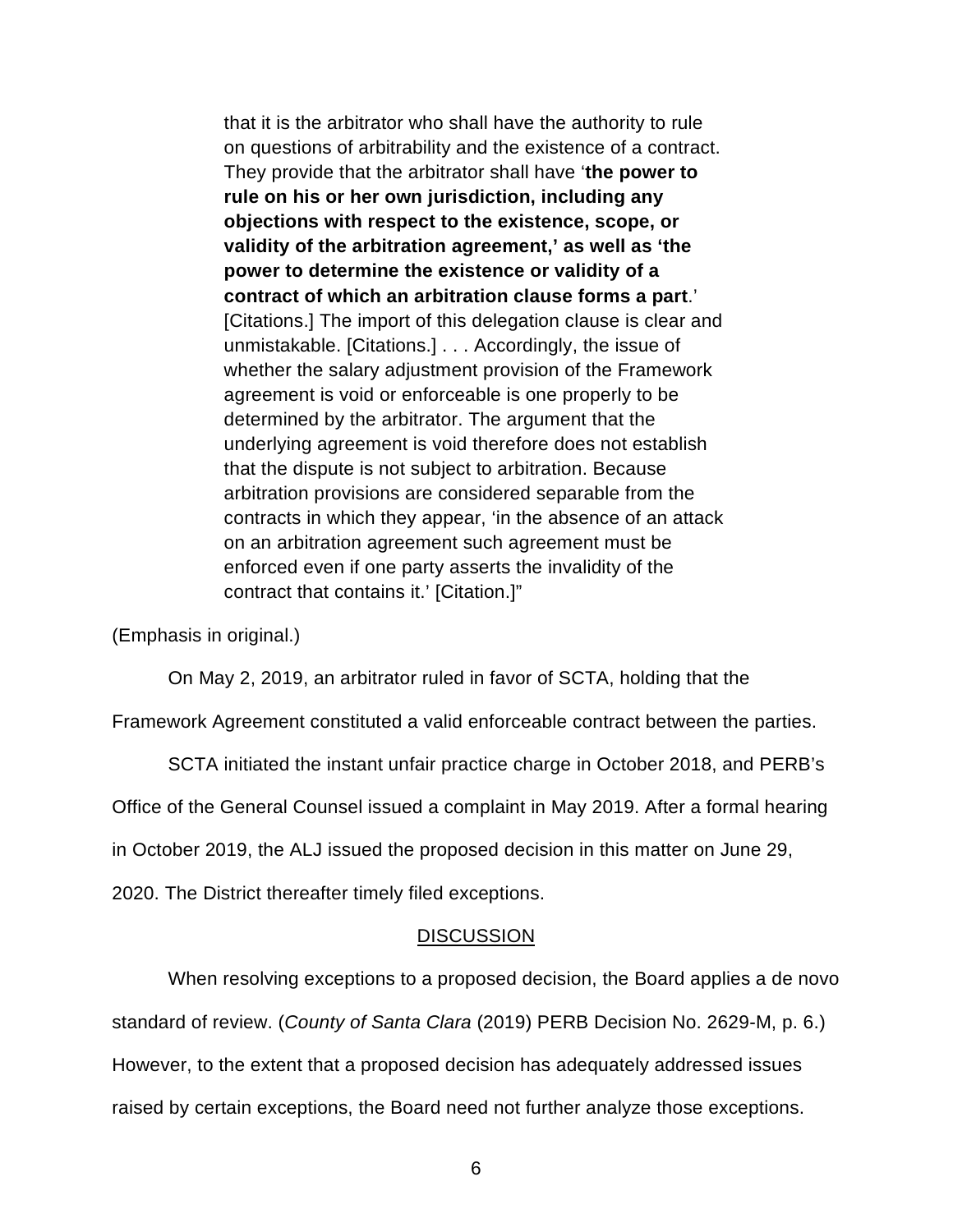(*Ibid*.) Here, the ALJ found that the District unilaterally changed the grievance arbitration process by refusing to arbitrate the salary schedule grievance. As part of her proposed remedial order, the ALJ ordered the District to make SCTA whole by reimbursing SCTA for legal expenses incurred while obtaining a court order directing the District to abide by the CBA's arbitration provision. The District excepts to the proposed decision's unilateral change findings and associated remedy. Although the ALJ adequately addressed the District's arguments that could impact the outcome of the case, we supplement the proposed decision to provide greater clarity regarding two issues.

### I. Unilateral Changes to Contractual Grievance or Arbitration Provisions

A unilateral change to a matter within the scope of representation constitutes a per se violation of the duty to meet and negotiate. (*Stockton Unified School District*  (1980) PERB Decision No. 143, p. 22.) To establish a prima facie case of an unlawful unilateral change, a charging party must prove that: (1) the employer took action to change policy; (2) the change concerns a matter within the scope of representation; (3) the change has a generalized effect or continuing impact on represented employees' terms or conditions of employment; and (4) the employer reached its decision without first providing advance notice of the proposed change to the employees' union and negotiating in good faith over the decision, at the union's request, until the parties reached an agreement or a lawful impasse. (*County of Merced* (2020) PERB Decision No. 2740-M, pp. 8-9 (*Merced*); *City of San Diego*  (2015) PERB Decision No. 2464-M, p. 51 (*San Diego*), affirmed *sub nom*. *Boling v. Public Employment Relations Bd.* (2018) 5 Cal.5th 898.)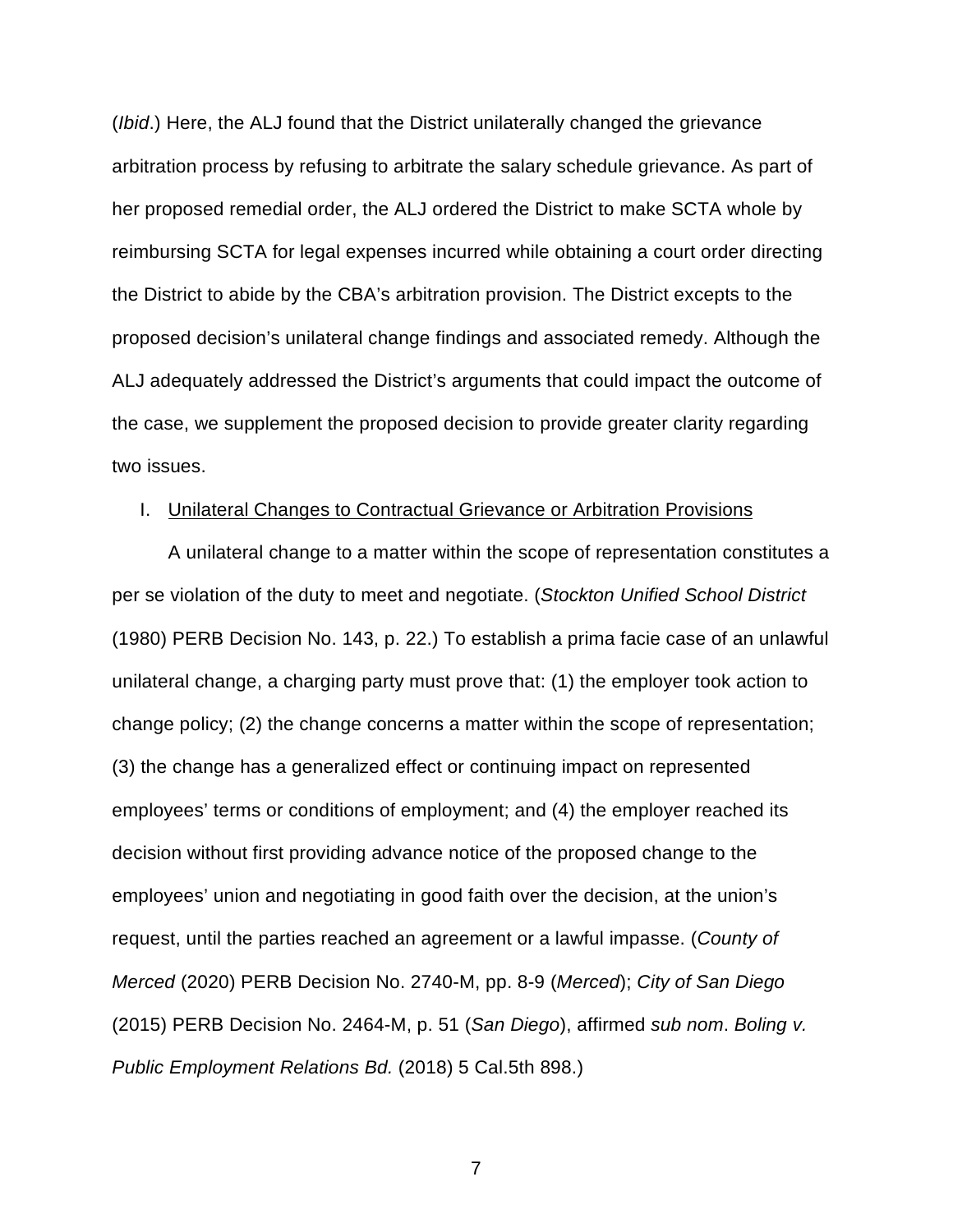Regarding the first element, there are three primary types of policy changes: (1) deviation from the status quo set forth in a written agreement or written policy; (2) a change in established past practice; and (3) a newly created policy or application or enforcement of existing policy in a new way. (*Merced*, *supra*, PERB Decision No. 2740-M, p. 9; *Pasadena Area Community College District* (2015) PERB Decision No. 2444, p. 12, fn. 6.) PERB has long held that an employer's failure or refusal to process a grievance in accordance with collectively bargained procedures may be reviewed as a unilateral change. (See, e.g., *Omnitrans* (2010) PERB Decision No. 2143-M, pp. 6-8; *County of Riverside* (2003) PERB Decision No. 1577-M, p. 6.)

The District contends that it did not implement a policy change, even if—as the Superior Court, arbitrator, and ALJ all found—it violated the CBA when it refused to arbitrate the salary schedule grievance. In support of this claim, the District argues that it did not explicitly indicate any intent as to whether or not it would follow a similar course with respect to future grievances, and that its conduct therefore amounted to at most an isolated contract breach.

However, a single contract breach qualifies as a deviation from the status quo, change in established past practice, and/or enforcement of existing policy in a new way, if either of two circumstances are present: (1) the contract breach changes a policy or employment term applicable to future situations; or (2) the employer acts unilaterally based upon an incorrect legal interpretation or insistence on a non-existent legal right that could be relevant to future disputes. (*Regents of the University of California (Davis)* (2010) PERB Decision No. 2101-H, p. 25; *Hacienda La Puente Unified School District* (1997) PERB Decision No. 1186, p. 4 [finding unilateral change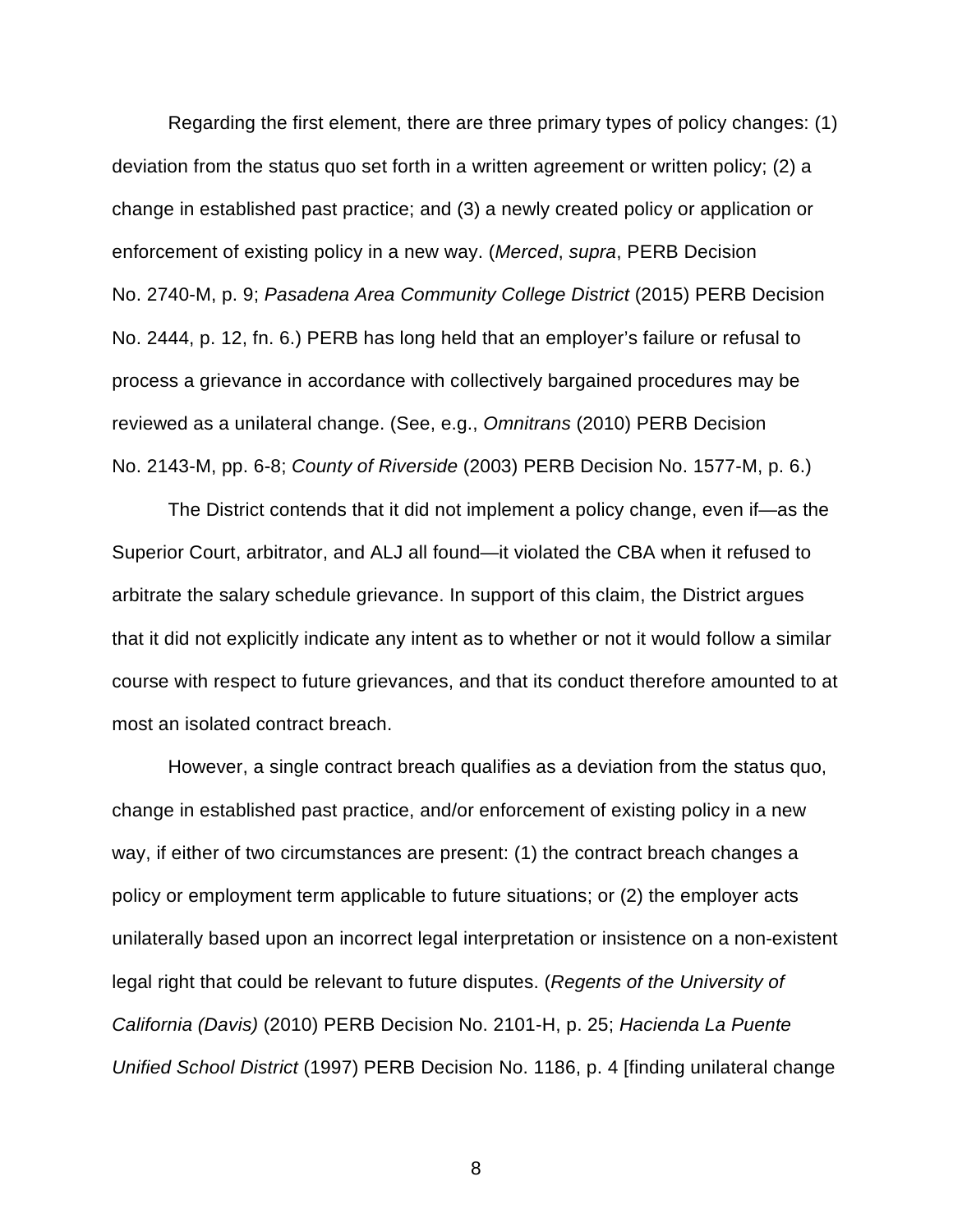because there was "no evidence to suggest" that the employer would in the future refrain from taking similar actions]; see also, e.g., *San Bernardino Community College District* (2018) PERB Decision No. 2599, p. 8; *City of Davis* (2016) PERB Decision No. 2494-M, p. 32; *County of Santa Clara* (2015) PERB Decision No. 2431, p. 19; *County of Riverside*, *supra*, PERB Decision No. 1577-M, p. 6.)[4](#page-8-0)

Here, the District deviated from the status quo, changed established past practice, and/or enforced existing policy in a new way because it asserted a nonexistent legal right to decide for itself whether the salary schedule agreement was a binding contract and whether related disputes were arbitrable. Although in certain communications the District referred to the salary schedule grievance as "extraordinary," the District manifestly retained for itself sole discretion to determine the confines of this amorphous category and was entirely silent on when and to what extent it might follow the same interpretation in the future. [5](#page-8-1)

<span id="page-8-0"></span><sup>4</sup> Because a unilateral change is a per se violation of the statutory duty to bargain, these standards apply irrespective of whether a party evidences a good faith belief in its mistaken position. (See, e.g., *City of Montebello* (2016) PERB Decision No. 2491-M, p. 10 [unilateral change destabilizes the collective bargaining relationship and therefore is unlawful irrespective of intent]; *County of Riverside* (2014) PERB Decision No. 2360-M, p.18 [same].)

<span id="page-8-1"></span><sup>5</sup> The District's conduct goes beyond seeking to remove from the arbitrator the duty to resolve arbitrability disputes, which deviated from the status quo. In fact, the District went so far as to repudiate the salary schedule agreement altogether by contending that it did not constitute a valid, enforceable contract because there was no mutual consent and/or because there was a mutual mistake. Although the District's conduct would amount to a unilateral change even if it had not outright repudiated the salary schedule provision, its repudiation constitutes an alternative basis for finding liability. (*Centinela Valley Union High School District* (2014) PERB Decision No. 2378, p. 8 [repudiation of collectively bargained provision, without bargaining to impasse or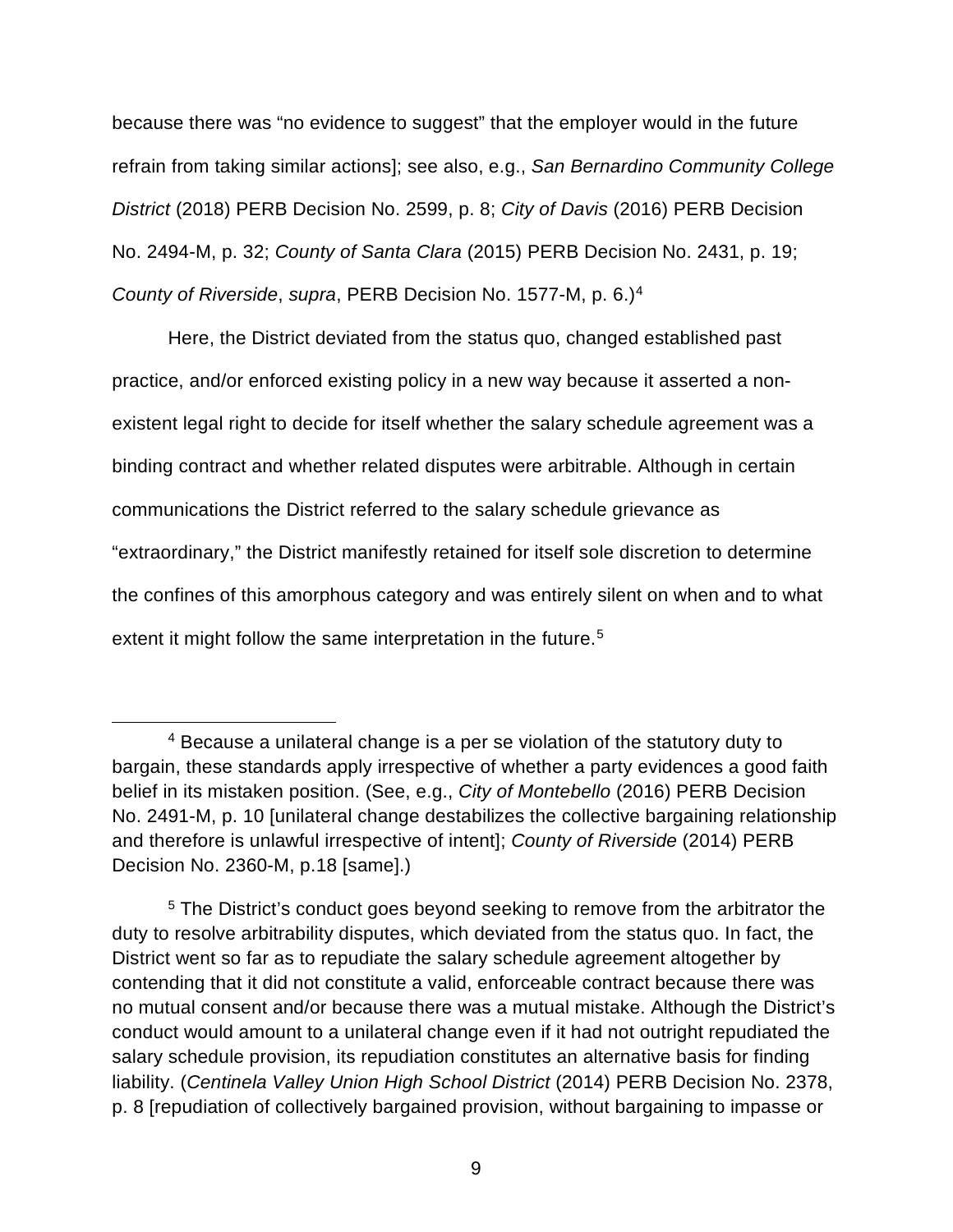The District also asserts that even if it committed an unlawful unilateral change, SCTA failed to adduce separate evidence showing that the unilateral change interfered with protected employee and union rights. However, long settled precedent establishes that an employer's unilateral change concurrently or derivatively violates EERA section 3543.5, subdivisions (a) and (b) because it necessarily interferes with employees and their union in the exercise of protected rights. (*San Francisco Community College District* (1979) PERB Decision No. 105, pp.19-20.)

We find that the District's exceptions to the ALJ's liability findings do not demonstrate any error impacting the outcome, and we affirm those findings.

## II. Reimbursement of Legal Expenses

The Legislature has delegated to PERB broad powers to remedy EERA violations and to take any action the Board deems necessary to effectuate the Act's purposes. (EERA, § 3541.5, subd. (c); *San Diego*, *supra*, PERB Decision No. 2464-M, p. 42; *Mt. San Antonio Community College Dist. v. Public Employment* Relations Bd. (1989) 210 Cal.App.3d 178, 189-190.) A "properly designed remedial order seeks a restoration of the situation as nearly as possible to that which would have obtained but for the unfair labor practice." (*Modesto City Schools* (1983) PERB Decision No. 291, pp. 67-68.) An appropriate remedy therefore should make whole all injured persons or organizations for the full amount of their losses and should withhold from the wrongdoer the fruits of its violation. (*City of Pasadena* (2014) PERB Order No. Ad-406-M, p. 13 (*Pasadena*).) In addition to serving restorative and compensatory

agreement, constitutes unlawful unilateral change]; *Stanislaus Consolidated Fire Protection District* (2012) PERB Decision No. 2231-M, p. 17 [same].)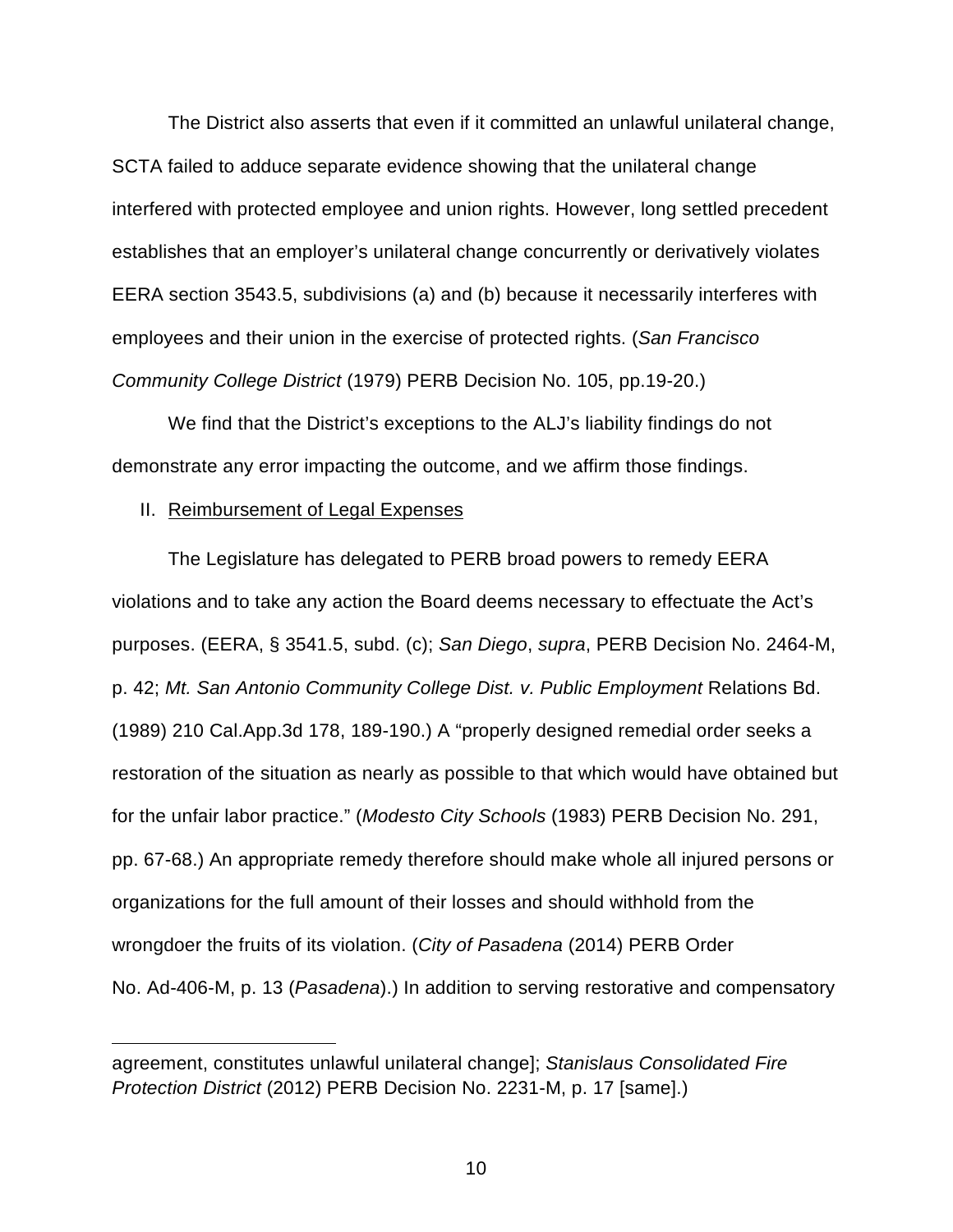functions, a Board-ordered remedy should also deter future misconduct, so long as the order is not a patent attempt to achieve ends other than those which can fairly be said to effectuate the policies of the Act. (*City of Palo Alto* (2019) PERB Decision No. 2664-M, p. 3 (*Palo Alto*); *San Diego*, *supra*, PERB Decision No. 2464-M, pp. 40- 42; *Pasadena*, *supra*, PERB Order No. Ad-406-M, pp. 12-13.)

## A. Determining Whether to Award Legal Expenses as Make-Whole Relief

The ALJ's proposed order requires the District to reimburse SCTA for its legal expenses related to the Superior Court proceeding. In its exceptions brief, the District acknowledges that there are two alternate standards for determining whether to award legal expenses. One standard applies when PERB must determine whether to award a party legal expenses because of the opposing party's sanctionable conduct in litigating the same case before PERB. That standard, which is akin to Rule 11 of the Federal Rules of Civil Procedure, provides that PERB should make such an award if the offending party maintained a claim, defense or motion, or engaged in another action or tactic, that was without arguable merit and pursued in bad faith. (*Bellflower Unified School District* (2019) PERB Order No. Ad-475a, p. 4; *Palo Alto*, *supra*, PERB Decision No. 2664-M, p. 7; *Lake Elsinore Unified School District* (2018) PERB Order No. Ad-446a, p. 5; *City of Alhambra* (2009) PERB Decision No. 2036-M, p. 19; *City of Alhambra* (2009) PERB Decision No. 2037-M, p. 2.)

But a different standard applies when a party seeks to be made whole for legal expenses it reasonably incurred in a *separate* proceeding to remedy, lessen, or stave off the impacts of the other party's unfair practice. The Board has not required a Rule 11-type showing in such cases and has instead treated legal expenses the same as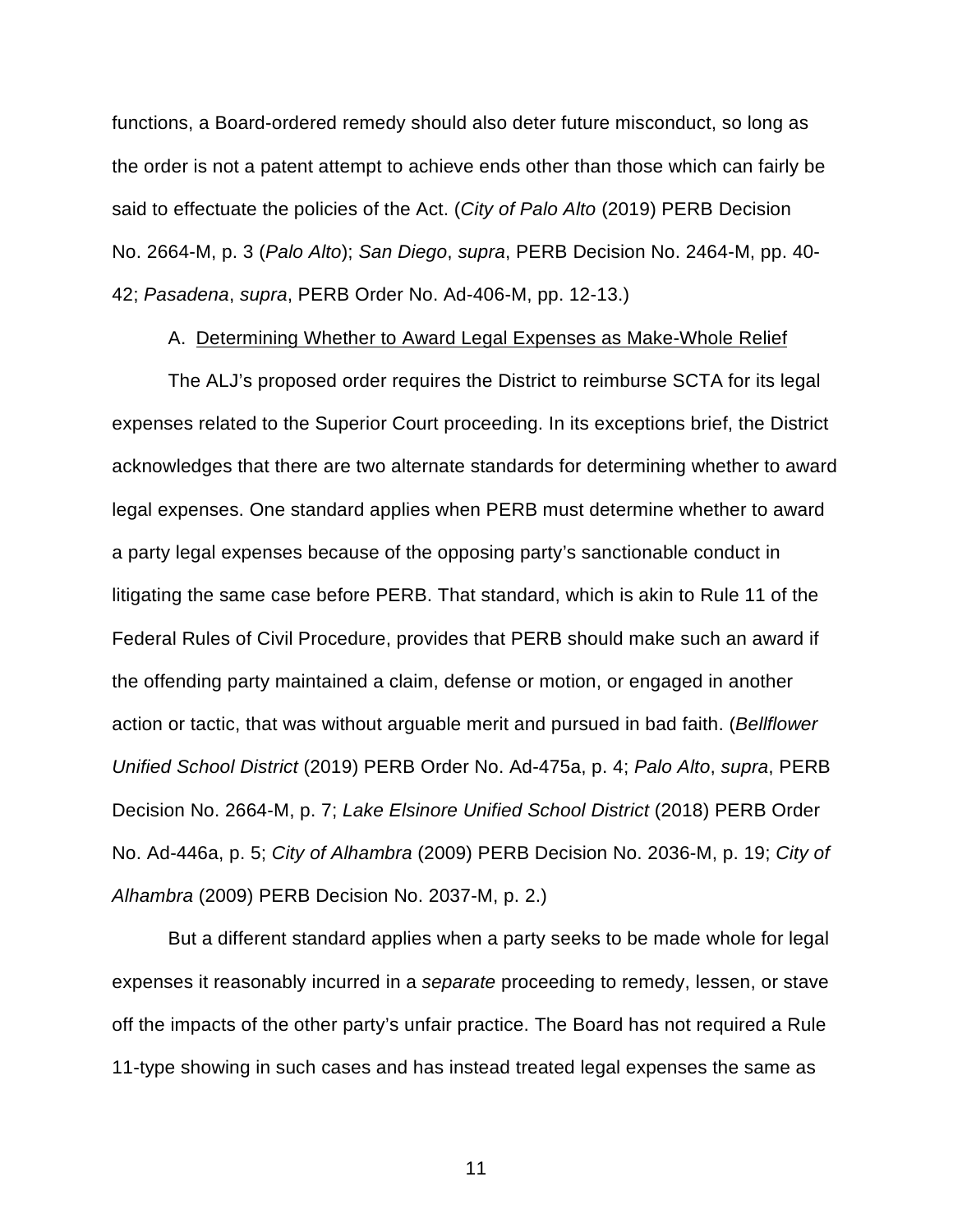medical expenses, lost pay, lost staff time, or any other loss. (See, e.g., *Omnitrans* (2009) PERB Decision No. 2030-M, p. 30 [ordering reimbursement of legal expenses incurred in ancillary criminal case resulting from an employer's unfair practice]; see also *Palo Alto*, *supra*, PERB Decision No. 2664-M, p. 8, fn. 6. ["While a make-whole remedial order under *Omnitrans* . . . may include, among other items, staff costs or attorney's fees reasonably incurred as a result of a respondent's unlawful conduct, any attorney's fees awarded pursuant to such make-whole principles normally may not include attorney's fees expended simply to litigate the unfair practice charge at issue—under the American Rule, such an attorney fee award is appropriate only as a litigation sanction," if the offending party acted without arguable merit and in bad faith].)

The District argues that PERB should only award such make-whole reimbursement when a party incurs legal expenses in an ancillary *criminal* proceeding, as in *Omnitrans*. However, PERB has followed the same principles irrespective of whether the ancillary proceeding is civil or criminal. (See *County of San Joaquin (Health Care Services)* (2003) PERB Decision No. 1524-M, p. 3 (*San Joaquin*) [ordering employer to reimburse legal expenses an employee reasonably incurred to defend himself in a separate civil action employer initiated for an unlawful purpose]; *San Diego*, *supra*, PERB Decision No. 2464-M, pp. 46-47 [ordering employer to reimburse future legal expenses union might reasonably incur in ancillary litigation necessary to fully remedy an unfair practice].)[6](#page-11-0)

<span id="page-11-0"></span><sup>6</sup> In *Boling v. Public Employment Relations Bd.* (2019) 33 Cal.App.5th 376, the Court of Appeal modified several aspects of our remedy in *San Diego*, *supra*, PERB Decision No. 2464-M, but left untouched our award of legal expenses incurred in the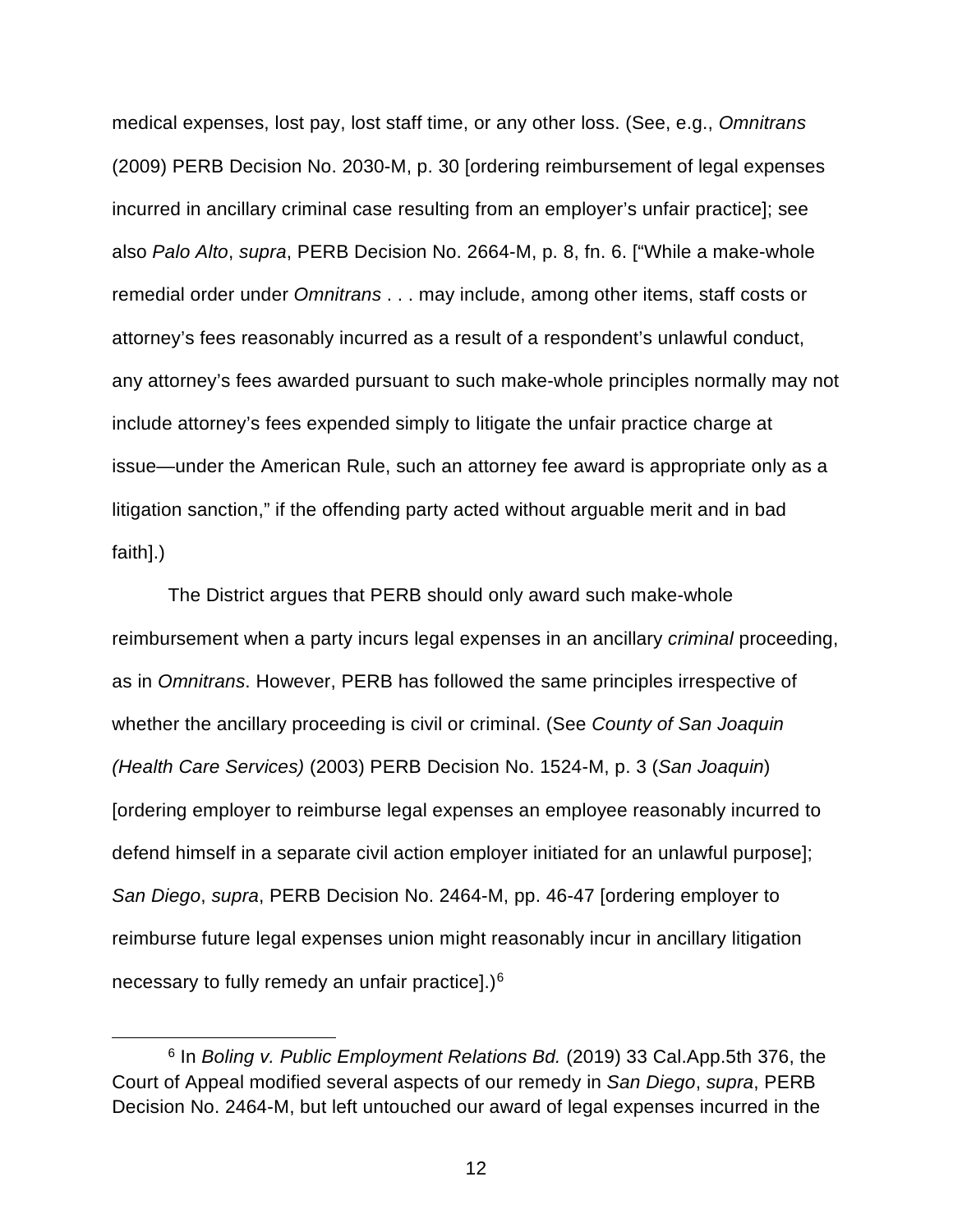In *San Joaquin*, *supra*, PERB Decision No. 1524-M, we explicitly rejected a version of the argument the District makes here—that we should only award legal expenses reasonably incurred in a separate proceeding if we find the offending party took a bad faith position that lacked arguable merit. (*Id.* at p. 3.) We likewise decline the District's proposal, as it would eviscerate our make-whole standard and turn it into a counterfeit copy of our litigation sanction standard, at least for legal expenses incurred in an ancillary civil proceeding. We reaffirm that our current rule is logically sound. (See *Palo Alto*, *supra*, PERB Decision No. 2664, p. 8, fn. 6 [litigation sanctions are conceptually different from reimbursement of legal expenses reasonably incurred in an ancillary proceeding as a result of an employer's underlying conduct].) Indeed, we have explained that we order make-whole relief irrespective of whether the harm at issue involves legal professionals who spent time and resources in ancillary litigation or non-legal staff who spent extra time or resources in bargaining, communicating with members, or other functions. (*Ibid.*)

Having reaffirmed and clarified that our litigation sanction standard does not apply to a make-whole award of litigation expenses incurred in an ancillary proceeding to remedy, lessen, or stave off the impacts of unfair practices, it is appropriate to clarify one aspect of the proposed decision. Specifically, the preceding discussion illustrates that the outcome of this case would be the same even if the ALJ had been wrong in finding that the District's Superior Court litigation was baseless. Notably,

ancillary proceeding. Therefore, on remand from the Court of Appeal, our remedial order once again required reimbursement of legal expenses. (*City of San Diego* (2019) PERB Decision No. 2464-Ma, p. 4.)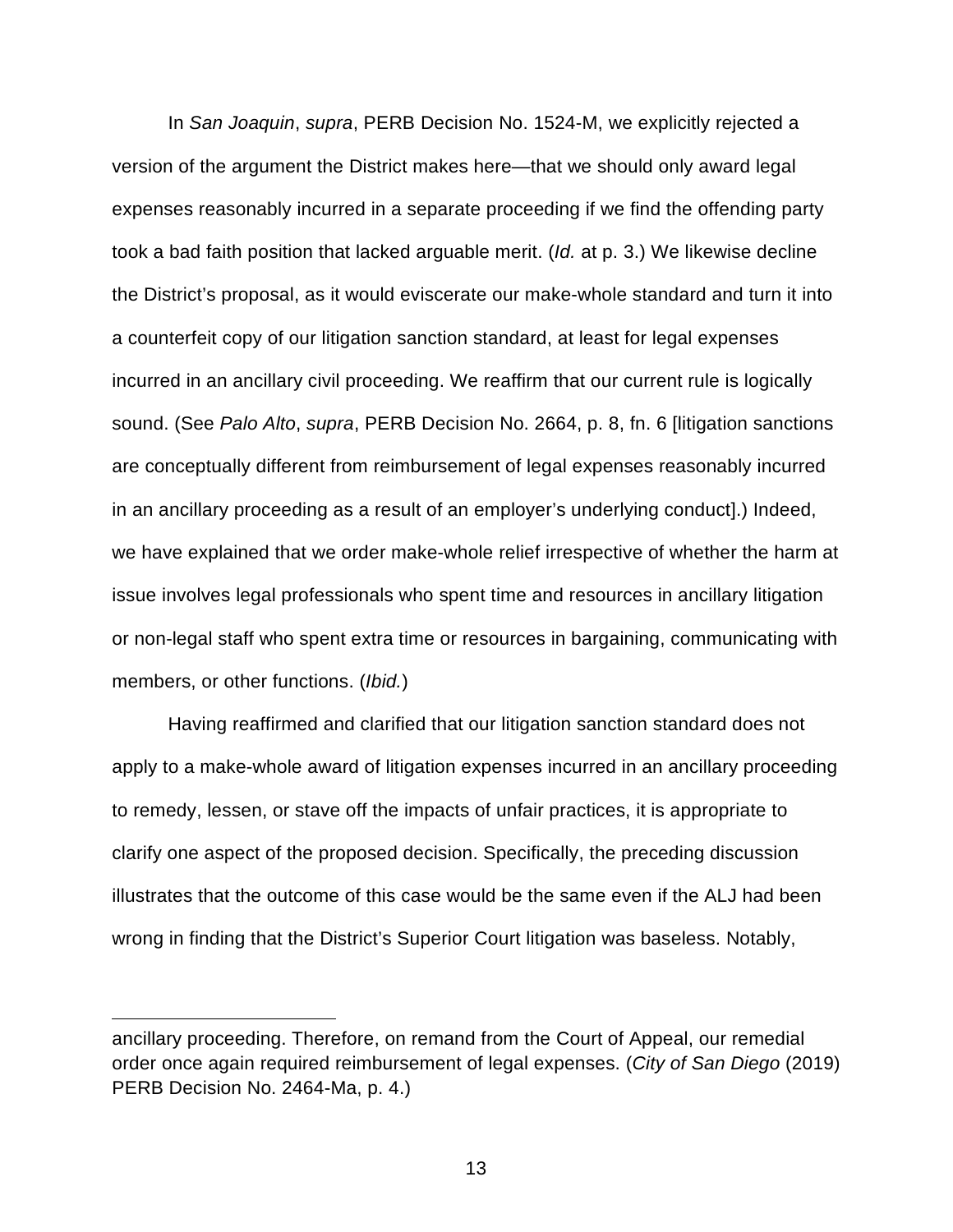however, we have fully considered the record on that issue and agree that the District maintained a baseless position in Superior Court, even though this finding does not impact the outcome.[7](#page-13-0)

# B. Calculating Reasonable Legal Expenses

Based on our conclusion that the District must make the Association whole for reasonable legal expenses in order to restore the pre-violation status quo, the parties will need to engage in compliance proceedings to allow PERB the opportunity to determine the proper amount of such damages. We provide the following guidance for such proceedings.

First, we note that oft-used phrases such as "attorney's fee award" and "attorney's fees and costs" normally have the same meaning as the phrase we primarily use in the instant decision: "legal expenses." These phrases describe a broad category that includes virtually any item for which a law firm customarily bills a client, including, inter alia, billable professional services (meaning attorney and law clerk services and certain "paralegal" services that may be performed by legal assistants with or without a paralegal license), as well as incidental costs such as filing

<span id="page-13-0"></span><sup>&</sup>lt;sup>7</sup> One can understand how the ALJ and the District became sidetracked into assessing whether the District maintained a baseless litigation position. In certain PERB cases, an employer's lawsuit against employees or a union is alleged to interfere with protected rights. In such cases, based on both the litigation privilege and related labor law principles, we do not find interference if the employer had a colorable basis to bring the lawsuit. (See, e.g., *County of Tulare* (2020) PERB Decision No. 2697-M, pp. 9-10.) Here, however, the District committed a unilateral change not by filing suit but rather by refusing to arbitrate a grievance. The Association would have reasonably incurred approximately the same level of legal expenses in filing a Superior Court petition to compel arbitration even if the District had not sued the Association first.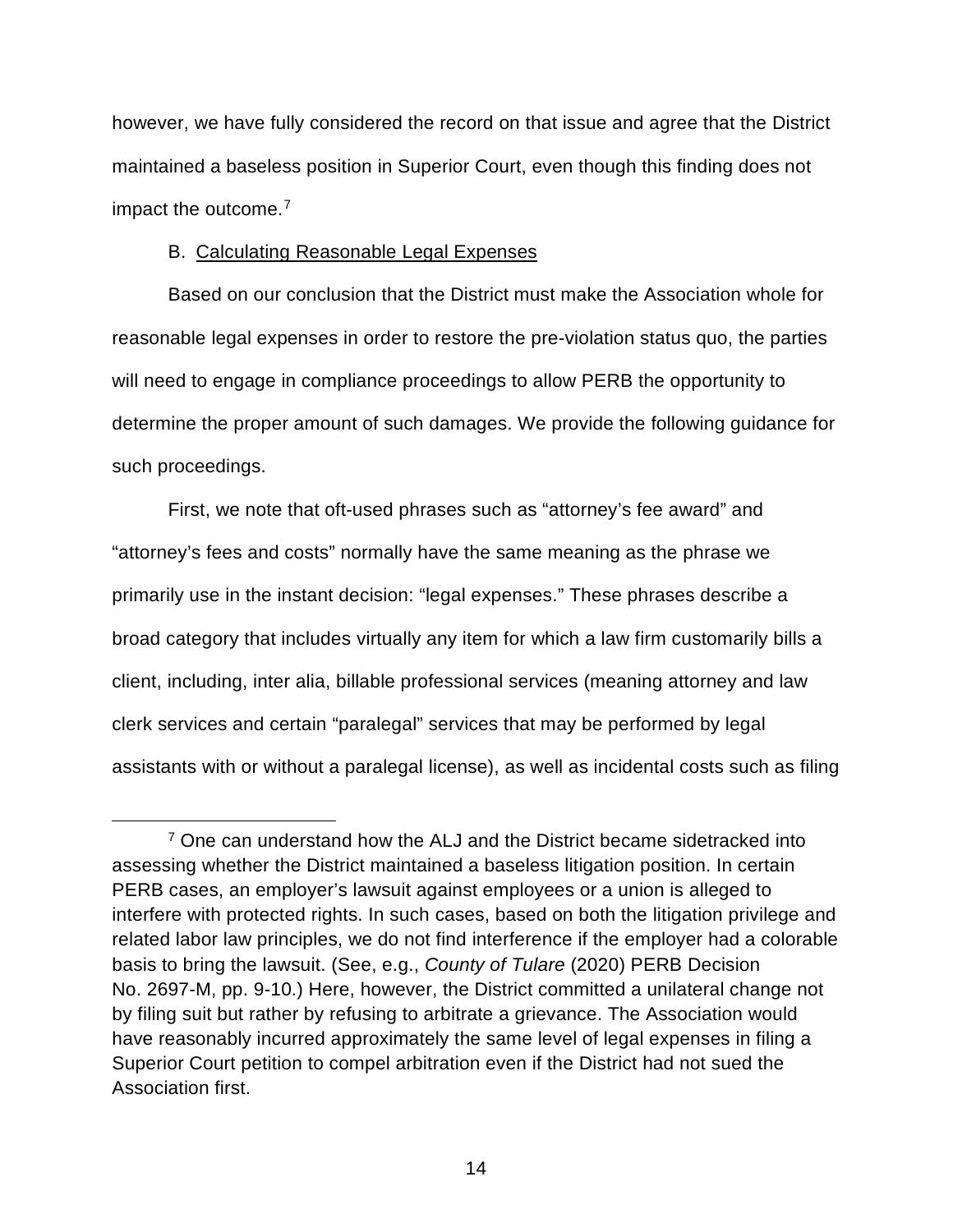fees, electronic research fees, or fees for service of process. (*Ellis v. Toshiba America Information Systems, Inc.* (2013) 218 Cal.App.4th 853, 888; see also *Missouri v. Jenkins by Agyei* (1989) 491 U.S. 274, 285-287 [paralegal and law clerk time compensable at prevailing market rate]; *Trustees of Const. Indus. and Laborers Health and Welfare Trust v. Redlands Ins. Co.* (9th Cir. 2006) 460 F.3d 1253, 1256- 1257 [support staff work compensable if those costs not already built into attorney's hourly fees].) This definition of legal expenses is particularly appropriate in compensatory cases such as this one, given that our precedent allows compensation even for staff who do not work in legal services in any respect. (*Palo Alto*, *supra*, PERB Decision No. 2664-M, p. 8, fn. 6 [make-whole remedial order may include a union's staff costs reasonably incurred as a result of a respondent's unlawful conduct], citing *Camelot Terrace, Inc. v. NLRB* (D.C. Cir. 2016) 824 F.3d 1085, 1092-1093 [upholding National Labor Relations Board's order that employer reimburse union for bargaining costs as a remedy for having engaged in bad faith bargaining].)

The lodestar method is the most familiar and accepted means of determining reasonable fees for professional services. Under this approach, courts initially consider evidence regarding two central factors: (1) the number of hours reasonably expended, and (2) reasonable market rates for such hours. (*Blum v. Stenson* (1984) 465 U.S. 886, 892-894; *Ketchum v. Moses* (2001) 24 Cal.4th 1122, 1132 (*Ketchum*). After calculating the basic lodestar fee, a court may enhance or reduce the amount based upon numerous factors. (*Evon v. Law Offices of Sidney Mickell* (9th Cir. 2012) 688 F.3d 1015, 1033 fn. 11; *Ketchum*, *supra*, 24 Cal.4th at p. 1132; *PLCM Group v.*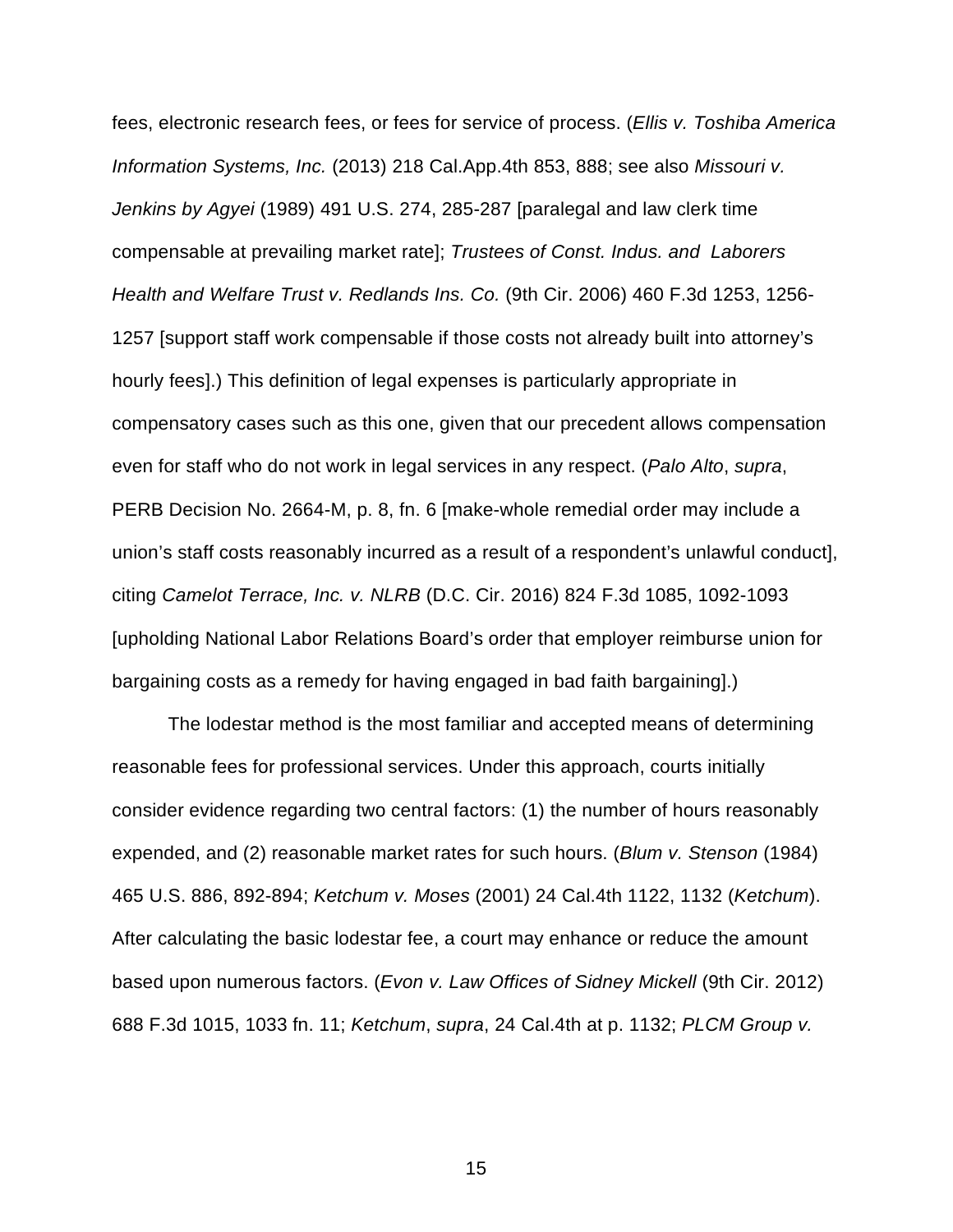*Drexler* (2000) 22 Cal.4th 1084, 1096 (*PLCM Group*); *Rosenman v. Christensen, Miller, Fink, Jacobs, Glaser, Weil & Shapiro* (2001) 91 Cal.App.4th 859.)

In determining reasonable hourly rates under the lodestar approach, courts generally look first at prevailing market rates for private law firm staff with similar experience. (*Ketchum*, *supra*, 24 Cal.4th at p. 1133.) This is equally true even if the personnel in question work for a nonprofit, government agency, or in-house legal department, and/or are paid a flat salary, charge discounted rates, or never billed their client at all. (See, e.g., *Serrano v Unruh* (1982) 32 Cal.3d 621, 643 [linking reasonable rate for public interest attorneys to prevailing billing rates of comparable private attorneys].) For this reason, a party's use of attorneys who work pro bono, or who are paid a flat salary rather than paid hourly, is not reason enough to switch from a lodestar approach to a "cost-plus" approach focusing on the actual salaries of the attorneys involved and the overhead costs of their employer. (*Ibid*. [court did not abuse its discretion in refusing to grant discovery into evidence potentially relevant to a cost-plus calculation].) $8$ 

The lodestar method is a preferred approach in a wide variety of contexts, including circumstances in which the primary goal of the calculation is to compensate a party for costs it incurred due to the other party's offending conduct. (See, e.g., *Goodyear Tire & Rubber Co. v. Haeger* (2017) 137 S. Ct. 1178, 1186-1190 (*Haeger*), reversing *Haeger v. Goodyear Tire & Rubber Co.* (9th Cir. 2016) 813 F.3d 1233

<span id="page-15-0"></span><sup>8</sup> See also *Beverly Hills Properties v Marcolino* (1990) 221 Cal.App.3d Supp 7, 11 [A tenant's entitlement to fees under Civil Code section 1717 is not impacted by the fact that a civil legal services nonprofit provided him with free representation].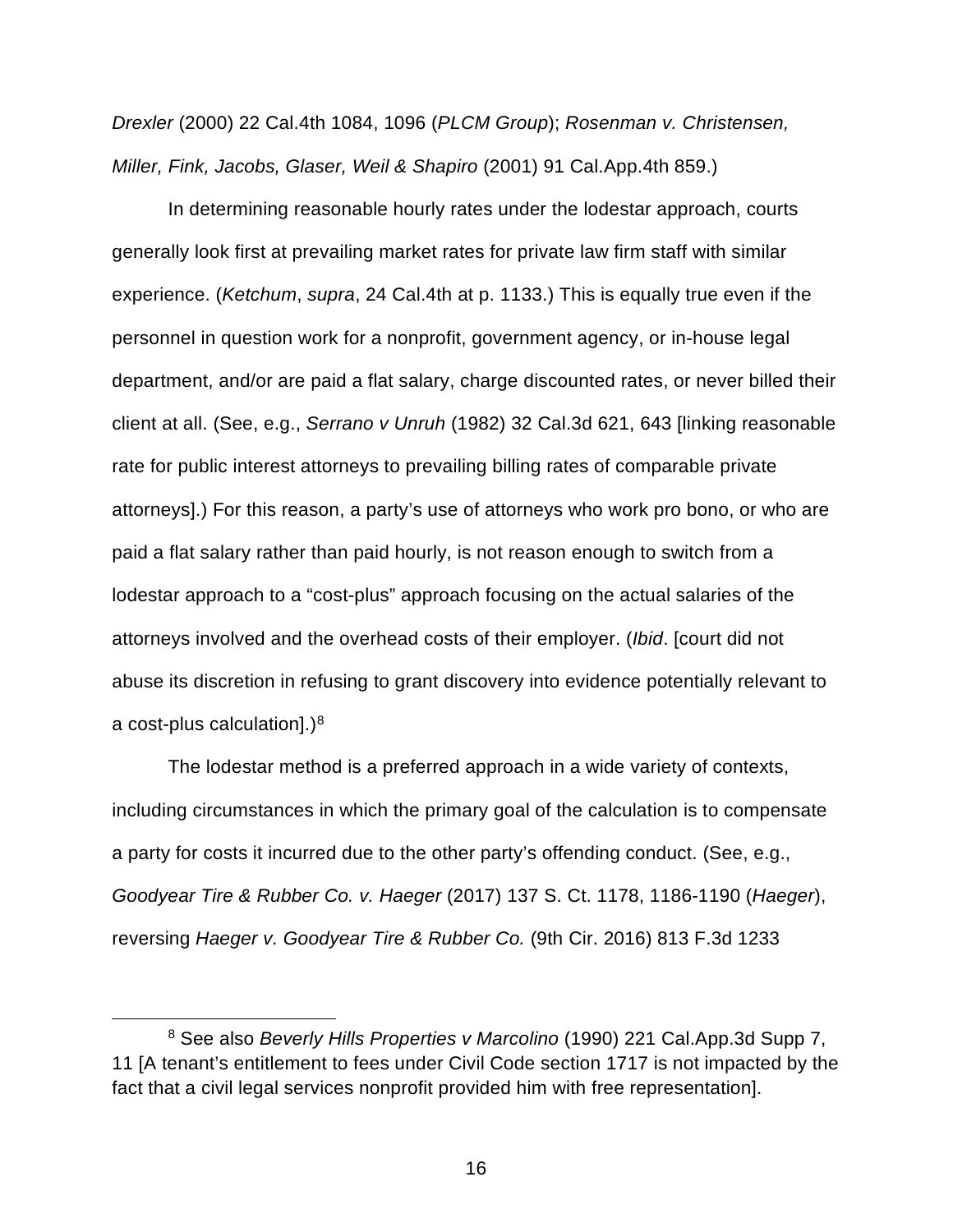[leaving undisturbed lower court's decision to use lodestar method, but holding that lower court erred in failing to limit its sanction award to a compensatory purpose, which would require it to order reimbursement solely for those attorney hours incurred due to the other party's offending conduct]; see also *Ketchum, supra,* 24 Cal.4th at p. 1136 [lodestar method presumptively appropriate under fee shifting statutes]; *PLCM Group*, *supra*, 22 Cal.4th at pp. 1097-1098 [lodestar method inappropriate in contract matters].) Even when an attorney representing a prevailing class is paid a percent of a common fund, courts may double check the award for fairness by using the lodestar method as a cross-check. (*Laffitte v. Robert Half Internat. Inc.* (2016) 1 Cal.5th 480, 504-506.)

In *PLCM Group*, the California Supreme Court held that even when determining fees for in-house counsel, the lodestar approach is generally preferred to a cost-plus approach, though the Court noted that in exceptional circumstances other methodologies may be acceptable. (*PLCM Group*, *supra*, 22 Cal.4th at p. 1097.) The Court also noted that the lodestar approach is a flexible one and need not always lead to a higher payment than a cost-plus approach, particularly given that courts have leeway in making upward and downward adjustments. (*Id.* at pp. 1096 & 1097; see also *Haeger*, *supra*, 137 S. Ct. at p. 1186 ["A district court has broad discretion to calculate fee awards."].)

The California Court of Appeal's decision in *State v. Pacific Indemnity Co.*  (1998) 63 Cal.App.4th 1535 illustrates that a lodestar approach can be applied flexibly and reasonably to achieve fair compensatory results. In that case, the State of California was "entitled to damages that will make it whole, but no more." (*Id.* at p.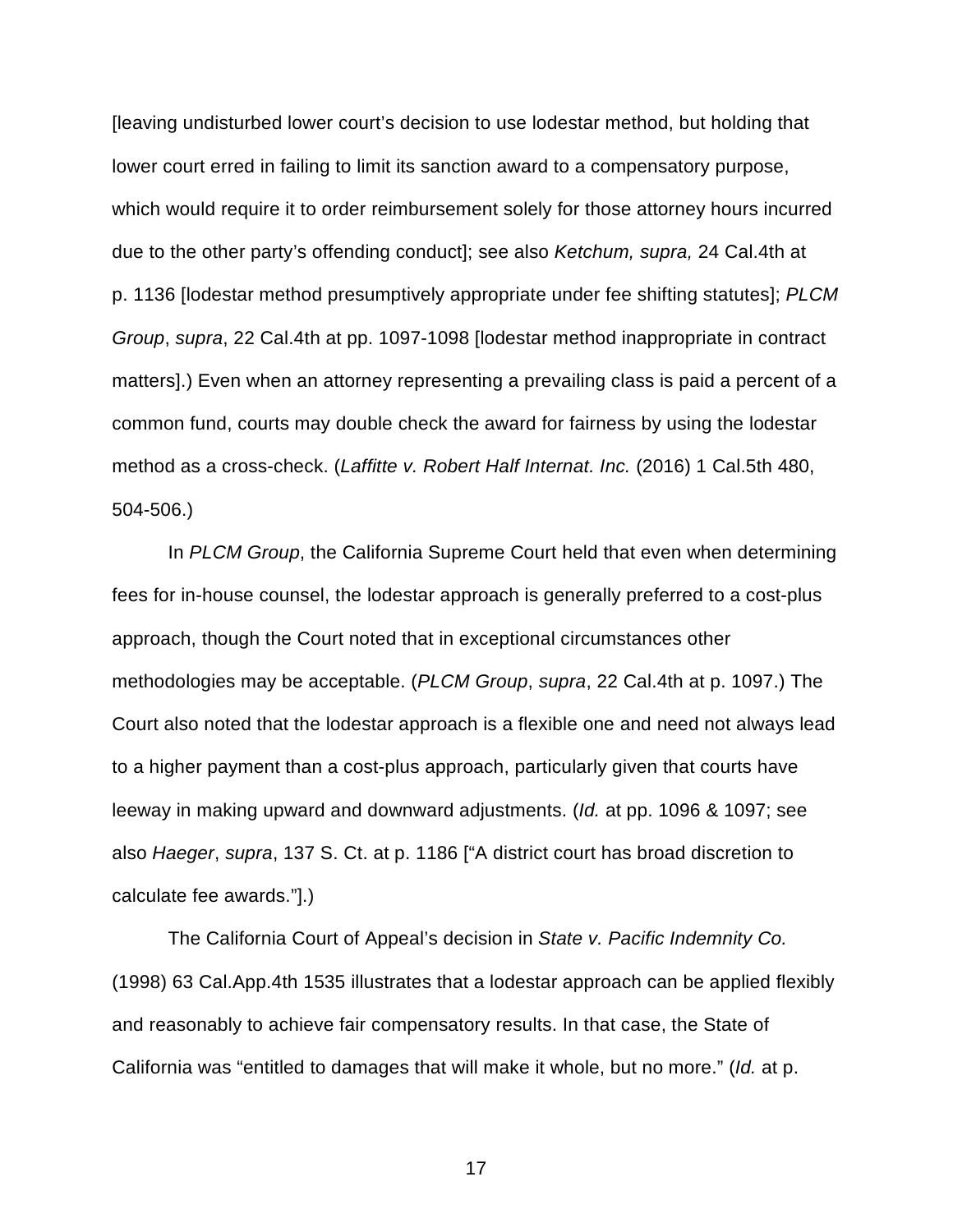1556.) The court found that, based on the circumstances presented in which the State had used both in-house and outside counsel, the appropriate lodestar calculation could be divided into two parts. In the first part, covering work performed in the Attorney General's office, the court ordered reimbursement at the hourly rates the Attorney General's office charges state agencies under Government Code section 11044. (*Id.* at p. 1552.) For work performed by outside counsel the State hired, the court ordered reimbursement at the law firm's regular rate. (*Id.* at p. 1556.) Given that the fee award's primary purpose was compensatory, the court found no cause to order a multiplier, but the court did add to the State's award all incidental litigation expenses, and the court also ordered that interest be paid on all amounts. (*Ibid.*)[9](#page-17-0)

Following the above-described precedent, we hold that, in general, the most appropriate methodology will be a lodestar approach that focuses on hours reasonably incurred and does not automatically reduce hourly market rates for attorneys who work in a nonprofit, government agency, or in-house legal department and/or who were paid a flat salary, charged discounted rates, or never billed their client. It is permissible, but not required, to use alternative methods as a cross-check on one

<span id="page-17-0"></span><sup>&</sup>lt;sup>9</sup> California appellate courts have further illustrated this flexible approach when requiring an insurance company to reimburse an insured party for legal expenses incurred in advocating with or suing the company. (*Brandt v. Superior Court* (1985) 37 Cal.3d 813, 817 (*Brandt*).) Such "*Brandt* fees" are deemed to be a mere element of damages, much like medical expenses that an injured party must bear, and a liable defendant must reimburse. (*Ibid.*; see, e.g., *Cassim v. Allstate Ins. Co.* (2004) 33 Cal.4th 780, 806 (*Cassim*).) In *Brandt* fee cases, courts adopt a flexible approach focused on ensuring the injured party is fully made whole but not overcompensated. (See, e.g., *Cassim*, *supra*, 33 Cal.4th at pp. 807-813.)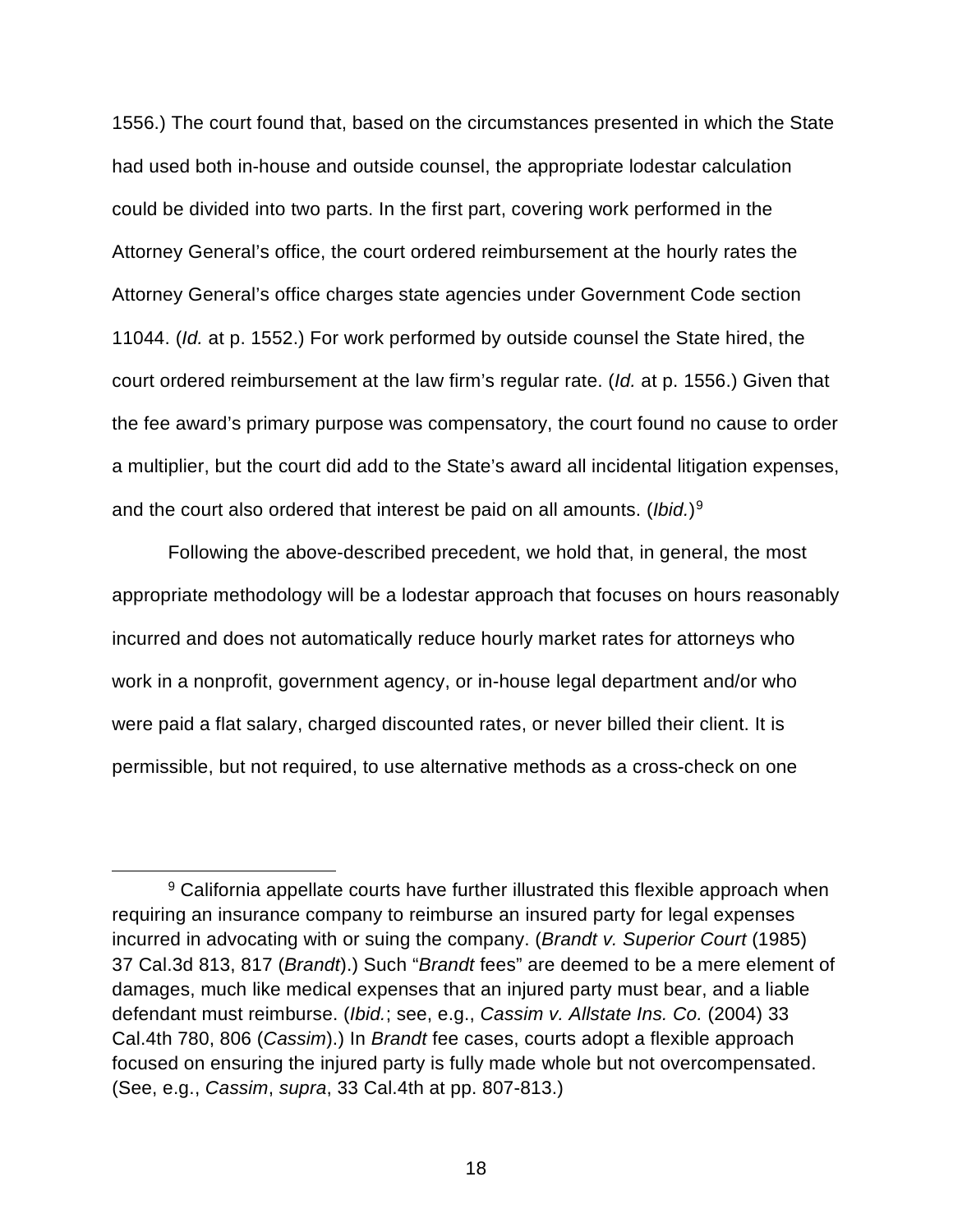another to determine an appropriate fee.[10](#page-18-0) Moreover, it is appropriate to reimburse any incidental costs, as well as pre-judgment and post-judgment interest on all amounts.

As final guidance, we note two principles that we have not yet covered. First, although most legal expenses incurred in litigating the instant case are not reimbursable under our award, there is one potential exception: If disputes over the value of reimbursable legal expenses extend to such a degree that the Association is required to perform work beyond drafting an initial set of declarations and supporting briefing, then any additional, reasonable time the Association spends effectuating its legal expenses award is compensable as part of the make-whole remedy. (See, e.g., *Graham v. DaimlerChrysler Corp*. (2004) 34 Cal.4th 553, 580 [work on establishing amount of reasonable attorney's fees must be compensable in order to ensure that lengthy proceedings on that topic do not dissipate the value of order awarding legal expenses].) Normally, however, compliance proceedings to establish estimated

<span id="page-18-0"></span> $10$  Although we cannot predict what information may be presented during compliance, we are aware from having decided numerous cases involving the Association that it uses both in-house counsel and outside firms. Even if the Association used solely in-house attorneys and legal assistants to perform the Superior Court work at issue in this case, it is still appropriate to consider private law firm rates. Such rates may include, but are not limited to, rates the Association pays to outside firms in other matters; those rates may be particularly relevant if added work for in-house staff tended to lead the Association to hire outside firms to handle other work that otherwise it might have handled in-house. (Nierengarten, Nicholas N. (2012) "Fee-Shifting: The Recovery of In-house Legal Fees," *William Mitchell L. R.*, Vol. 39: Iss. 1, Article 10 [Available at: [http://open.mitchellhamline.edu/wmlr/vol39/iss1/10,](http://open.mitchellhamline.edu/wmlr/vol39/iss1/10) last accessed October 28, 2020] ["[F]or every hour that in-house counsel spent on the matter, the client lost an hour of legal services that could have been spent on other matters."].)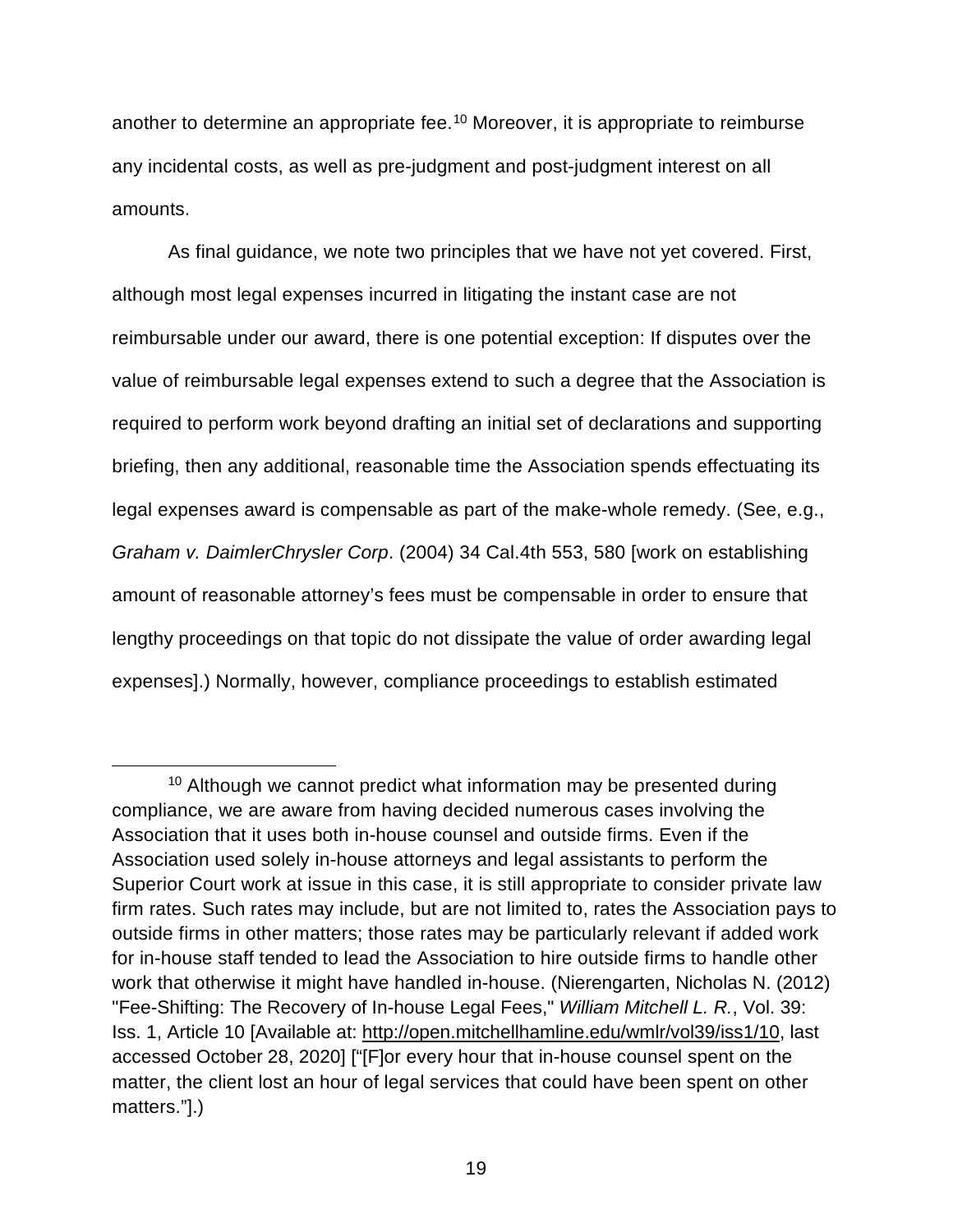reasonable legal expenses should involve review of sworn declarations and should not lead to protracted litigation. (*City of Alhambra* (2009) PERB Decision No. 2037-M, p. 4; *Hacienda La Puente Unified School District* (1998) PERB Decision No. 1280, p. 8; see also *Serrano v. Unruh*, *supra*, 32 Cal.3d at p. 642 [explaining that one reason courts look to market rates rather than allowing discovery as to nonprofit attorney salaries is that neither parties nor courts should be forced to spend substantial time litigating the adequacy of a fee award].)

Second, compliance hearings involving legal expense reimbursement should follow general PERB principles. Thus, it is permissible to estimate appropriate damages even if, as is often the case, the exact measure of damages is uncertain. (*Pasadena*, *supra*, PERB Order No. Ad-406-M, p. 13; accord *Haeger*, *supra*, 137 S. Ct. at p. 1186 [The "essential goal" of a legal expenses award is "to do rough justice, not to achieve auditing perfection."] [internal citations omitted].)

#### ORDER

Upon the foregoing findings of fact and conclusions of law, and the record in the case, it is found that Sacramento City Unified School District (District) violated the Educational Employment Relations Act (EERA), Government Code section 3543.5, subdivisions (a), (b), and (c), by unilaterally deviating from the terms of the parties' grievance-arbitration policy, without providing SCTA notice and the opportunity to negotiate; and by failing to provide SCTA, in a timely fashion, with certain information necessary and relevant to SCTA's representation of bargaining unit employees.

Pursuant to section 3541.5, subdivision (c), of the Government Code, it hereby is ORDERED that the District, its governing board, and its representatives shall: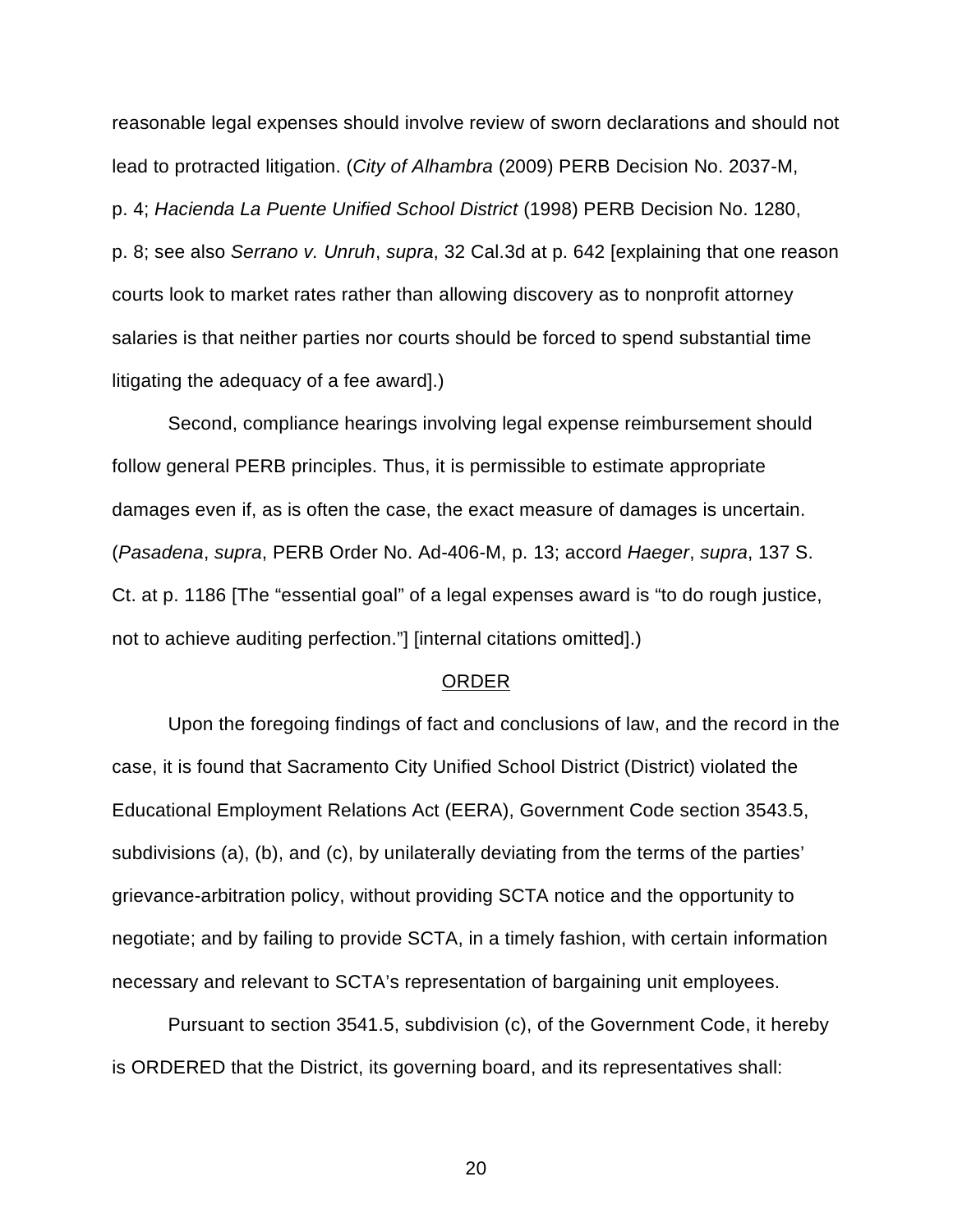A. CEASE AND DESIST FROM:

1. Unilaterally deviating from the terms of the parties' grievancearbitration policy.

2. Failing to provide necessary and relevant information to SCTA pursuant to the requirements of EERA.

3. Interfering with the right of bargaining unit employees to be represented by their employee organization.

4. Denying SCTA the right to represent bargaining unit employees in their employment relations with the District.

B. TAKE THE FOLLOWING AFFIRMATIVE ACTIONS DESIGNED TO EFFECTUATE THE POLICIES OF THE ACT:

1. Make SCTA whole for losses it suffered as a result of the District's unlawful conduct, based on compliance proceedings as directed in this decision, including but not limited to: (a) reasonable legal expenses incurred in litigating *Sacramento City Unified School District v. Sacramento City Teachers Association, CTA/NEA*, Sacramento Superior Court Case No. 34-2018-00244737; and (b) reasonable legal expenses, if any, incurred in establishing the value of this award in compliance proceedings following the Association's initial papers documenting its estimate of reimbursable legal expenses. This award shall include interest at the rate of 7 percent per annum.

2. Provide, upon SCTA's request, any outstanding information responsive to SCTA's October 9, 2018 request for information.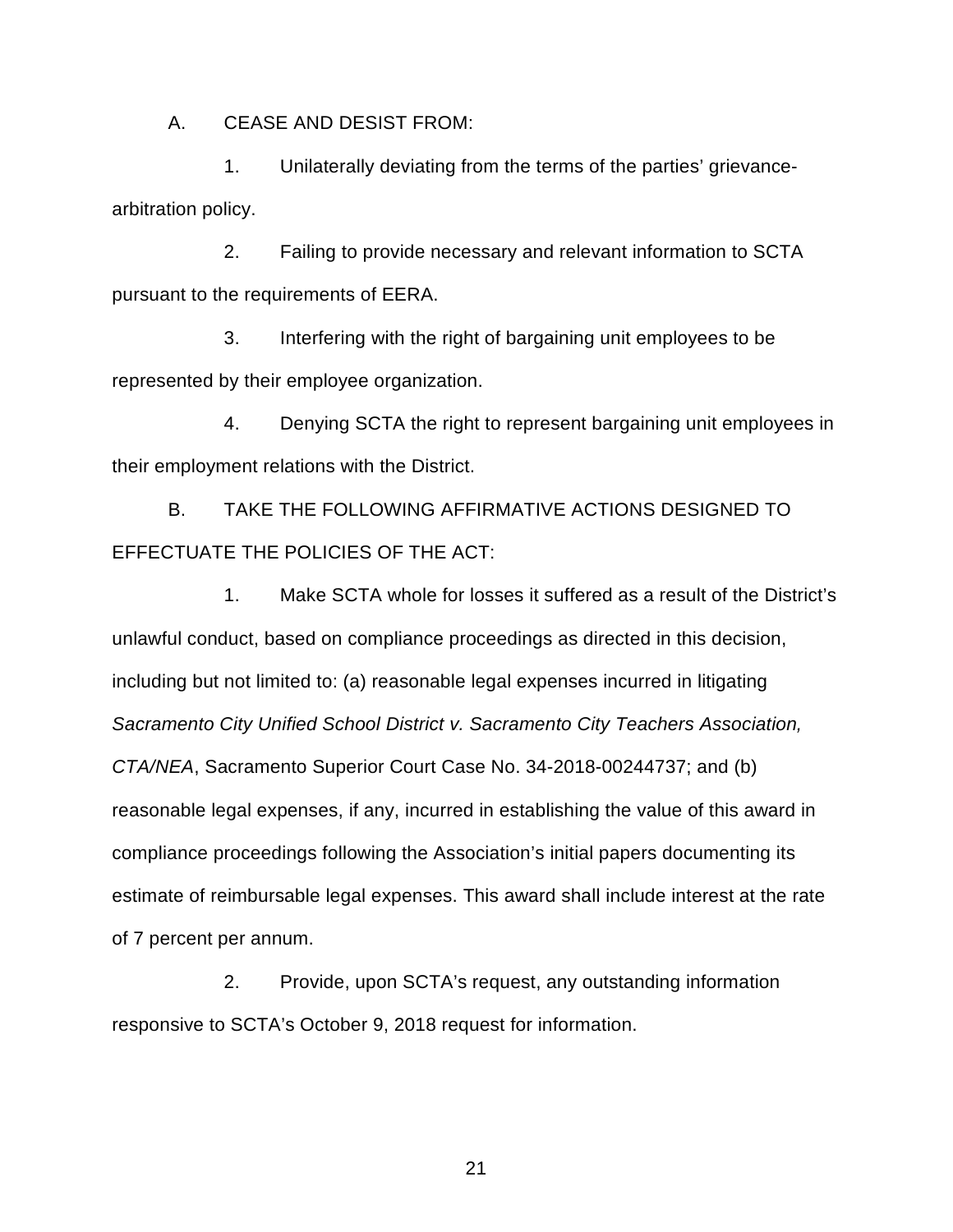3. Within 10 workdays after this decision is no longer subject to appeal, post at all District locations where notices to employees in the certified bargaining unit are customarily posted, copies of the Notice attached hereto as an Appendix. In addition to physical posting, the Notice shall be posted by electronic means customarily used by the District to regularly communicate with employees in the bargaining unit. The Notice must be signed by an authorized agent of the District, indicating that it will comply with the terms of this Order. Such posting shall be maintained for a period of 30 consecutive workdays. Reasonable steps shall be taken to ensure that the Notice is not reduced in size, altered, defaced, or covered with any other material.[11](#page-21-0)

4. Written notification of the actions taken to comply with this Order

shall be made to the General Counsel of the Public Employment Relations Board, or

<span id="page-21-0"></span><sup>&</sup>lt;sup>11</sup> In light of the ongoing COVID-19 pandemic, the District shall notify PERB's Office of the General Counsel (OGC) in writing if, due to an extraordinary circumstance such as an emergency declaration or shelter-in-place order, a majority of employees at one or more work locations are not physically reporting to their work location as of the time the physical posting would otherwise commence. If the District so notifies OGC, or if SCTA requests in writing that OGC alter or extend the posting period, require additional notice methods, or otherwise adjust the manner in which employees receive notice, OGC shall investigate and solicit input from all parties. OGC shall provide amended instructions to the extent appropriate to ensure adequate publication of the Notice, such as directing the District to commence posting within 10 workdays after a majority of employees have resumed physically reporting on a regular basis; directing the District to mail the Notice to all employees who are not regularly reporting to any work location due to the extraordinary circumstance, including those who are on a short term or indefinite furlough, are on layoff subject to recall, or are working from home; or directing the District to mail the Notice to those employees with whom it does not customarily communicate through electronic means. (*City of Culver City* (2020) PERB Decision No. 2731-M, p. 29, fn. 13.)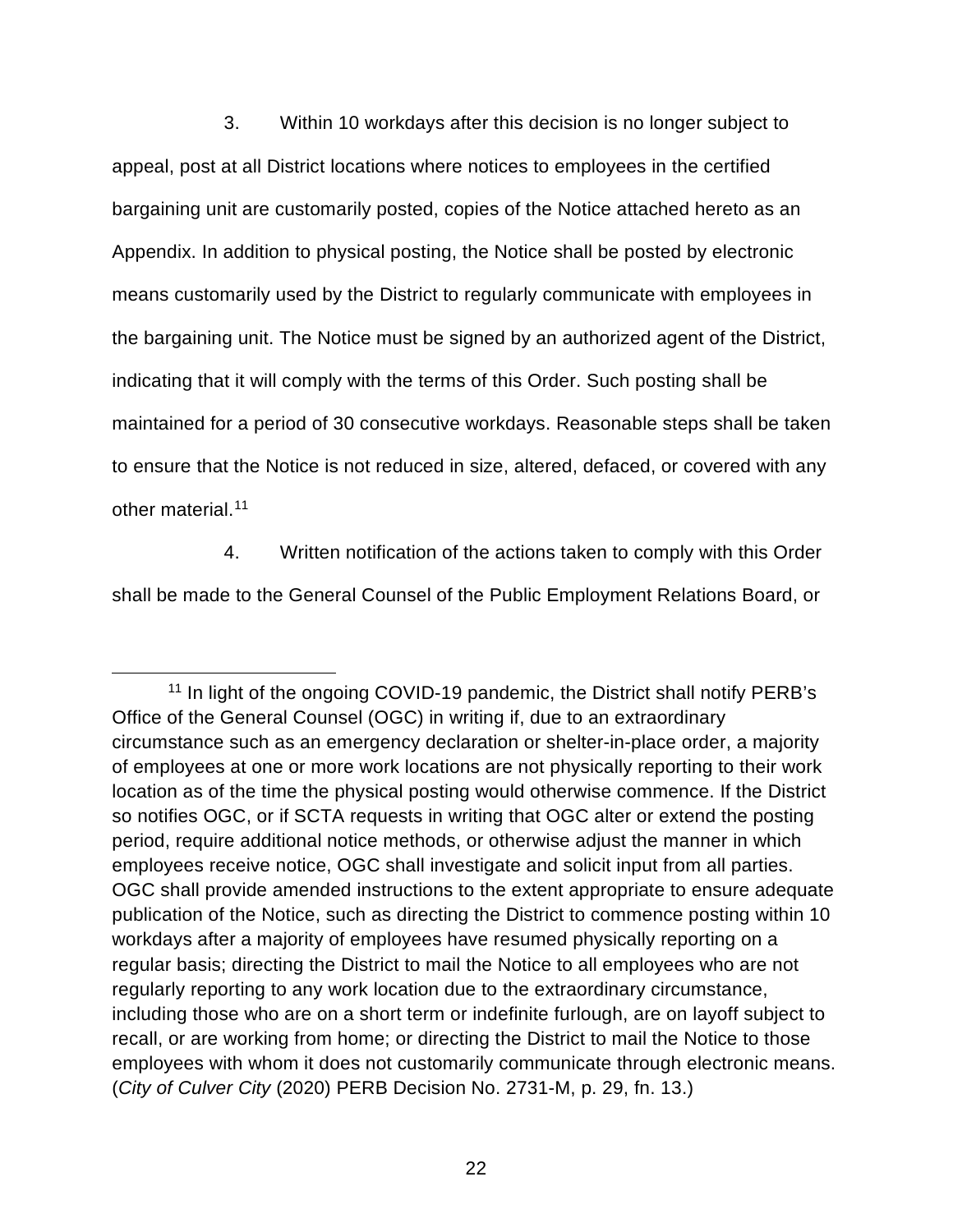the General Counsel's designee. The District shall provide reports, in writing, as directed by the General Counsel or his/her designee. All reports regarding compliance with this Order shall be concurrently served on SCTA.

Members Banks and Paulson joined in this Decision.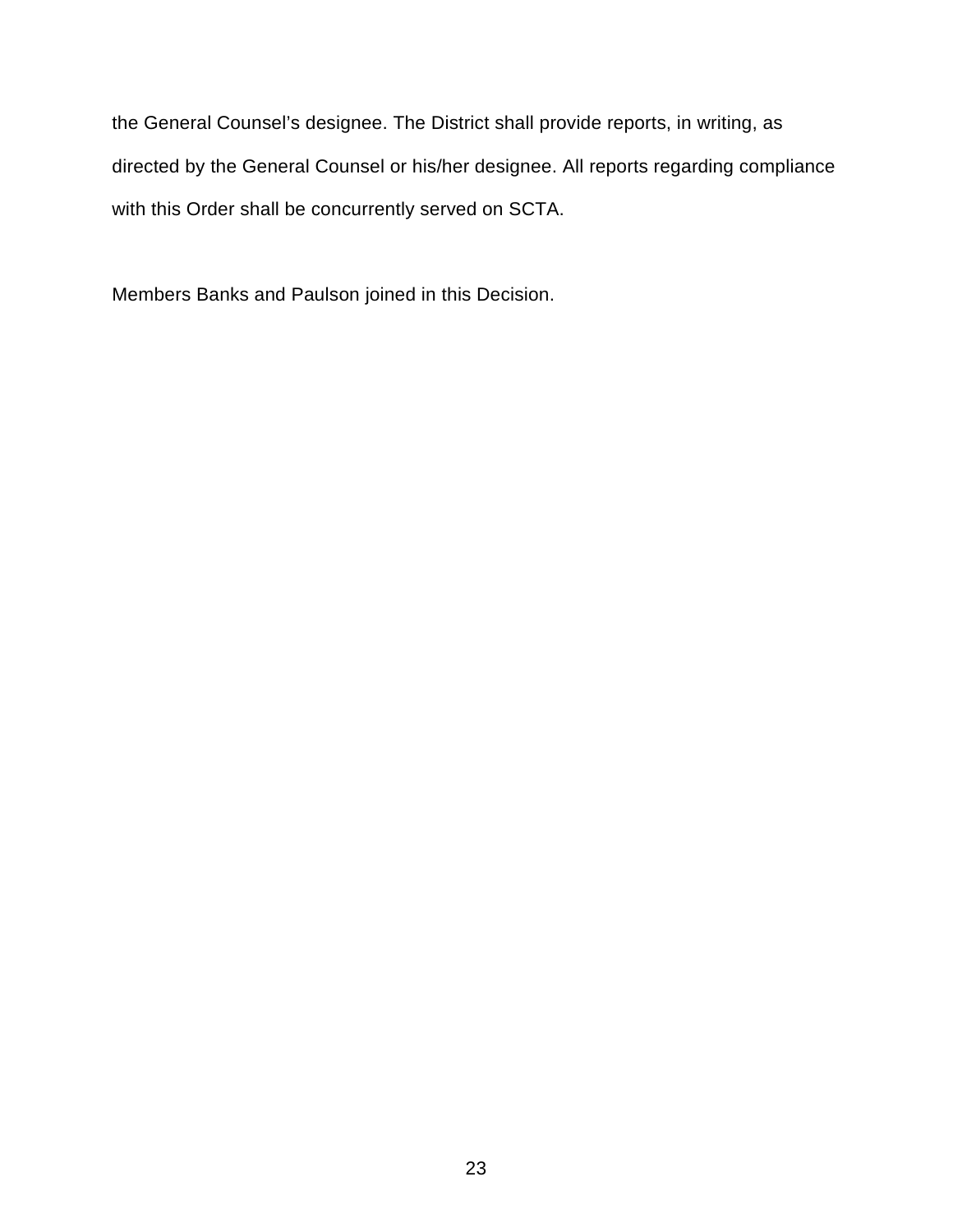# APPENDIX

# **NOTICE TO EMPLOYEES POSTED BY ORDER OF THE PUBLIC EMPLOYMENT RELATIONS BOARD An Agency of the State of California**



After a hearing in Unfair Practice Case No. SA-CE-2945-E, *Sacramento City Teachers Association v. Sacramento City Unified School District*, in which all parties had the right to participate, it has been found that the Sacramento City Unified School District (District) violated the Educational Employment Relations Act (EERA), Government Code section 3540 et seq., by unlawfully deviating from the parties' collectively bargained grievance-arbitration machinery, without providing prior notice and the opportunity to negotiate; and by failing to provide Sacramento City Teachers Association (SCTA), in a timely fashion, with certain information necessary and relevant to SCTA's representation of bargaining unit employees.

As a result of this conduct, we have been ordered to post this Notice and we will:

A. CEASE AND DESIST FROM:

1. Unilaterally deviating from the terms of the parties' grievancearbitration policy.

2. Failing to provide necessary and relevant information to SCTA pursuant to the requirements of EERA.

3. Interfering with the right of bargaining unit employees to be represented by their employee organization.

4. Denying SCTA the right to represent bargaining unit employees in their employment relations with the District.

B. TAKE THE FOLLOWING AFFIRMATIVE ACTIONS DESIGNED TO EFFECTUATE THE POLICIES OF THE DILLS ACT:

1. Make SCTA whole for losses it suffered as a result of the District's unlawful conduct, based on compliance proceedings as directed in this decision, including but not limited to: (a) reasonable legal expenses incurred in litigating *Sacramento City Unified School District v. Sacramento City Teachers Association, CTA/NEA*, Sacramento Superior Court Case No. 34-2018-00244737; and (b) reasonable legal expenses, if any, incurred in establishing the value of this award in compliance proceedings following the Association's initial papers documenting its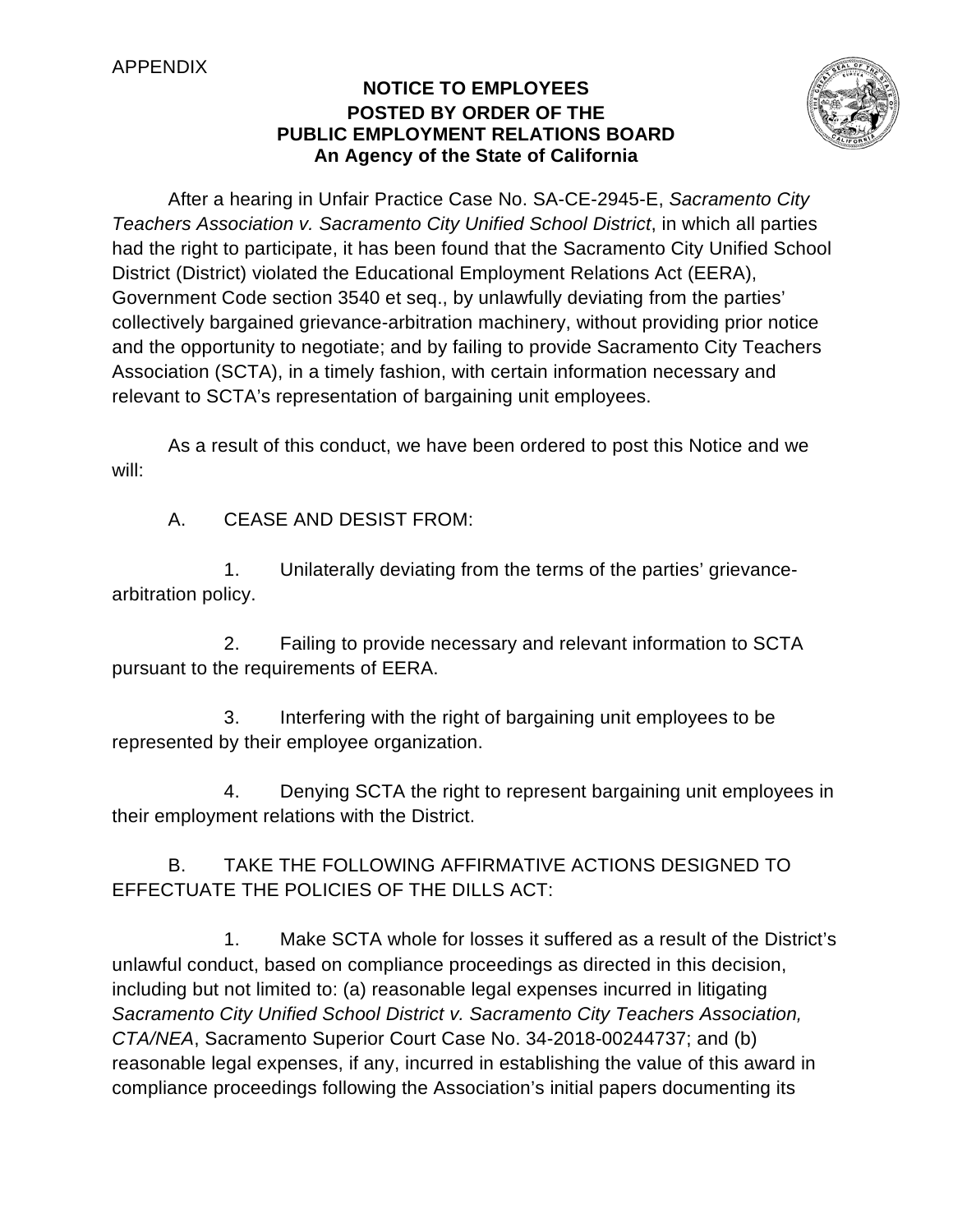estimate of reimbursable legal expenses. This award shall include interest at the rate of 7 percent per annum.

2. Provide, upon SCTA's request, any outstanding information responsive to SCTA's October 9, 2018 request for information.

Dated: \_\_\_\_\_\_\_\_\_\_\_\_\_\_\_\_\_\_\_\_\_ SACRAMENTO CITY UNIFIED SCHOOL **DISTRICT** 

By: \_\_\_\_\_\_\_\_\_\_\_\_\_\_\_\_\_\_\_\_\_\_\_\_\_\_\_\_\_\_\_\_\_

Authorized Agent

THIS IS AN OFFICIAL NOTICE. IT MUST REMAIN POSTED FOR AT LEAST 30 CONSECUTIVE WORKDAYS FROM THE DATE OF POSTING AND MUST NOT BE REDUCED IN SIZE, DEFACED, ALTERED OR COVERED WITH ANY OTHER MATERIAL.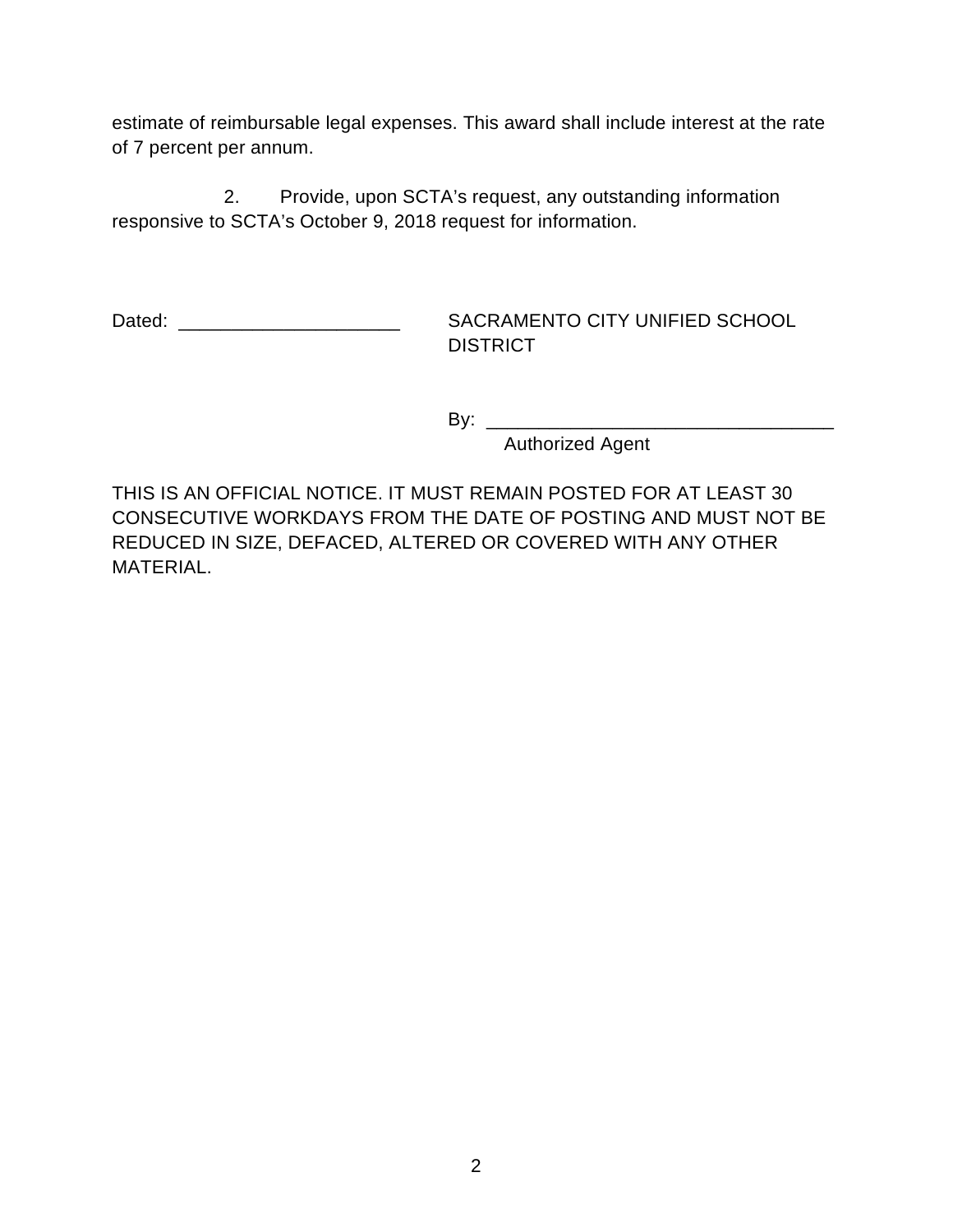

# **STATE OF CALIFORNIA PUBLIC EMPLOYMENT RELATIONS BOARD**

SACRAMENTO CITY TEACHERS ASSN.,

Charging Party,

v.

SACRAMENTO CITY USD,

Respondent.

UNFAIR PRACTICE CASE NO. SA-CE-2945-E

PROPOSED DECISION (June 29, 2020)

Appearances: California Teachers Association, by Jacob F. Rukeyser, Attorney, for Sacramento City Teachers Association, CTA/NEA; Lozano Smith by Steve Ngo, Attorney, for Sacramento City Unified School District.

Before Katharine Nyman, Administrative Law Judge.

# **INTRODUCTION**

An exclusive representative alleges in this case that a public school employer: (1) unlawfully changed the parties' collectively bargained grievance-arbitration machinery, without providing the exclusive representative prior notice and the opportunity to negotiate the decision and/or effects of the decision; and (2) unlawfully failed to timely provide the exclusive representative with necessary and relevant information in violation of the Educational Employment Relations Act (EERA). [1](#page-25-0) The public school employer denies any violation of law.

<span id="page-25-0"></span><sup>&</sup>lt;sup>1</sup> EERA is codified at Government Code section 3540 et seq. All statutory references are to the Government Code, unless otherwise specified.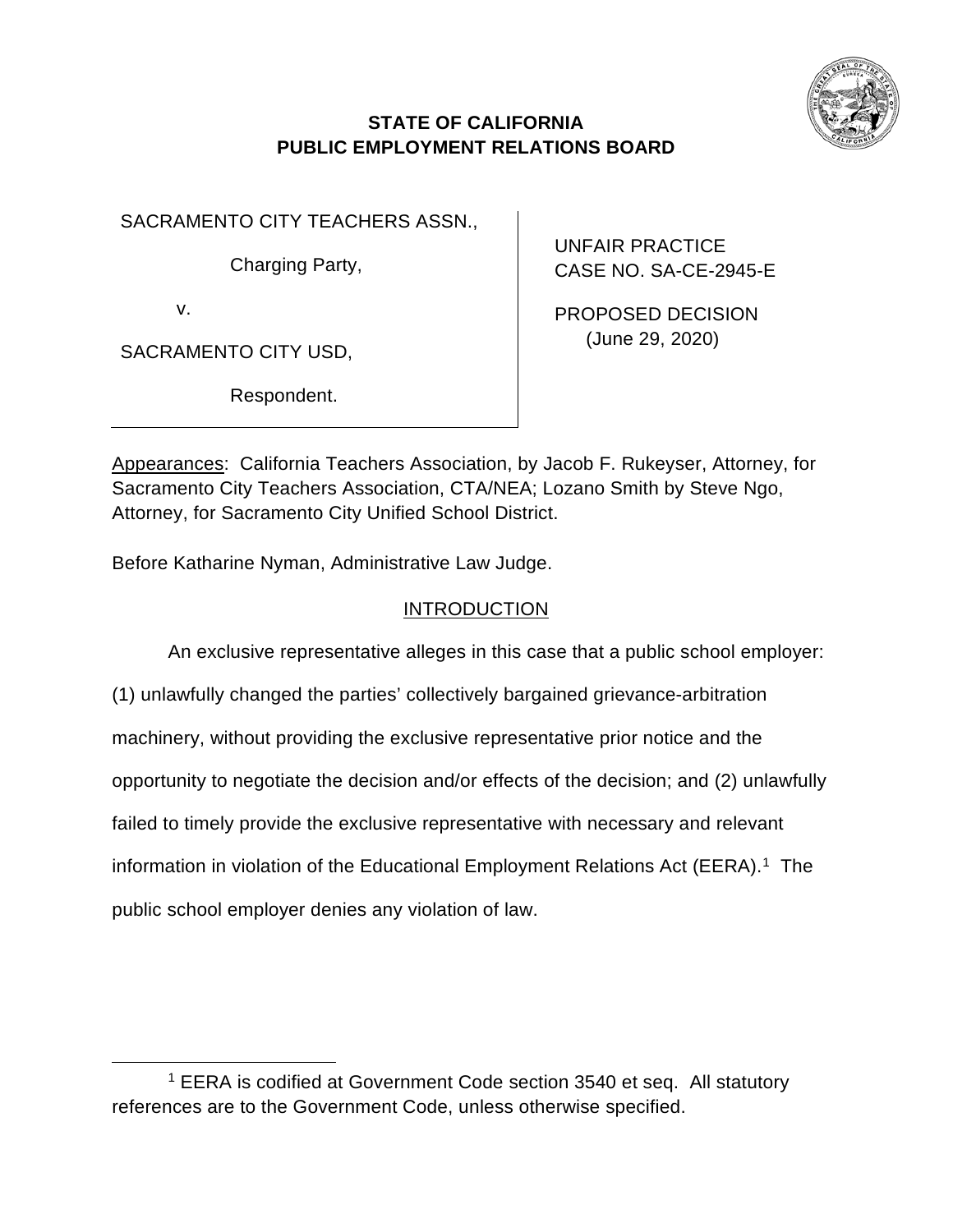#### PROCEDURAL HISTORY

On October 23, 2018, the Sacramento City Teachers Association (SCTA) filed an unfair practice charge with the Public Employment Relations Board (PERB or Board) against the Sacramento City Unified School District (District).

On October 23, 2018, SCTA requested that the PERB Office of the General Counsel expedite the processing of this unfair practice charge pursuant to PERB Regulation 3[2](#page-26-0)147.<sup>2</sup> On October 30, the District opposed SCTA's request, and SCTA filed a reply to the District's opposition.

On November 5, 2018, the PERB Office of the General Counsel denied the request to expedite the dispute.

On November 26, 2018, the District filed a position statement in response to the charge.

On December 13, 2018, SCTA filed an amended unfair practice charge with the Board. On January 28, 2019, the District filed an amended position in response to the amended charge.

On May 9, 2019, the PERB Office of the General Counsel issued a complaint alleging the District repudiated the parties' agreement on union leave time without providing SCTA with notice and an opportunity to bargain, changed the parties' grievance procedure without providing SCTA with notice and an opportunity to bargain, failed to bargain in good faith with SCTA over healthcare costs, and failed or

<span id="page-26-0"></span><sup>2</sup> PERB Regulations are codified at California Code of Regulations, title 8, section 31001, et seq.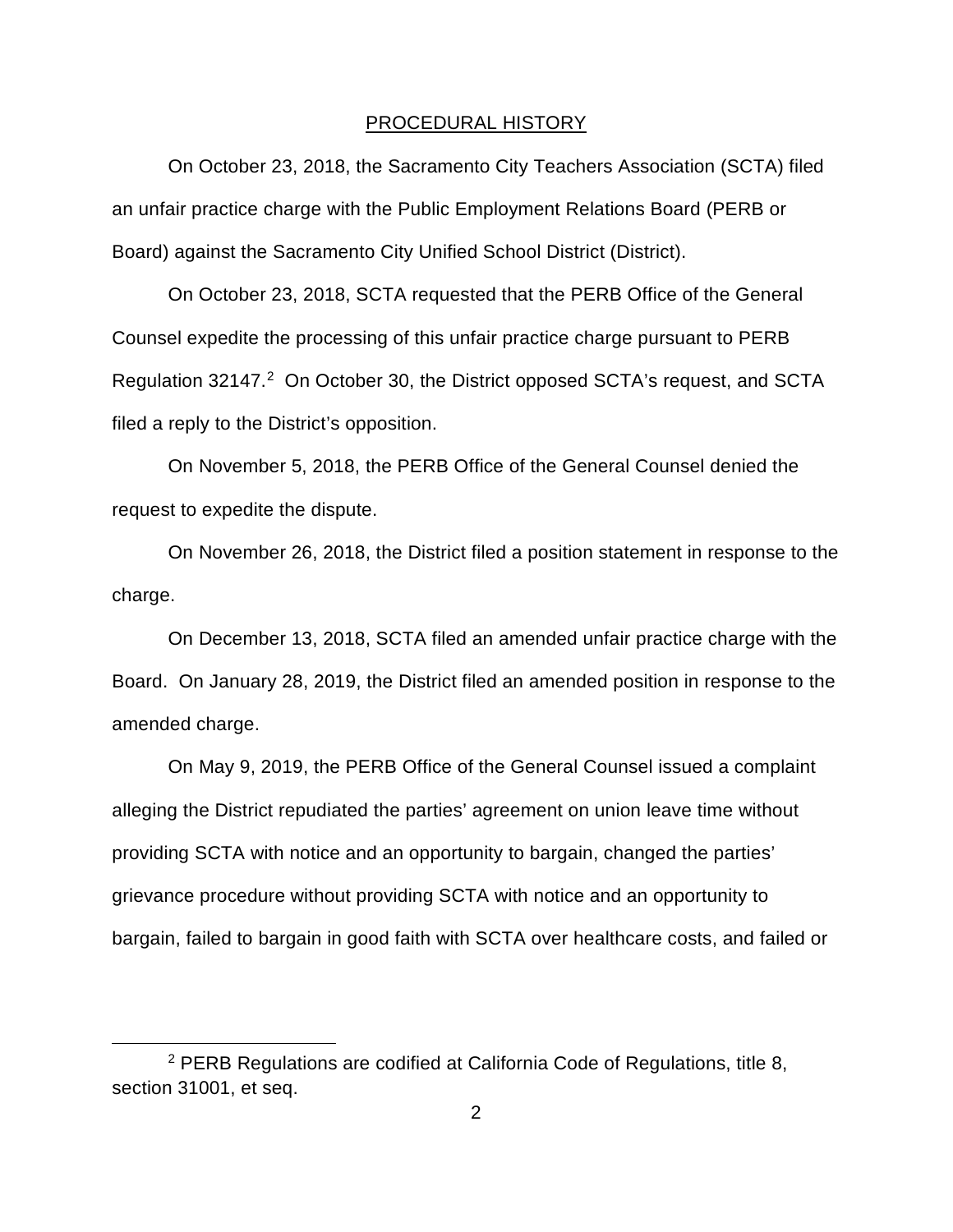refused to provide SCTA with requested information that is necessary and relevant to its representational duties. This conduct is alleged to have violated EERA section 3543.5, subdivision (a), (b), and (c).

The District filed an answer to the complaint on June 3, 2019, denying the substantive allegations and asserting multiple affirmative defenses.

An informal settlement conference was held on June 26, 2019, but the matter was not resolved.

On September 27, 2019, after receiving a subpoena request from SCTA seeking the appearance of the District's counsel, SCTA was asked to provide an offer of proof. On October 2, 2019, SCTA filed a prehearing brief regarding the subpoena matters. On October 8, 2019, the District filed its response.

A pre-hearing conference was set October 11, 2019, but later cancelled after the parties reached agreement on the issues surrounding the subpoena request.

The parties participated in a formal hearing on October 23 and 24, 2019 in Sacramento. On the first day of hearing, both parties provided the Administrative Law Judge (ALJ) with a partial stipulated record which included a listing of stipulated facts and joint exhibits.<sup>3</sup> (PERB Reg. 32207.) At the start of the formal hearing, SCTA withdrew the allegations that the District repudiated the parties' agreement on union leave time without providing SCTA with notice and an opportunity to bargain, and failed to bargain in good faith with SCTA over healthcare costs.

<span id="page-27-0"></span><sup>&</sup>lt;sup>3</sup> The stipulated record included 16 paragraphs of stipulated facts and 12 joint exhibits. All joint facts and exhibits were admitted into evidence at the outset of the hearing.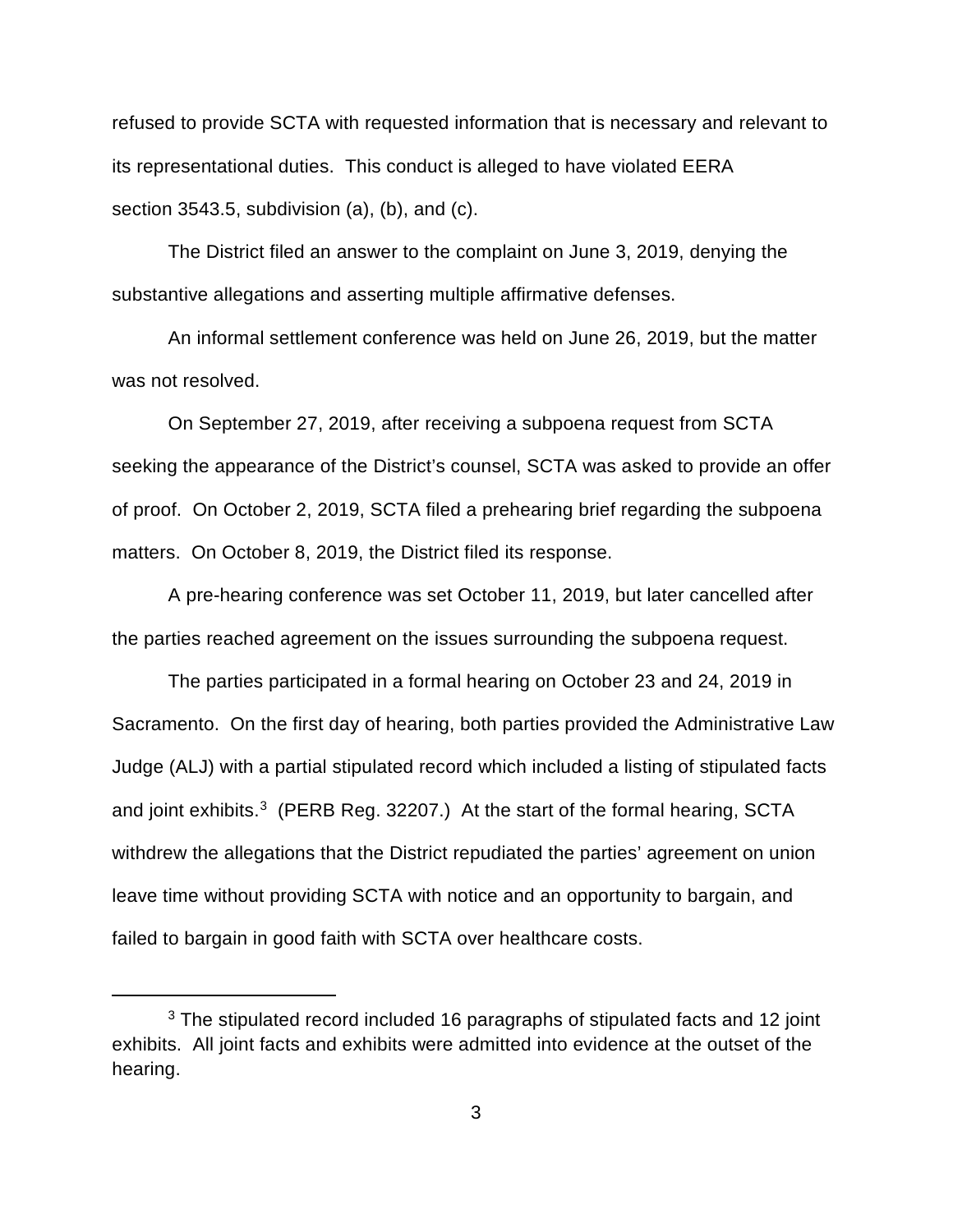The case was submitted for decision on December 20, 2019, after receipt of post-hearing briefs.

# FINDINGS OF FACT

#### Parties and Jurisdiction

SCTA is an exclusive representative within the meaning of EERA section 3540.1, subdivision (e), of the District's certificated employees.

The District is a public school employer within the meaning of EERA section 3540.1, subdivision (k). Jorge Aguilar (Aguilar) is the District's Superintendent and Raoul Bozio (Bozio) is the District's In-House Counsel. Both Aguilar and Bozio are management employees within the meaning of EERA section 3540.1, subdivision (g). Collective Bargaining Agreement

SCTA and the District are parties to a collective bargaining agreement (CBA) addressing the terms and conditions of employment for the certificated employees in SCTA's bargaining unit.

The parties' CBA includes, at Article 4, a grievance-arbitration provision setting out the procedures for resolving grievances, defined as "an allegation by one or more members of the bargaining unit or the Association that a member(s) has been adversely affected by a violation, misrepresentation, or misapplication of a specific provision of this Agreement." This contractual grievance-arbitration provision sets out a multi-step process for resolving grievances culminating in binding arbitration.

Article 4, section 4.5.3 of the parties' CBA states that:

"When arbitration has been requested, the parties may mutually agree on an arbitrator or shall contact the American Arbitration Association for a list of arbitrators in accordance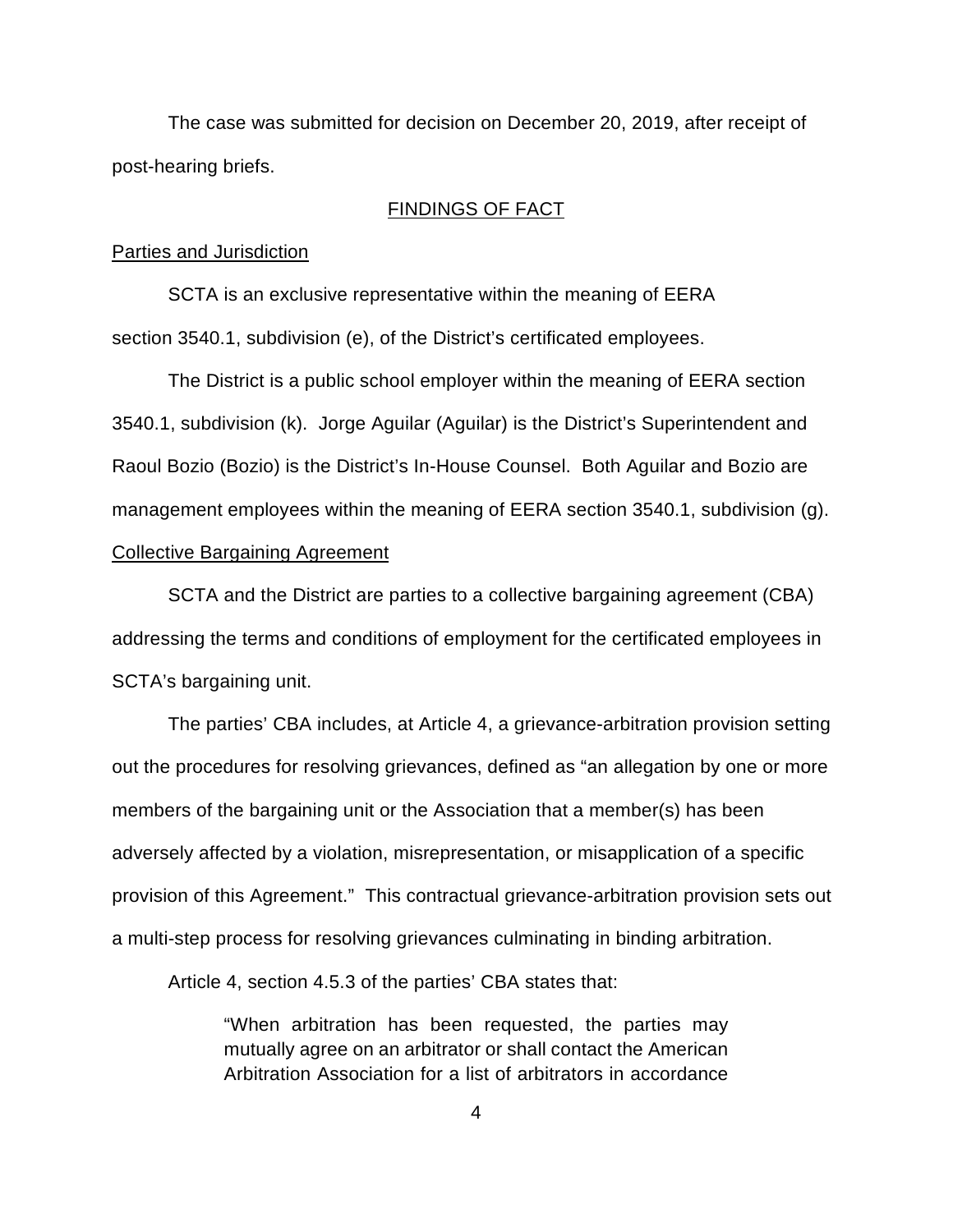with American Arbitration Association [(AAA)] procedures. The grievant or designee and the superintendent's designee from the Human Resources Office shall alternatively strike names from such list until only one (1) name remains. This person shall be designated as the arbitrator and shall proceed to hear the grievance under the voluntary rules of the American Arbitration Association insofar as said rules do not conflict with the grievance procedure in this Agreement."

The most recent version<sup>[4](#page-29-0)</sup> of the AAA labor arbitration rules, effective July 1,

2013, under the title Jurisdiction, state:

- a. "The arbitrator shall have the power to rule on his or her own jurisdiction, including any objections with respect to the existence, scope, or validity of the arbitration agreement.
- b. "The arbitrator shall have the power to determine the existence or validity of a contract of which an arbitration clause forms a part. Such an arbitration clause shall be treated as an agreement independent of the other terms of the contract. A decision by the arbitrator that the contract is null and void shall not for that reason alone render invalid the arbitration clause."

The parties' CBA also expressly incorporates by reference a "Framework

Agreement" that the parties negotiated and signed on November 5, 2017. The

Framework Agreement addresses, among other things, an agreement on SCTA

bargaining unit employee salary schedules.

# The Framework Agreement Dispute

In August 2018, the parties had a disagreement about the meaning of the

salary schedule provision in the Framework Agreement, and how that provision should

<span id="page-29-0"></span><sup>4</sup> The American Arbitration Association Labor Arbitration Rules were amended and effective July 1, 2013.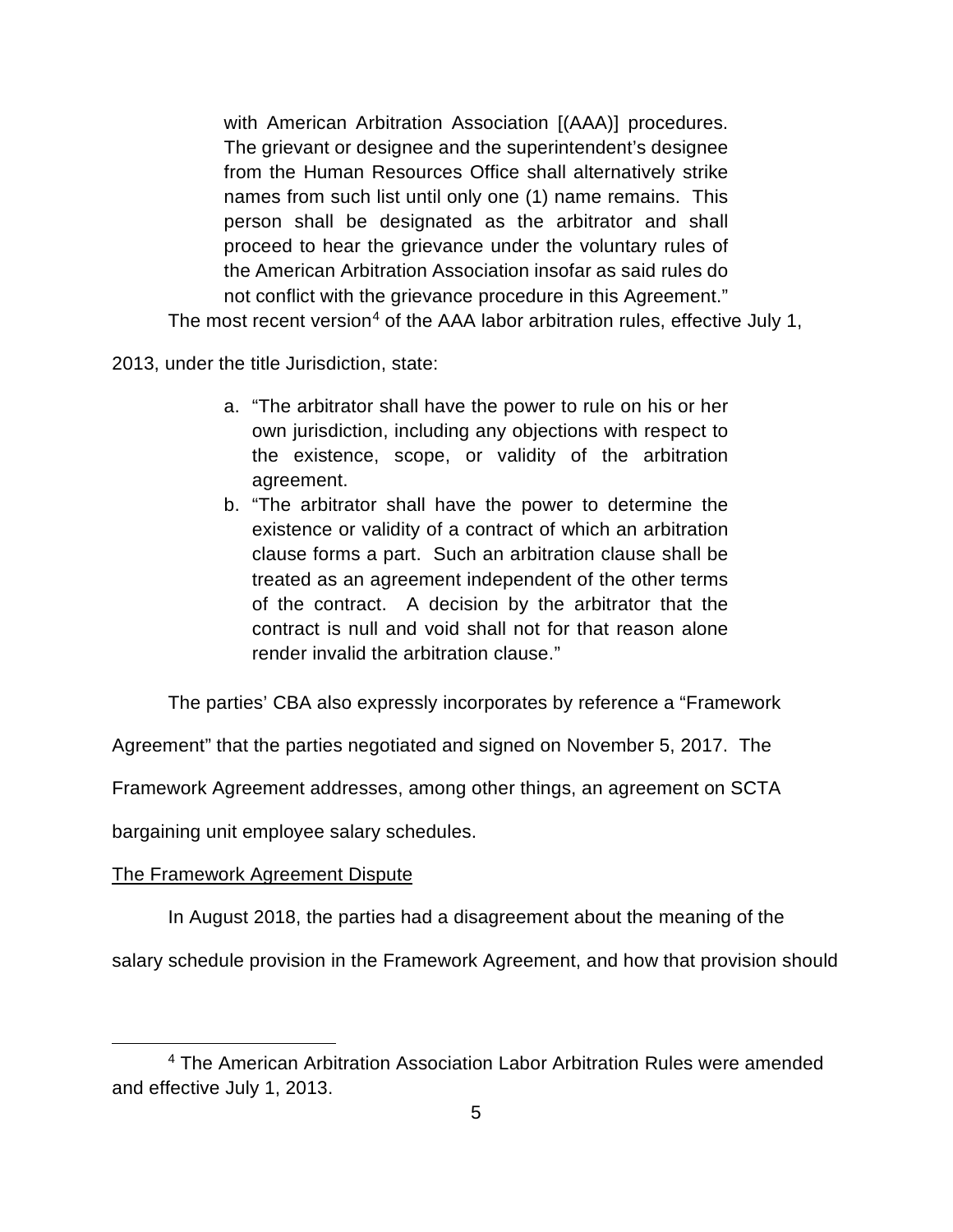be interpreted and applied. SCTA contended that the salary schedule provision obligated the District to adopt, effective for the 2018-2019 school year, the certificated salary schedules that SCTA had proposed during collective bargaining, subject to an expenditure cap of 3.5% of District expenditures during that 2018-19 year only. The District contended that the salary schedule provision required the adoption of a new salary schedule with a total cost of not more than 3.5% of District expenditures.

On August 23, 2018, as a result of the parties' disagreement, SCTA Executive Director John Borsos (Borsos), in an email to Aguilar, informed the District that SCTA would be "proceeding to arbitration to resolve this and other outstanding matters regarding the implementation of the contract."

That same day, Aguilar responded to Borsos acknowledging that the parties had "a fundamentally different understanding of what was agreed to regarding the restructuring of the 2018-2019 salary schedule." Aguilar further stated that based on correspondence from Borsos, the District "will prepare accordingly for arbitration."

On September 12, 2018, SCTA formally filed a Level I grievance with the District, alleging the District violated the salary schedule provision of the Framework Agreement.

On September 17, 2018, SCTA submitted to the AAA a written demand that the parties' salary schedule grievance be submitted to arbitration, and that AAA commence administration of the arbitration. The District was copied on this correspondence.

On September 20, 2018, the AAA assigned the parties' salary schedule arbitration AAA Case Number 01-18-0003-4761 and provided the parties with a list of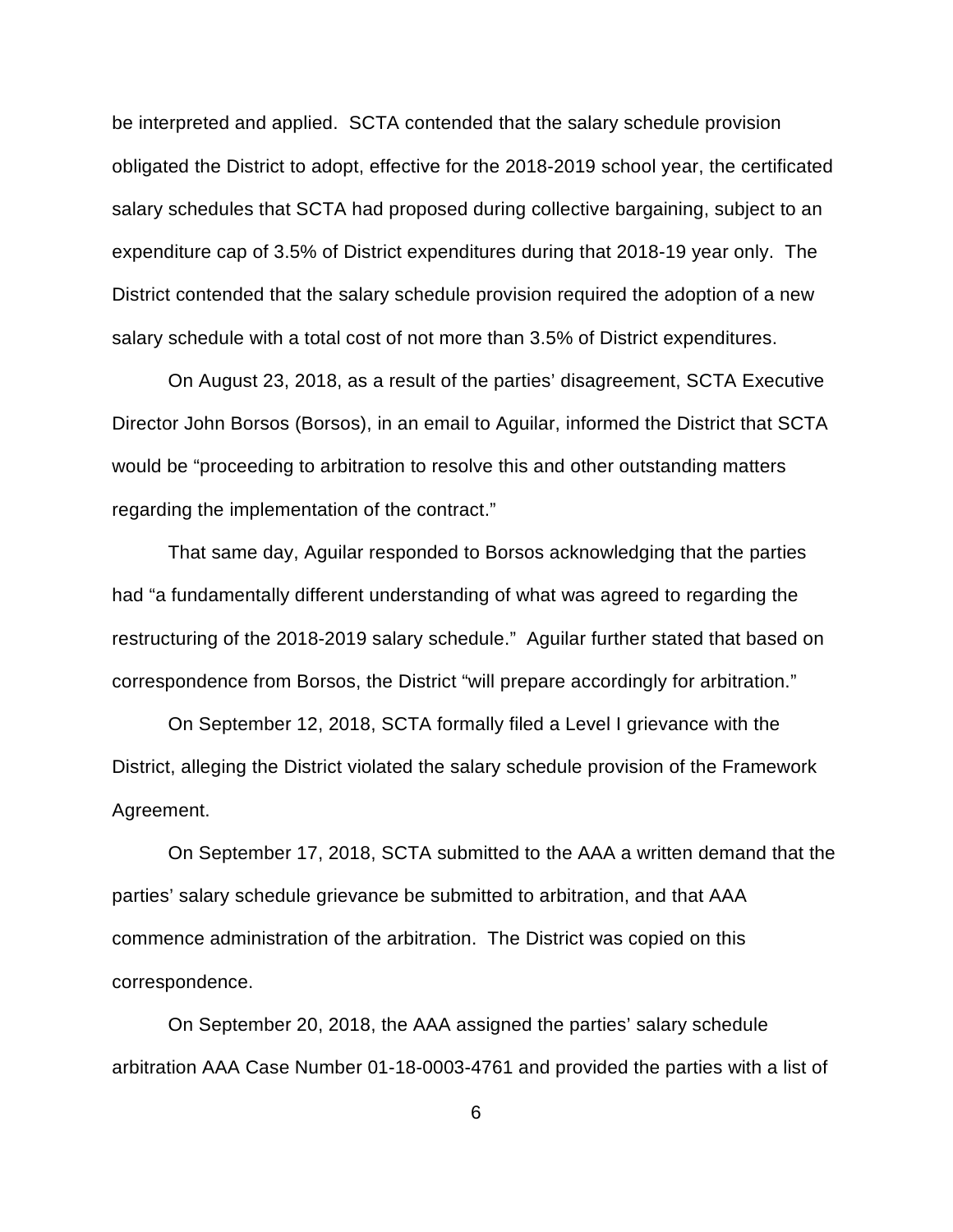possible arbitrators. The letter further stated that the arbitration would "be

administered under AAA's Labor Arbitration Rules."

On October 1, 2018, Dulcinea Grantham of Lozano Smith, counsel for the

District, responded to AAA providing the District's position on the proposed arbitrators.

The letter stated the District anticipated that the hearing would take 5 days and that

the District prefers that the hearing take place between the months of December 2018

and January 2019 at the District's office. The letter further stated:

"Please note that in submitting our position above, the District does not waive any potential defenses to the grievance including, but not limited to, the arbitrability thereof."

On October 8, 2018, the District provided AAA with a second response, again

providing its position on the proposed arbitrators and stating:

"Please note that in submitting our position above, the District does not waive any potential defenses to the grievance including, but not limited to, the arbitrability thereof."

On October 10, 2018, AAA sent an email to both parties advising that arbitrator

Kenneth Perea had been appointed Arbitrator and asking whether the parties would

like the matter scheduled, heard and resolved on an expedited basis. On behalf of

SCTA, Borsos agreed to an expedited arbitration process. The District, through

Grantham, emailed AAA and SCTA on October 24, 2018 stating:

"Given the significance of the issues involved in this case, the District does not agree to an expedited arbitration process here. We feel it is important that both sides have an opportunity to prepare their respective cases and ensure availability of any and all witnesses needed to testify in this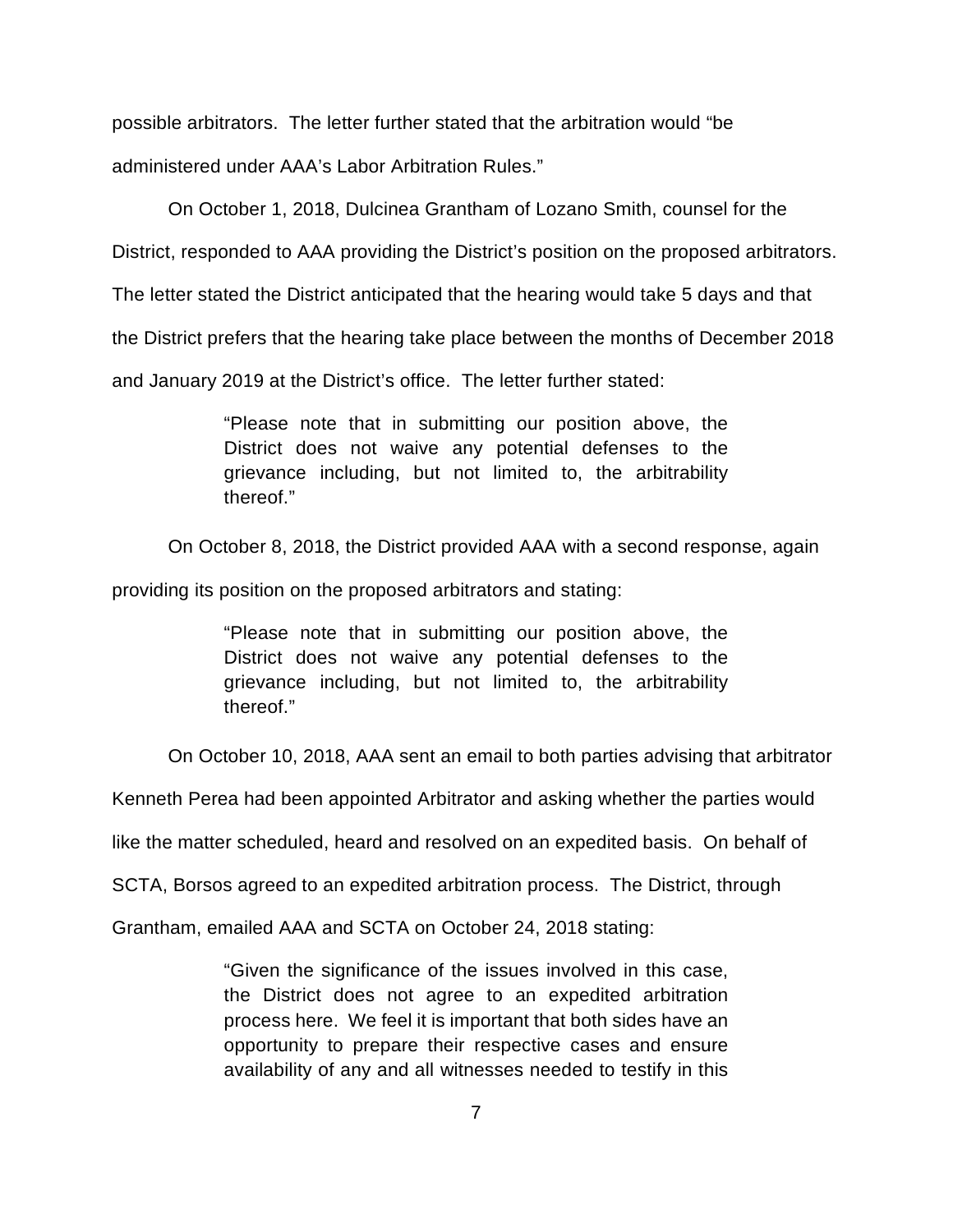matter. Without waiving any potential defenses to the grievance as noted in prior correspondence, we are happy to work with AAA and SCTA on possible dates that allow the matter to move forward in a timely manner while allowing sufficient time for consideration of the issues."

On November 6, 2018, Arbitrator Perea emailed the parties a series of available dates to schedule arbitration. That same date, SCTA responded that it was available for all suggested dates. On November 9, 2018, the District, responded and requested that it needed additional time to respond to the request.

On November 16, 2018, the District, filed a complaint in Sacramento County Superior Court against SCTA in Case No. 34-2018-00244737. The District sought a judicial declaration that the salary schedule agreement incorporated into the parties CBA "d[id] not constitute a valid contract" and that the "Framework Agreement is thus void and unenforceable, in part, and does not constitute a 'specific provision' of the CBA to which the parties are bound. Accordingly, the Framework Agreement specifically as to Party 1, salary schedule adjustments—is neither grievable nor arbitrable under the CBA." That same day, the District forwarded a courtesy copy of the civil action to SCTA.

On November 19, 2018, Grantham, on behalf of the District, informed Arbitrator Perea, AAA and SCTA of the civil action and that it did "not believe this matter [was] arbitrable." Grantham further stated that the District "cannot agree to the proposed arbitration dates, or arbitration itself, unless or until the outcome of the action before the Superior Court calls for same."

On November 20, 2018, Aguilar sent a letter to SCTA explaining the District's decision to file the Superior Court action. The letter stated in relevant part:

<sup>8</sup>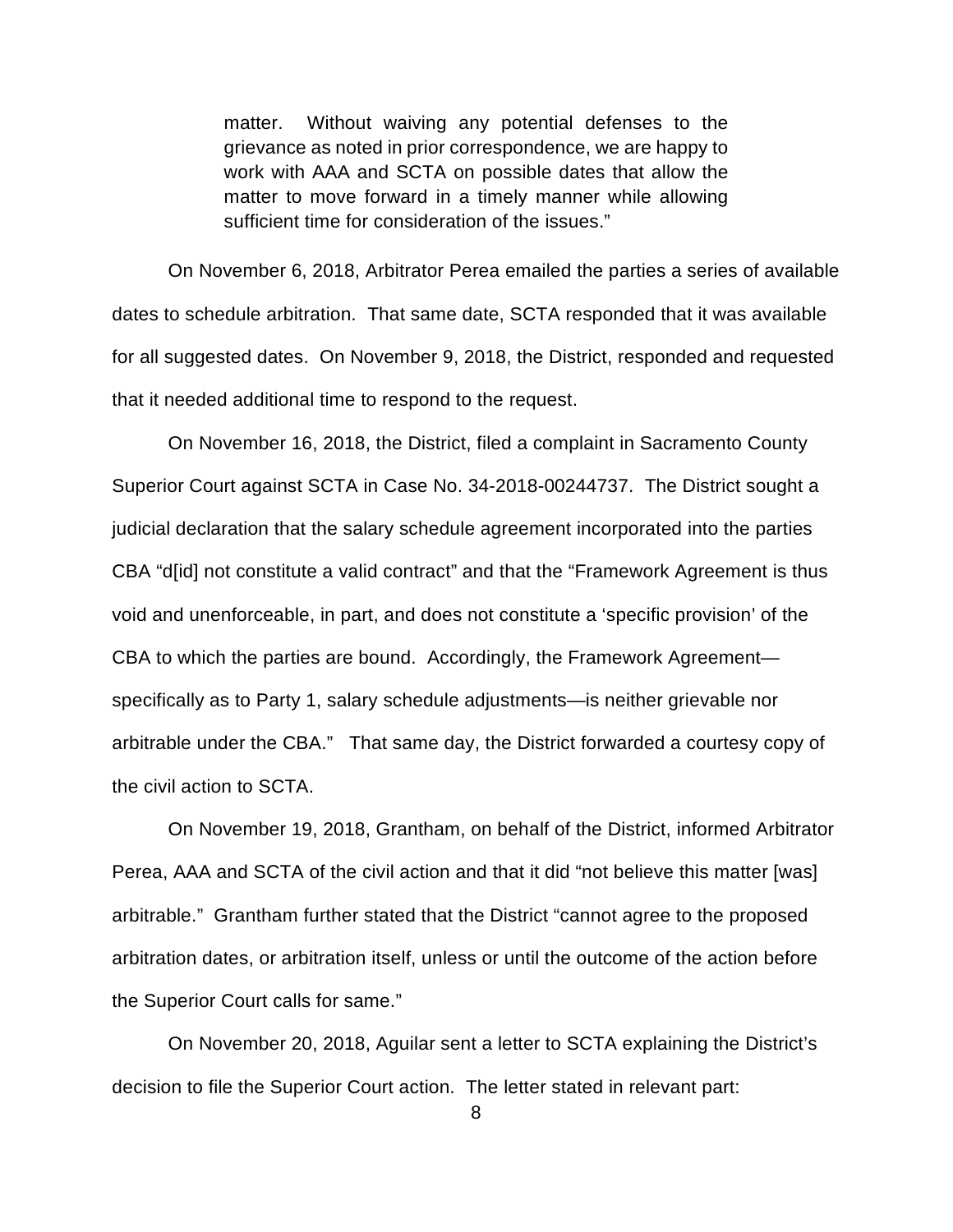"As stated in the District's correspondence to SCTA and the arbitrator dated November 19, 2018, we are not refusing to arbitrate, but instead seek a determination as to whether an enforceable contract subject to the Grievance process was reached, which is the appropriate course of action under the law. The District has preserved all of its procedural and substantive defenses in its communications on this matter, including the arbitrability thereof.

"The District feels that this action is necessary to avoid wasting resources arbitrating a grievance that may not be arbitrable."

On January 7, 2019, SCTA filed a motion to compel arbitration and stay

proceedings in the Superior Court action. At a hearing on February 6, the Court

granted SCTA's motion, ordering the District to proceed to arbitration before Arbitrator

Perea over the parties' salary schedule dispute.

On February 22, 2019, the Sacramento Superior Court entered an order

granting SCTA's motion to compel arbitration of the Framework Agreement and stay

proceedings. In its ruling, the Superior Court held:

"The parties agreed that the arbitrator would decide issues of arbitrability. The Parties' contract provides, in relevant part, that the Parties' arbitrator "shall proceed to hear the grievance under the voluntary rules of the American Arbitration Association." [Citation.] The AAA rules provide that it is the arbitrator who shall have the authority to rule on questions of arbitrability and the existence of a contract. They provide that the arbitrator shall have "**the power to rule on his or her own jurisdiction, including any objections with respect to the existence, scope, or validity of the arbitration agreement," as well as "the power to determine the existence or validity of a contract of which an arbitration clause forms a part**." [Citations.] The import of this delegation clause is clear and unmistakable. [Citations.] … Accordingly, the issue of whether the salary adjustment provision of the Framework agreement is void or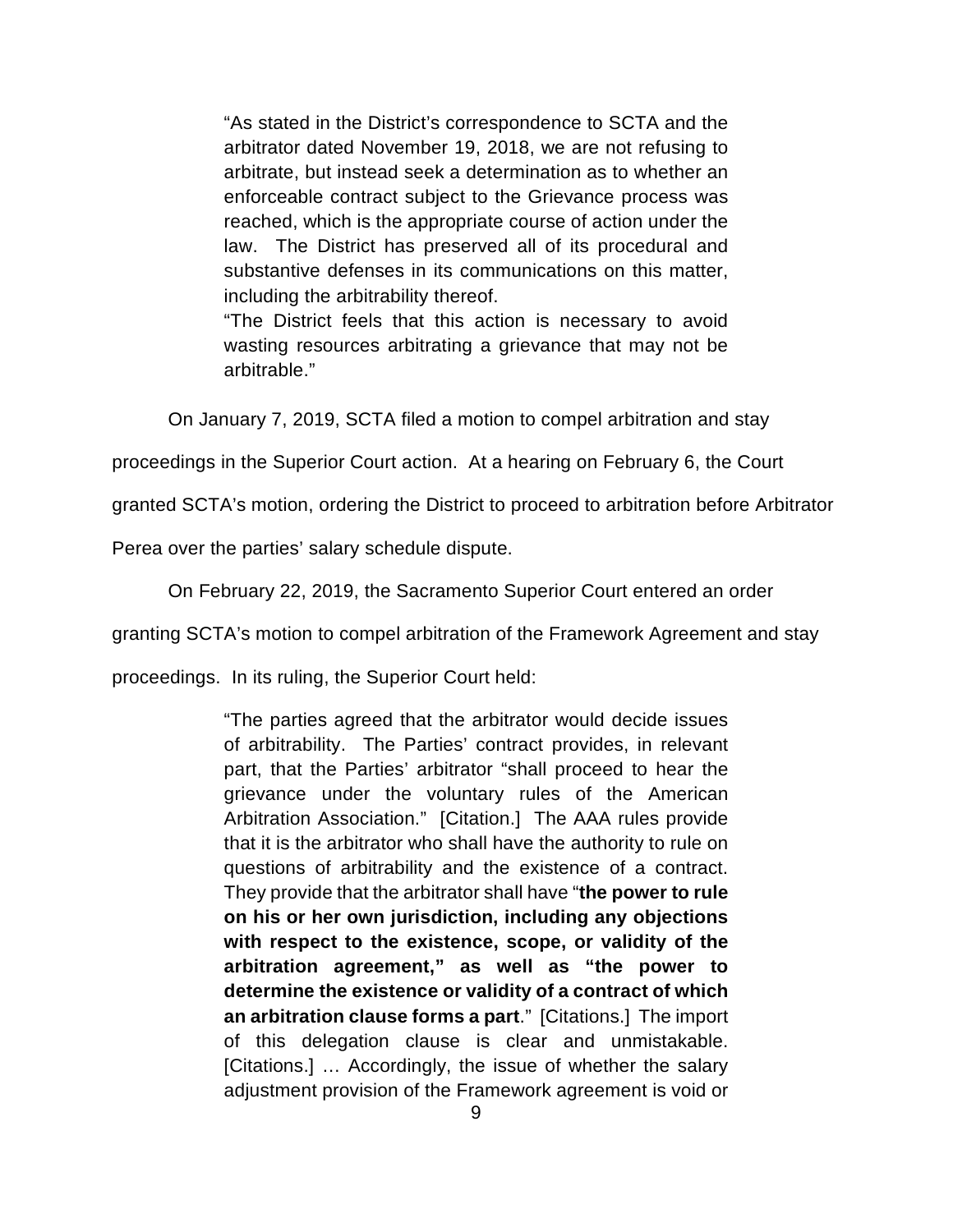enforceable is one properly to be determined by the arbitrator. The argument that the underlying agreement is void therefore does not establish that the dispute is not subject to arbitration. Because arbitration provisions are considered separable from the contracts in which they appear, "in the absence of an attack on an arbitration agreement such agreement must be enforced even if one party asserts the invalidity of the contract that contains it." [Citation.]"

(Emphasis in original.)

On May 2, 2019, an arbitrator ruled in favor of SCTA, holding that the

Framework Agreement constituted a valid enforceable contract between the parties.

## Request for Information

On October 9, 2018, Borsos emailed the District's then-Chief Business Officer, John Quinto (Quinto), on behalf of SCTA to request "the amount each administrator received by individual in the cash out of vacation in 2017-18." SCTA Vice President Nikki Milevsky (Milevsky) was copied on Borsos' October 9 email.

On October 10, 2018, Milevsky separately emailed Quinto on behalf of SCTA and requested an explanation for the increase in administrator pay. Borsos was copied on Milevsky's October 10 email.

On October 19, 2018, Quinto responded to Milevsky, stating that he would research her question and get back to her. Borsos was copied on Quinto's October 19 email.

On October 23, 2018, Quinto responded to Milevsky. In his email, Quinto identifies "vacation payout" and "retro" as the reasons for the increase in administrator pay. Borsos was copied on Quinto's October 23 email.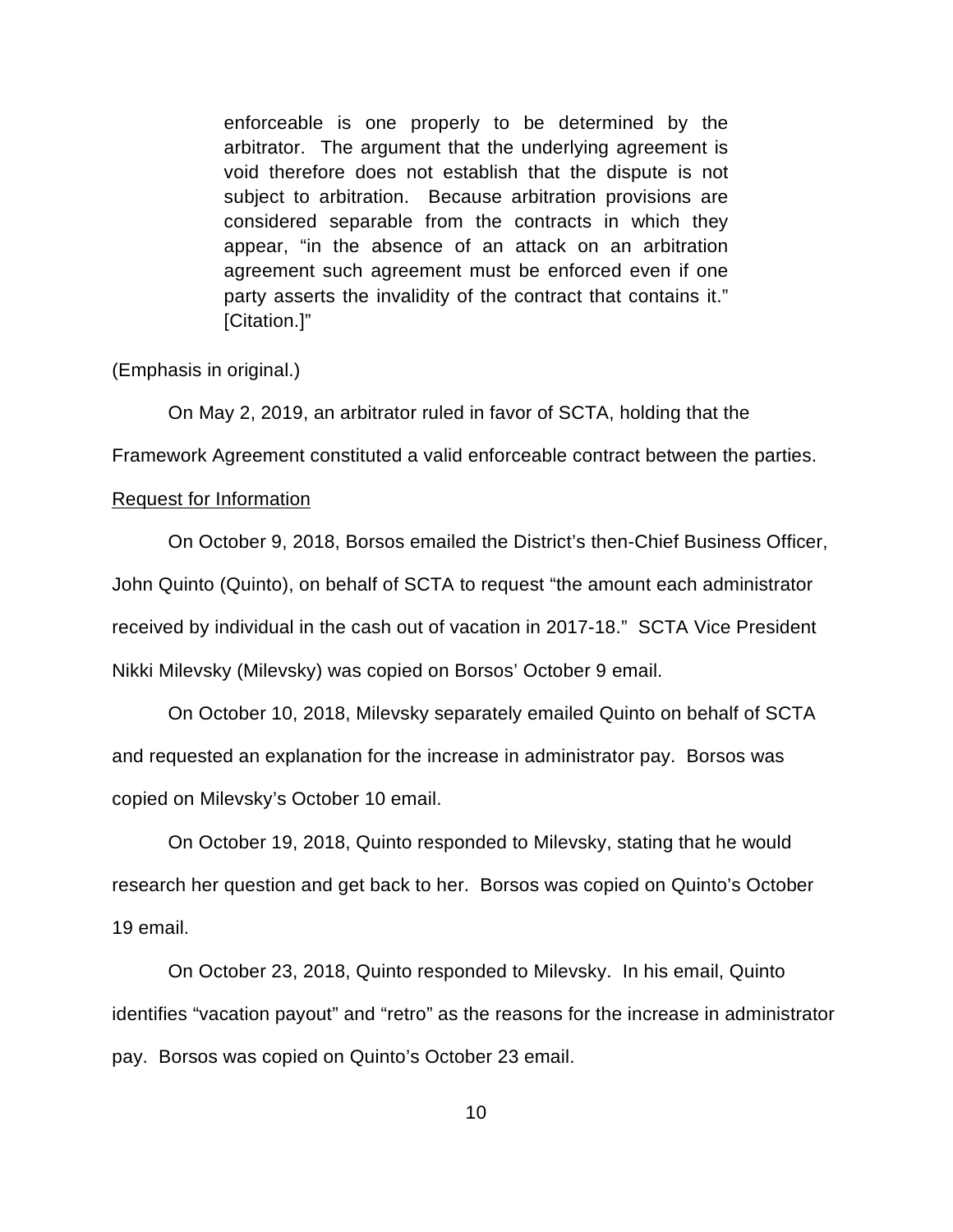That same day, Milevsky responded to Quinto, copying Borsos, and requesting that the District "[p]rovide SCTA with a breakdown as to how much was vacation payout and how much retro salary increase for each administrator by name, position title and site or department."

On approximately October 24, 2018, Quinto forwarded Borsos' October 9 email request to Bozio.

On November 2, 2018, Bozio responded to Milevsky's October 23 email, stating that the District had located responsive records and was in the process of "compiling these voluminous electronic records." Borsos was not sent a copy of this email.

On November 16, 2018, Borsos followed up on his October 9 email, stating that the District "seems to be dragging [its] feet on this and [Milevsky's] additional, related request on these items."

On November 30, 2018, Bozio responded to Borsos, stating that the District had identified responsive records and asked for clarification on the "reference to Ms. Milevsky's, 'additional, related request on these items'." Bozio further stated that the District was in the process of providing notice to all employees who had received a vacation cash out in order to inform them that their compensation information was going to be released. Once notification was completed, Bozio said the District would provide SCTA with the responsive documents.

On December 3, 2018, SCTA and the District exchanged additional emails regarding SCTA's request. Milevsky was copied on the December 3 emails, and all subsequent emails regarding SCTA's request.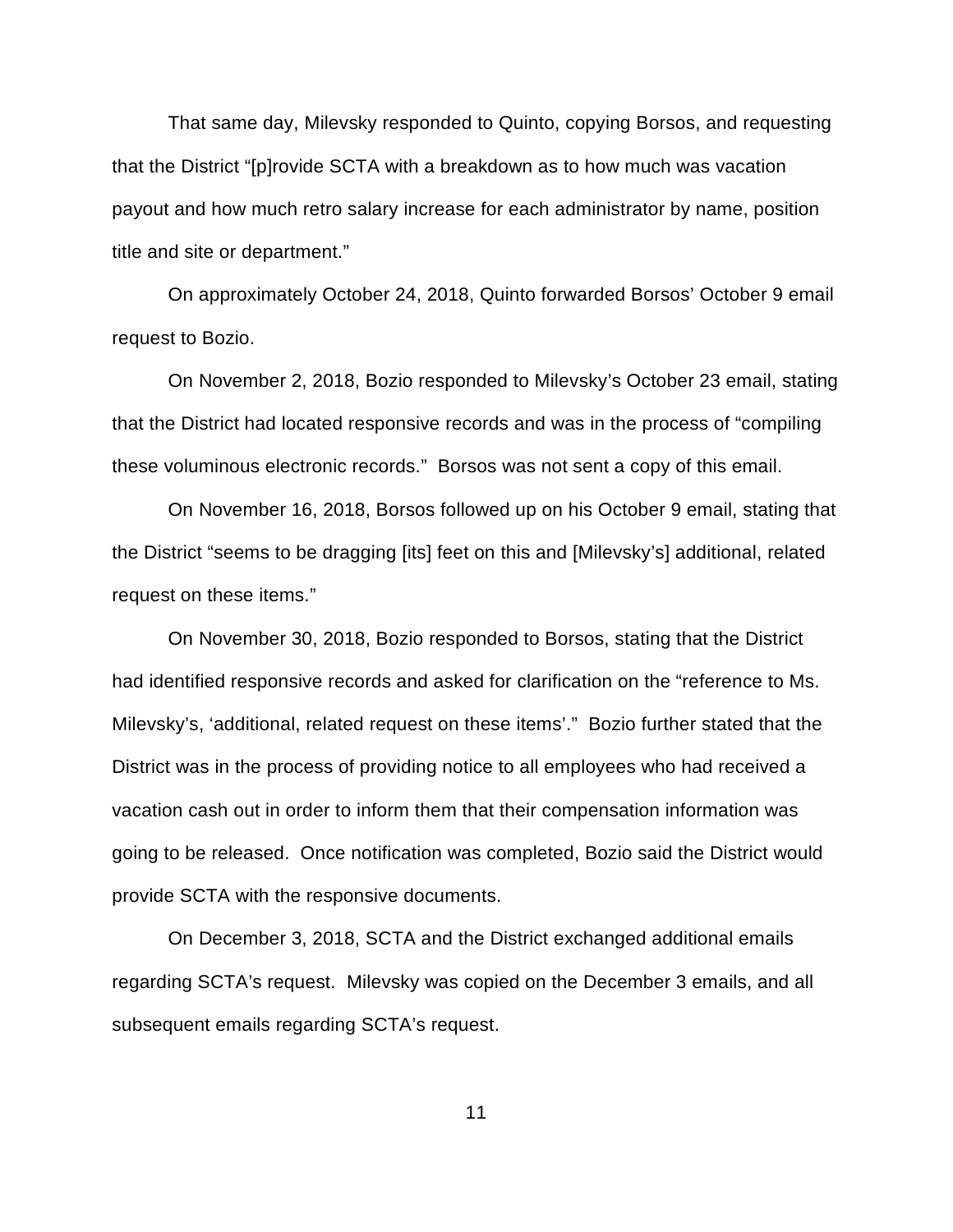On December 12, 2018, Bozio furnished some information responsive to

Borsos's October 9 request.

On December 18, 2018, SCTA objected to the information provided, alleging that the information was incomplete. Borsos stated:

> "We asked for the vacation payout for all administrators. Administrators would include all those employees represented by UPE as well as all non-represented management and confidential employees. Additionally there are [sic] appear to be several administrators who are missing. If administrators did not receive a payout can you also indicate those who did not receive a payout to ensure that all are accounted for."

On January 7, 2019, Bozio responded to SCTA acknowledging the clarification,

and on January 14, 2019, Bozio provided additional information to SCTA.

# ISSUES

Did the District violate the duty to meet and confer in good faith by:

(1) unilaterally changing the terms of the grievance-arbitration policy, without providing

SCTA notice and the opportunity to bargain that decision or the effects of that decision

and (2) failing to timely respond to SCTA's October 9, 2018 request for information.

# CONCLUSIONS OF LAW

## Unilateral Change

The PERB complaint alleges that the District violated its duty to meet and confer in good faith by unilaterally changing the grievance arbitration process. Unilateral changes to polices with the scope of representation are "per se" violation of the duty to negotiate in good faith. (*Stockton Unified School District* (1980) PERB Decision No. 143; *San Joaquin County Employees Association v. City of*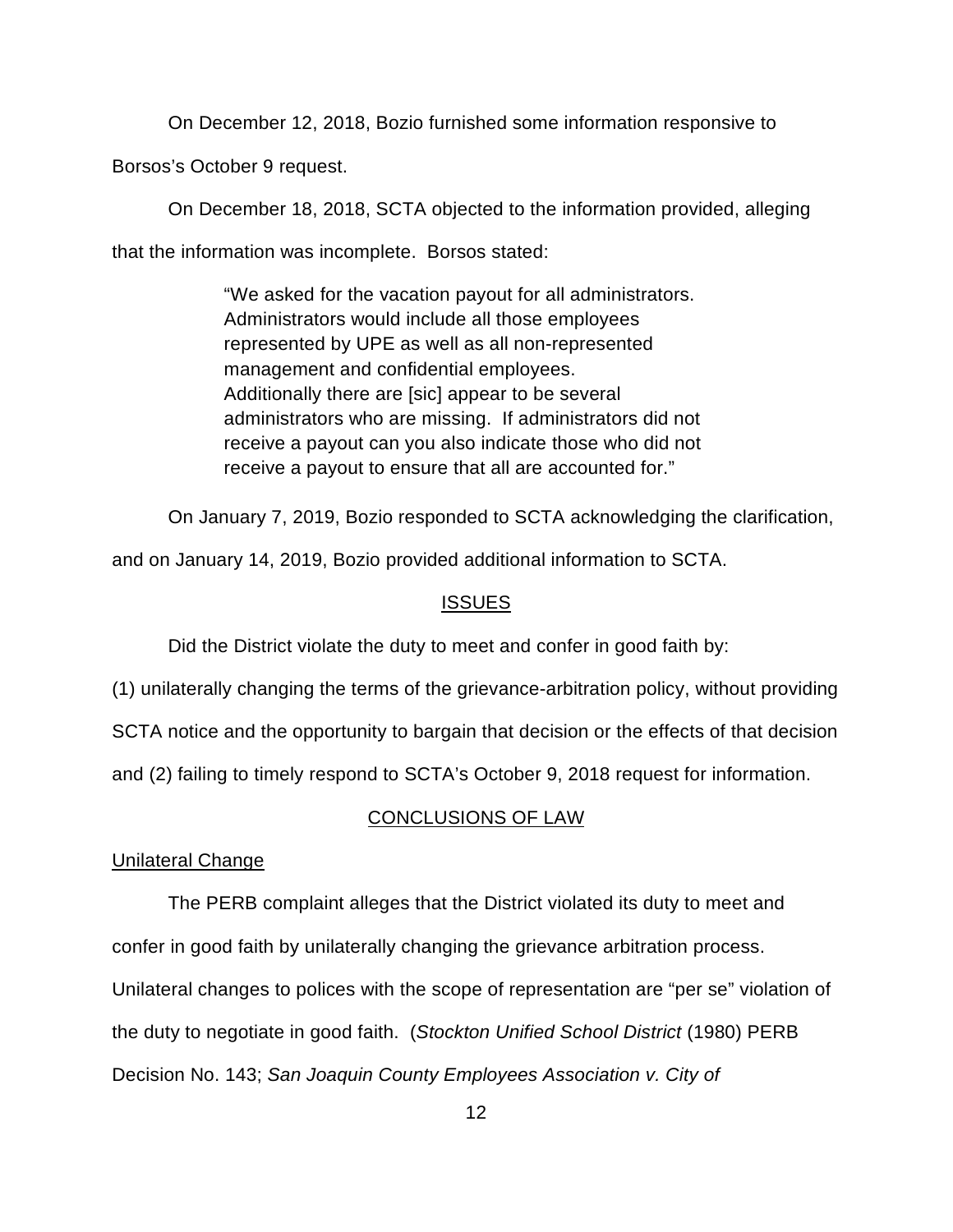*Stockton* (1984) 161 Cal.App.3d 813.) Absent a valid defense, a respondent commits an unlawful unilateral policy change if: (1) it took action to change policy; (2) the change in policy concerns a matter within the scope of representation; (3) the action was taken without giving the exclusive representative notice or opportunity to bargain over the change; and (4) the action had a generalized effect or continuing impact on terms and conditions of employment. (*Fairfield-Suisun Unified School District* (2012) PERB Decision No. 2262; *County of Santa Clara* (2013) PERB Decision No. 2321-M.)

A policy may be established by written agreement or regular and consistent past practice. For a past practice to be binding and subject to a unilateral change analysis, it must be unequivocal, clearly enunciated and acted upon, and readily ascertainable over a reasonable period of time as a fixed and established practice accepted by both parties. (*County of Placer* (2004) PERB Decision No. 1630- M; *Riverside Sheriffs' Association v. County of Riverside* (2003) 106 Cal.App.4th 1285, 1291.) PERB has also described an enforceable past practice as one that is "regular and consistent" or "historic and accepted." (*Hacienda La Puente Unified School District* (1997) PERB Decision No. 1186 (*Hacienda*).)

1. Change in Policy

The dispute in this case is whether the District made a change in policy to the grievance-arbitration provision of the parties' CBA when it made the decision to go to the Sacramento Superior Court for a determination about whether the parties' dispute over the Framework Agreement was an arbitrable issue, or whether the District's actions conformed to the parties' CBA.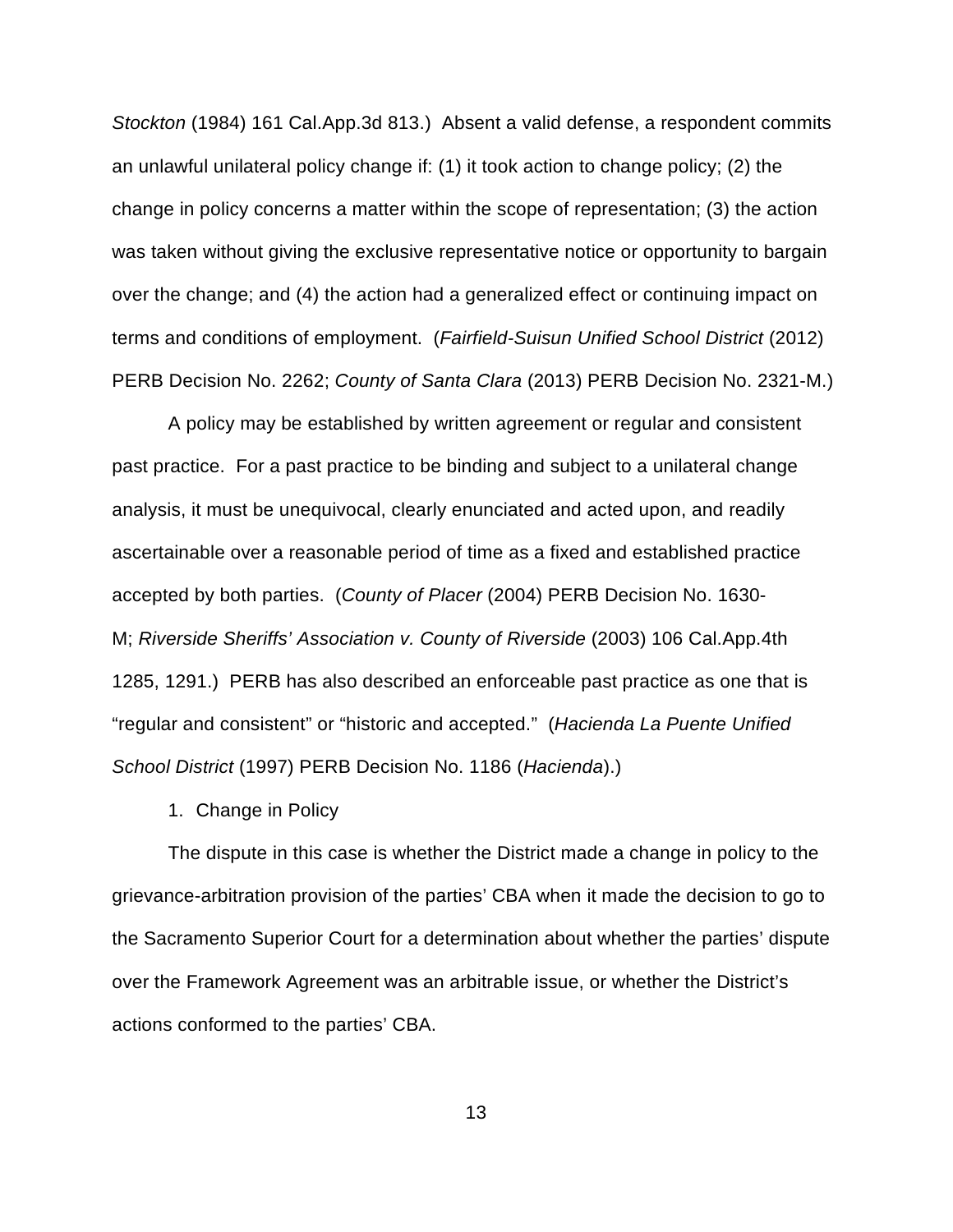The District argues that it had a good faith belief that there was no agreement between the parties on the Framework Agreement, from which "a violation, misinterpretation, or misapplication of a specific provision" could be adjudicated under the parties' CBA. It states that it was not refusing to arbitrate. But, that because an invalid contract could not have been incorporated into the CBA, the District believed the parties could not use the CBA's grievance arbitration procedure until the threshold question of whether there was a valid contract was first adjudicated. According to the District, this "very extraordinary case of misunderstanding" justified their decision to seek adjudication of this issue at the Sacramento Superior Court.

The District's argument, however, fails to address the language of the parties' grievance arbitration policy or the policy's incorporation of the AAA rules. Article 4 of the parties' CBA provides for a multi-step process for resolving grievances defined as "an allegation by one or more members of the bargaining unit or the Association that a member(s) has been adversely affected by a violation, misrepresentation, or misapplication of a specific provision of this Agreement" which ends in binding arbitration. The CBA further provides that once arbitration has been initiated, the parties' arbitrator "shall proceed to hear the grievance under the voluntary rules of the American Arbitration Association." According to the AAA rules, the arbitrator has the authority to rule on questions of arbitrability and the existence of a contract.

The parties stipulated that the CBA expressly incorporated by reference the Framework Agreement, which included an agreement on employee salary schedules. Therefore, it was incumbent on the District to submit any question as to whether the Framework Agreement was a valid contract subject to arbitration directly to the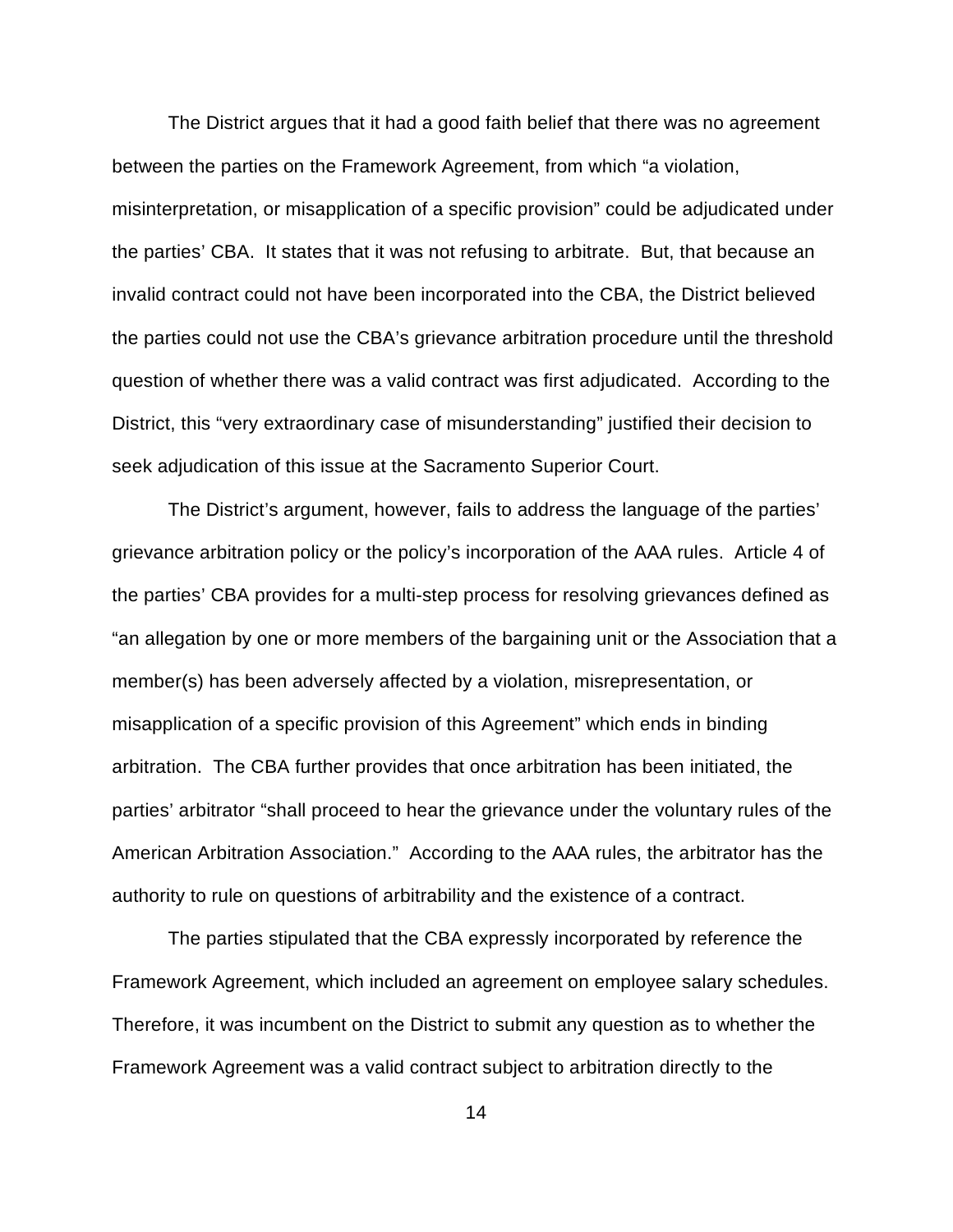arbitrator, not the Sacramento Superior Court. This same conclusion was also reached by the Sacramento Superior Court. By instead choosing to remove this decision-making authority from the arbitrator and seek a judicial adjudication from the Sacramento Superior Court, the District made a change to the parties' grievance arbitration policy.

# 2. Scope of Representation

The second element, whether the change in policy concerns a matter within the scope of representation, is also met. The Board has long held that grievance procedures, including procedures for arbitration are within the scope of representation. (*County of Riverside* (2003) PERB Decision No. 1577-M p. 6, citing *Anaheim City School District* (1983) PERB Decision No. 364; *Baldwin Park Unified School District* (1991) PERB Decision No. 903.) Therefore, the District's change to the parties' grievance arbitration policy concerns a matter within the scope of representation.

# 3. Notice or Opportunity to Bargain

The third element of a unilateral change case requires the charging party to demonstrate that the alleged change of policy or practice was taken without giving the exclusive representative notice and an opportunity to bargain over the change. Notice must be given sufficiently in advance of a firm decision to make a change to allow the exclusive representative reasonable time to decide whether to demand negotiations. (*State of California (Board of Equalization)* (1997) PERB Decision No. 1235-S.) Further, the notice must be sufficiently clear and reasonably understood to mean that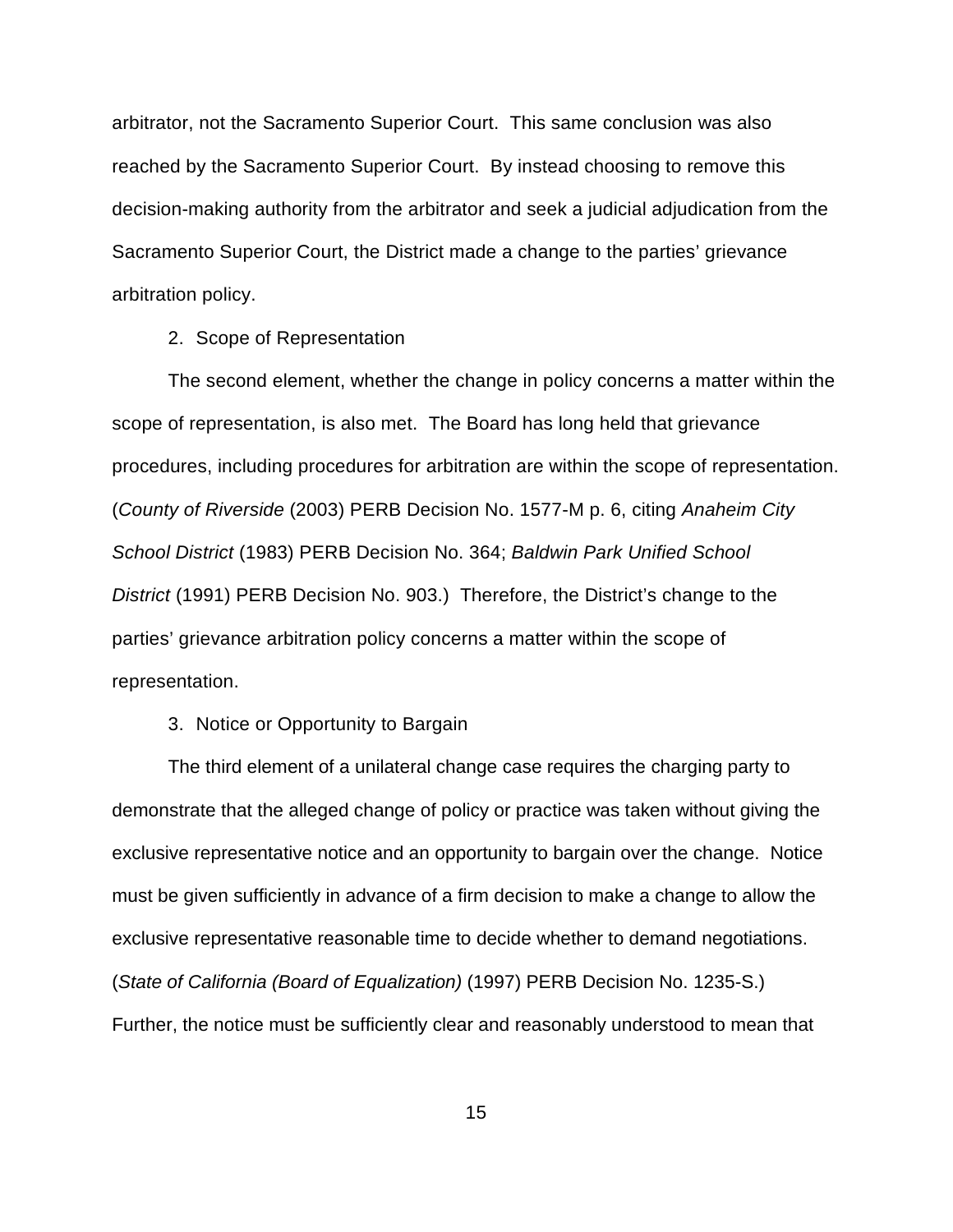the employer is going to take certain action. (*Lost Hills Unified Elementary School District* (2004) PERB Decision No. 1652.)

The District argues that notice was provided to SCTA, but that SCTA chose to overlook it. In support of its position, the District cites to Grantham's October 24 email stating that the District would work with SCTA and AAA to look for possible dates to move forward with arbitration, "[w]ithout waiving any potential defenses to the grievance as noted in prior correspondence" and Borsos' testimony admitting to reading the above sentence as "potentially an argument that the District would raise arbitrability at some point."

This sentence highlighted by the District in Grantham's October 24 email provided SCTA with notice only that the District may raise the issue arbitrability at some point in the future. The sentence did not provide SCTA with notice that the District would seek direction from the Sacramento Superior Court as to the arbitrability of the Framework Agreement instead of allowing the issue to be decided by an AAA arbitrator as dictated by the parties' grievance arbitration policy. The District's notice is not sufficiently clear and cannot be reasonably understood to mean that the District was going to take certain action. Therefore, the District did not provide SCTA with notice or an opportunity to bargain regarding the arbitration grievance policy prior to the District's implementation of the change.

4. Continuing Effect on the Bargaining Unit

The final element in the unilateral change test is whether the respondent's conduct has a continuing impact on employees' terms and conditions of employment.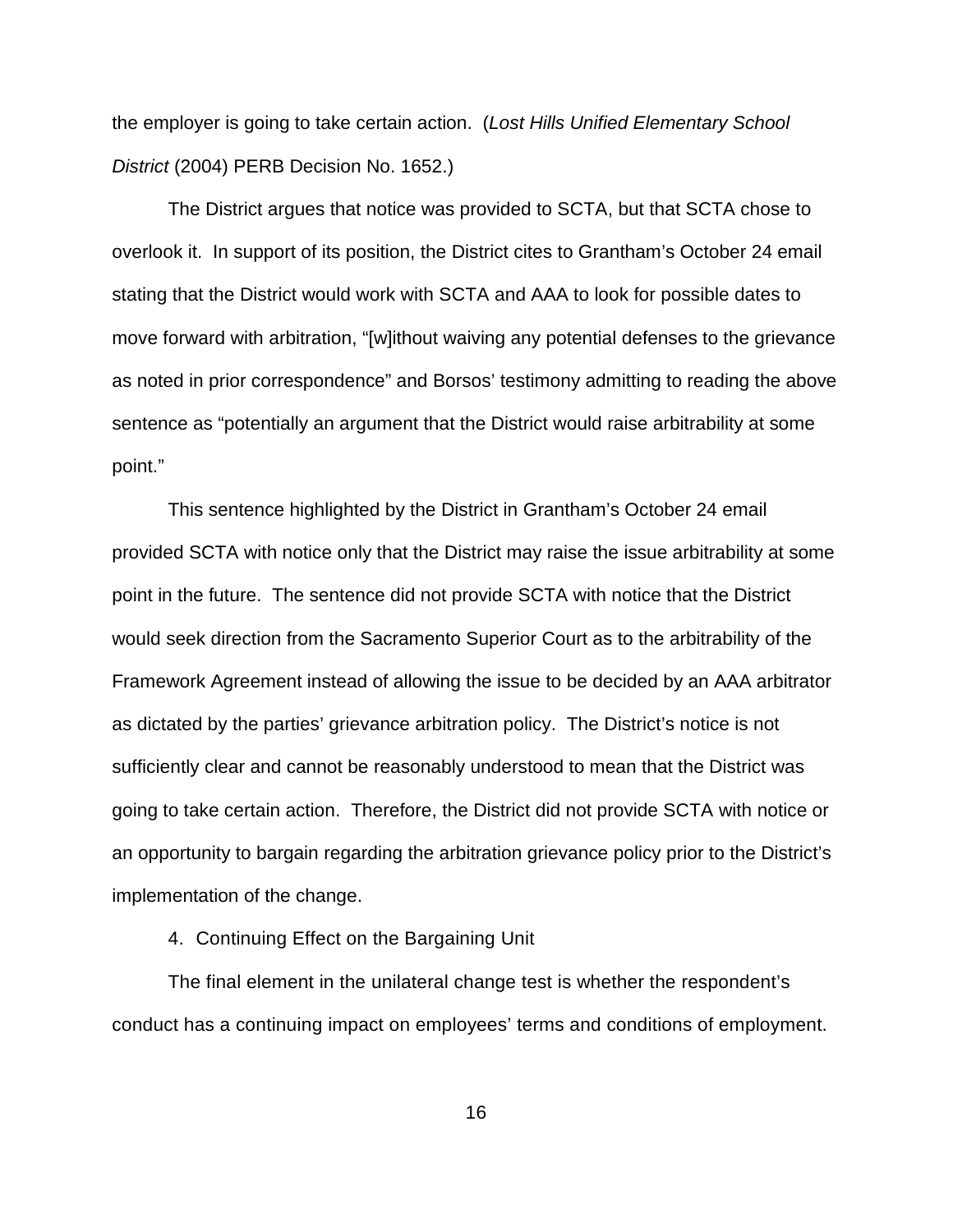According to the District, it's action cannot be considered a change in policy, but instead an isolated breach of contract because the District has filed no other similar-type action.

The Board, however, has long held that a contract breach can support a unilateral change claim when the breaching party asserts that the contract authorizes its conduct. (*Regents of the University of California* (Davis) (2010) PERB Decision No. 2101-H (*UC Davis*) citing *Hacienda*, *supra*, PERB Decision No. 1186.) As the Board held, a contract breach must be generally applicable to future situations, either through the circumstances or the parties' assertion that their conduct is legally permitted, to have a "generalized effect or continuing impact" sufficient to constitute a unilateral change. (*State of California (Departments of Veterans Affairs & Personnel Administration)* (2008) PERB Decision No. 1997-S.)

Here, the District maintained, and continues to maintain that because of the extraordinary nature of the present dispute, it believes that filing the civil action was the most appropriate course of action for this instance. It maintains this belief without acknowledgement of the language of Article 4 of the parties' CBA mandating that the grievance be heard under the voluntary rules of the AAA, or language of the AAA labor arbitration rules granting the arbitrator authority to determine the existence or validity of a contract. The District's interpretation is therefore contrary to the language of the CBA itself. Therefore, I find the District's contract breach to have a "generalized effect or continuing impact" sufficient to constitute a unilateral change as a result of its assertion that its conduct was legally permitted. (*State of California (Departments of*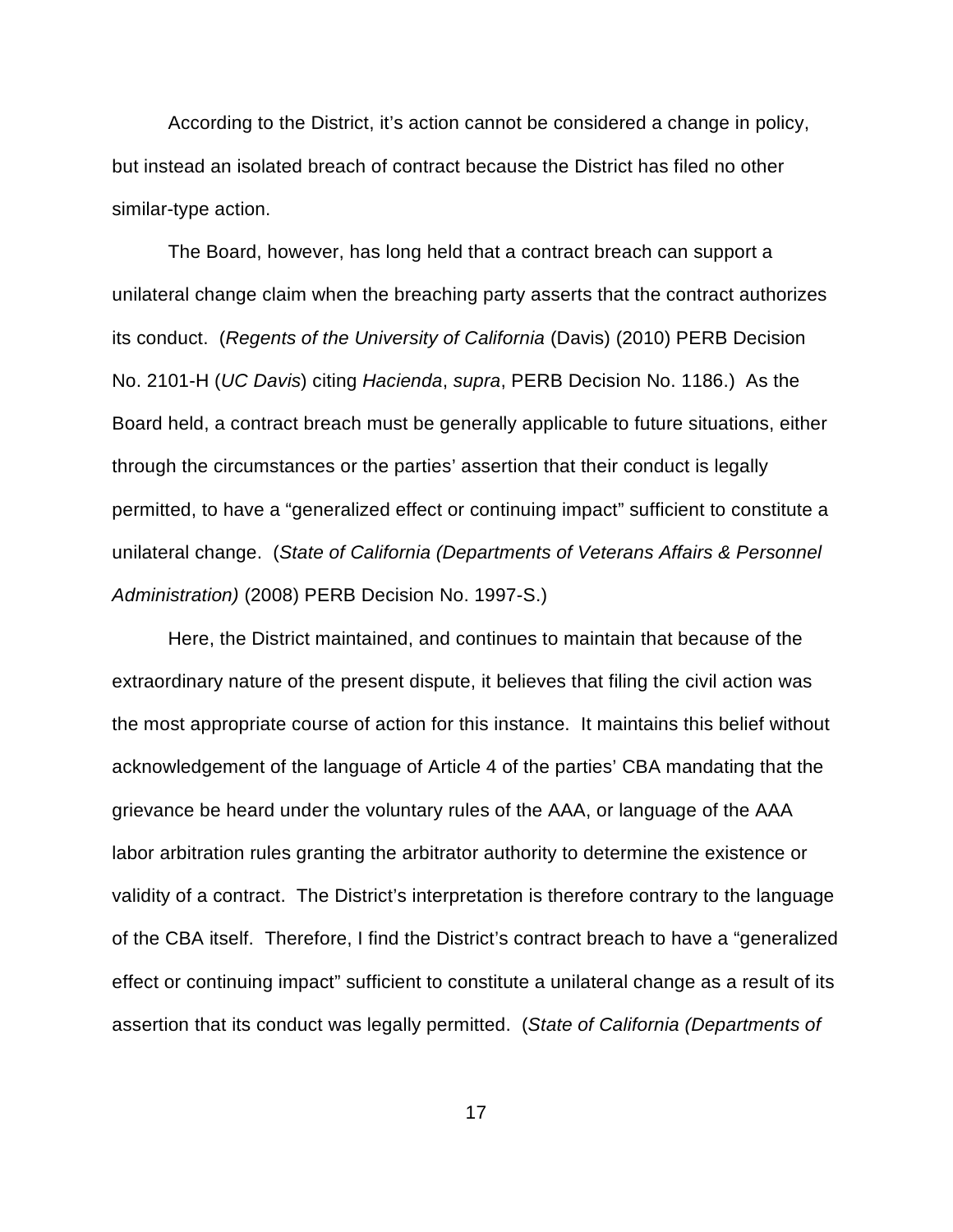*Veterans Affairs & Personnel Administration)*, *supra*, PERB Decision No. 1997-S.) Accordingly, the fourth element of the unilateral change test has been met.

## District's Affirmative Defenses

## 1. Litigation Privilege

The District defends its position first by stating its action in seeking declaratory relief though the court system is protected under the litigation privilege and cannot be the basis for a claim for unilateral change or bad faith.

The litigation privilege is set forth in Civil Code section 47, subdivision (b), and applies to "any communication: (1) made in judicial or quasi-judicial proceedings; (2) by litigants or other participants authorized by law; (3) to achieve the objects of the litigation; and (4) that have some connection or logical relation to the action. [citations omitted.]" (*County of San Bernardino* (2018) PERB Decision No. 2556-M citing *Silberg v. Anderson* (1990) 50 Cal.3d 205, 212.) The purposes of the litigation privilege include affording litigants and witnesses access to the courts without fear of being subsequently harassed by derivative tort actions, encouraging open channels of communication, promoting complete and truthful testimony, giving finality to judgments, and avoiding unending litigation. (*Ibid*. citing *Jacob B. v. County of Shasta* (2007) 40 Cal.4th 948, 955.)

The Board first addressed the litigation privilege in *County of San Bernardino*, *supra*, PERB Decision No. 2556-M. There, the Board, by adopting the proposed decision by the administrative law judge, relied on the litigation privilege to find an employer agent's superior court declaration to have been protected speech. (*Ibid*.)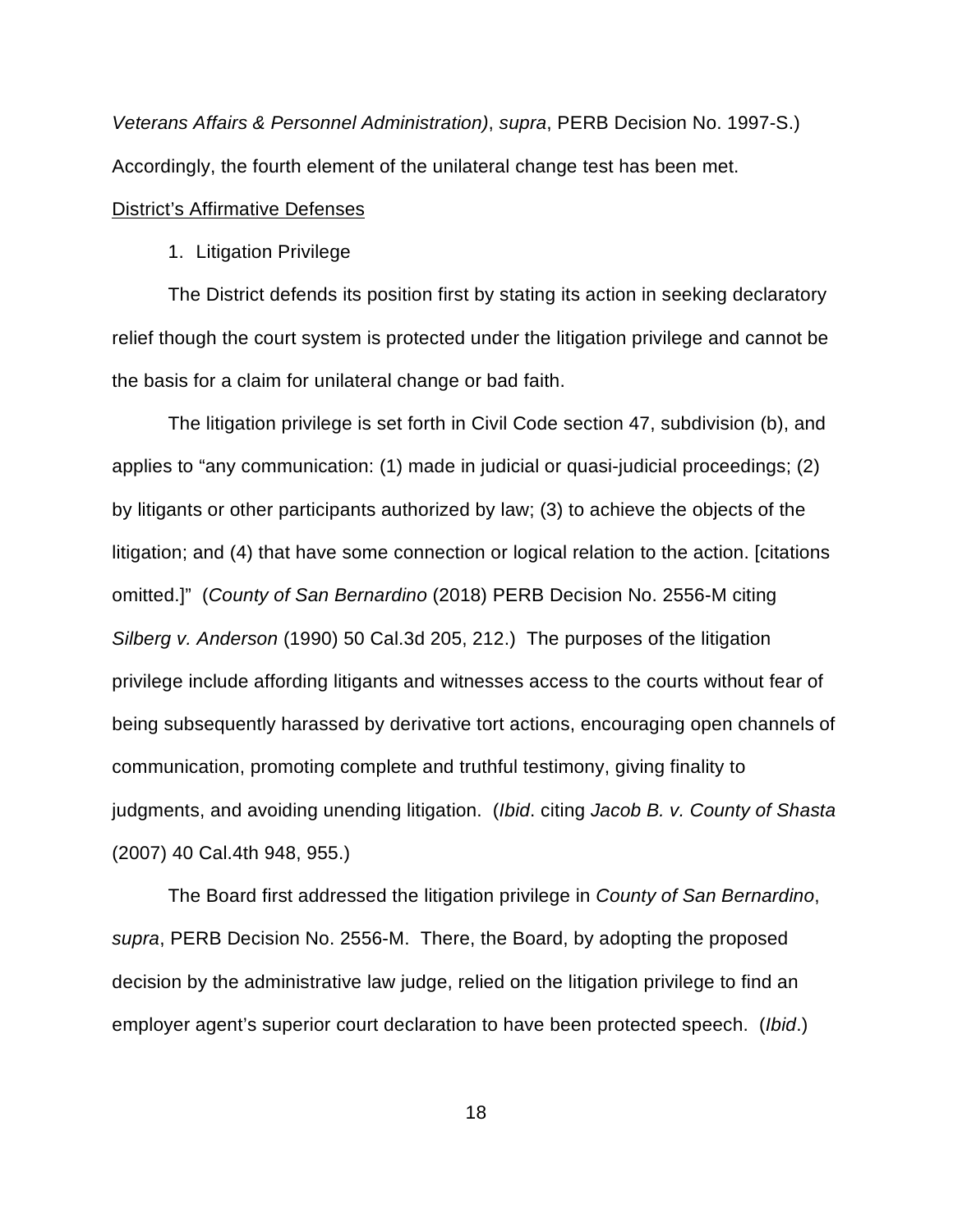The administrative law judge found that the rules of privilege, including the litigation privilege, applies in formal hearings for unfair practice cases. (*Id.* at pp. 12-13.)

The Board addressed the litigation privilege a second time in *County of Riverside* (2018) PERB Decision No. 2591. In a footnote, the Board stated:

> "We note, however, that neither the litigation privilege nor *County of San Bernardino*, *supra*, PERB Decision No. 2556- M, protects baseless litigation that an employer brings with the intent of interfering with or retaliating against employees for their exercise of protected rights. (*State of California (State Personnel Board)* (2004) PERB Decision No. 1680-S, adopting warning letter at pp. 2-4.)"

First, the litigation privilege extends to communications. While communications exist discussing the District's intentions, the foundation of the unlawful unilateral action is the District's decision to seek judicial adjudication. The actual content of the civil complaint or the District's communications sent to SCTA addressing the matter need not be relied upon.

Instead, the District contends that the litigation privilege extends beyond communications, to encompass the very existence of the superior court action. In support of its position, the District relies on *California Teachers Association v. State of California* (1999) 20 Cal.4th 327. The District contends that in this case, the California Supreme Court held that "a teacher's request for an administrative hearing, in and of itself, is protected by the litigation privilege" and quotes the following language in support of that proposition:

> "to deter teachers from requesting hearings in cases that prove to be unsuccessful, even though the teacher's claim may be reasonable–renders the statute unconstitutional" "under the litigation privilege."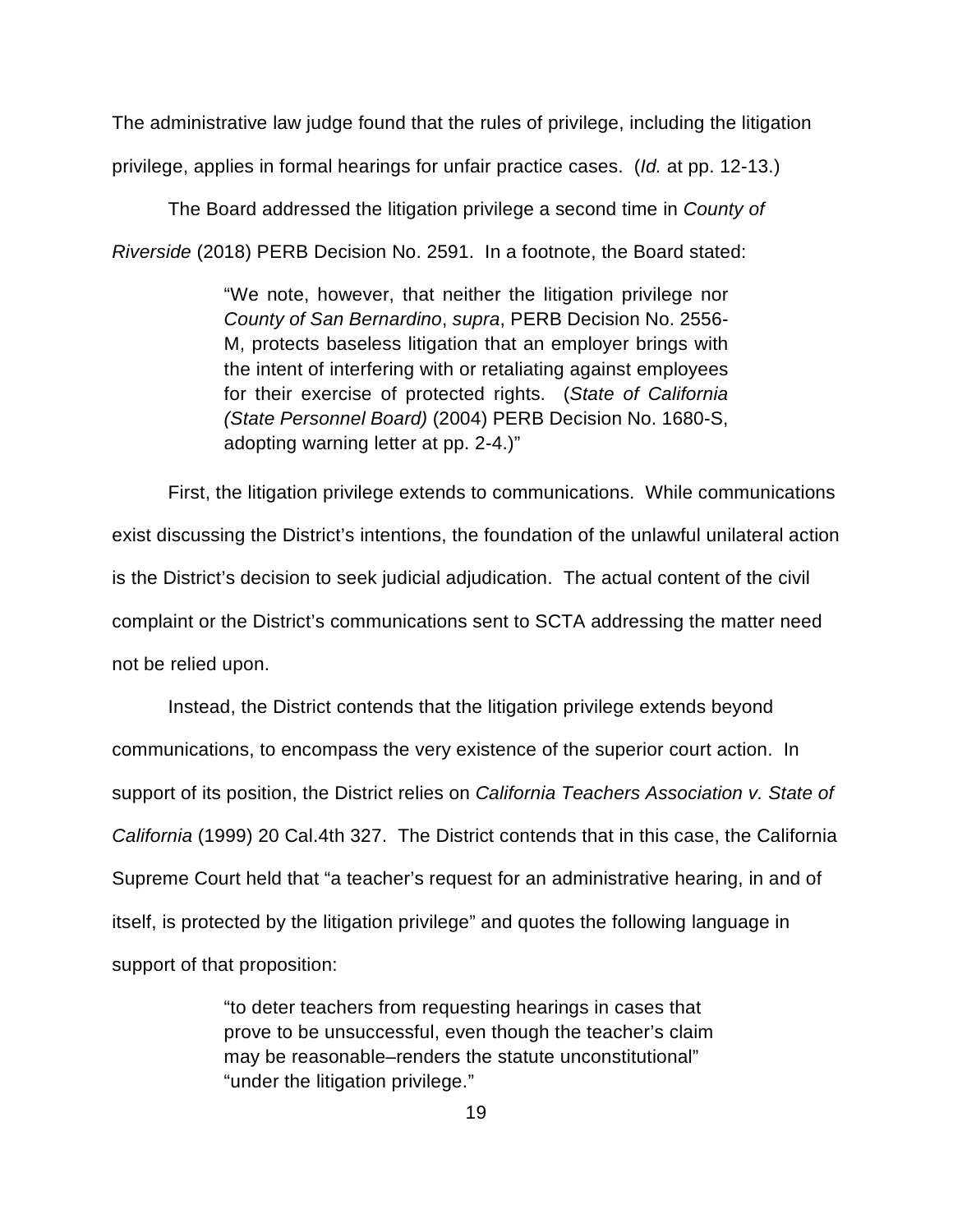I do not find this case supportive of the District's position. This case concerns the constitutionality of Education Code section 44944, subdivision (e), that requires a tenured teacher, who files an administrative appeal from a decision dismissing or suspending the teacher and loses, to pay half the costs of the administrative hearing. The language relied on by the District when read in completion, is a summary of the language of section 44944 subdivision (e) with no reference to the litigation privilege.

The single reference to litigation privilege was made when the court cited to *Pacific Gas & Electric Co. v. Bear Sterns & Co.* (1990) 50 Cal.3d 1118, 1130-1137, that "We assure all participants in litigation … 'the utmost broad privilege for publications made in the course of litigation. [Citations.] The policy of encouraging free access to the courts is so important that the litigation privilege extends … [citation] … to any action except one for malicious prosecution. [Citations." (*Id*. at pp. 1132-3, fns. Omitted.) The purpose of the privilege is to protect litigation communications, not baseless lawsuits. Therefore, the District's argument that its actions, as a whole, are covered from the litigation privilege is rejected.

2. Unclean Hands

The District also contends that the doctrine of unclean hands should preclude SCTA from relief because SCTA filed the instant unfair practice charge during the pendency of a grievance with the District under Article 4 of the parties' CBA. The District further argues that where it made a single attempt to ascertain the validity of an agreement in Superior Court, SCTA engaged in multiple PERB matters that should have been resolved in arbitration.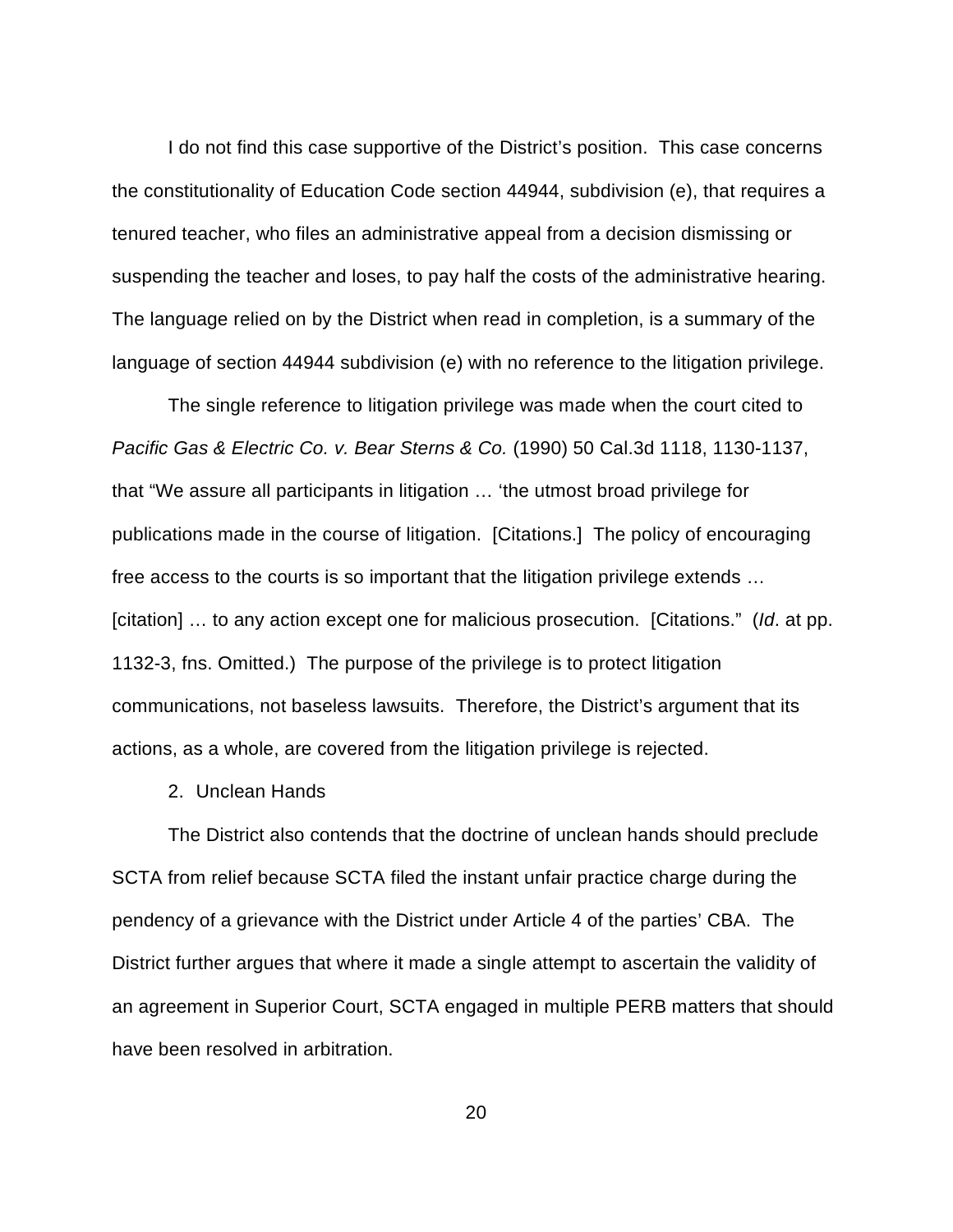The California Supreme Court recognized the doctrine of unclean hands stating:

> "The rule is settled in California that whenever a party who, as actor, seeks to set judicial machinery in motion and obtain some remedy, has violated conscience, good faith or other equitable principle in his prior conduct, then the doors of the court will be shut against him in limine; the court will refuse to interfere on his behalf to acknowledge his right, or to afford him any remedy."

## (*Lynn v. Duckel* (1956) 46 Cal.2d 845, 850.)

I do not find merit in the District's argument, and see no evidence establishing that SCTA has violated conscience, good faith or other equitable principle in its prior conduct. As an exclusive representative, within the meaning of EERA section 3540.1, subdivision (e), of the District's certificated employees, SCTA has the right to represent its members in their employment relations with public school employers. (EERA § 3543.1, subd. (a).) This right necessarily includes the right to represent their member in the filing of unfair practice charges. Moreover, PERB has the jurisdiction to resolve unfair practices in cases where the employer's conduct also constitutes the breach of an existing collective bargaining agreement. (*State of* 

*California (Departments of Veterans Affairs & Personnel Administration)*, *supra*, PERB Decision No. 1997-S.)

Simply because an employee organization files an unfair practice charge concurrent with a pending grievance, does not amount to unclean hands. The District's argument that unclean hands preclude SCTA from relief is rejected.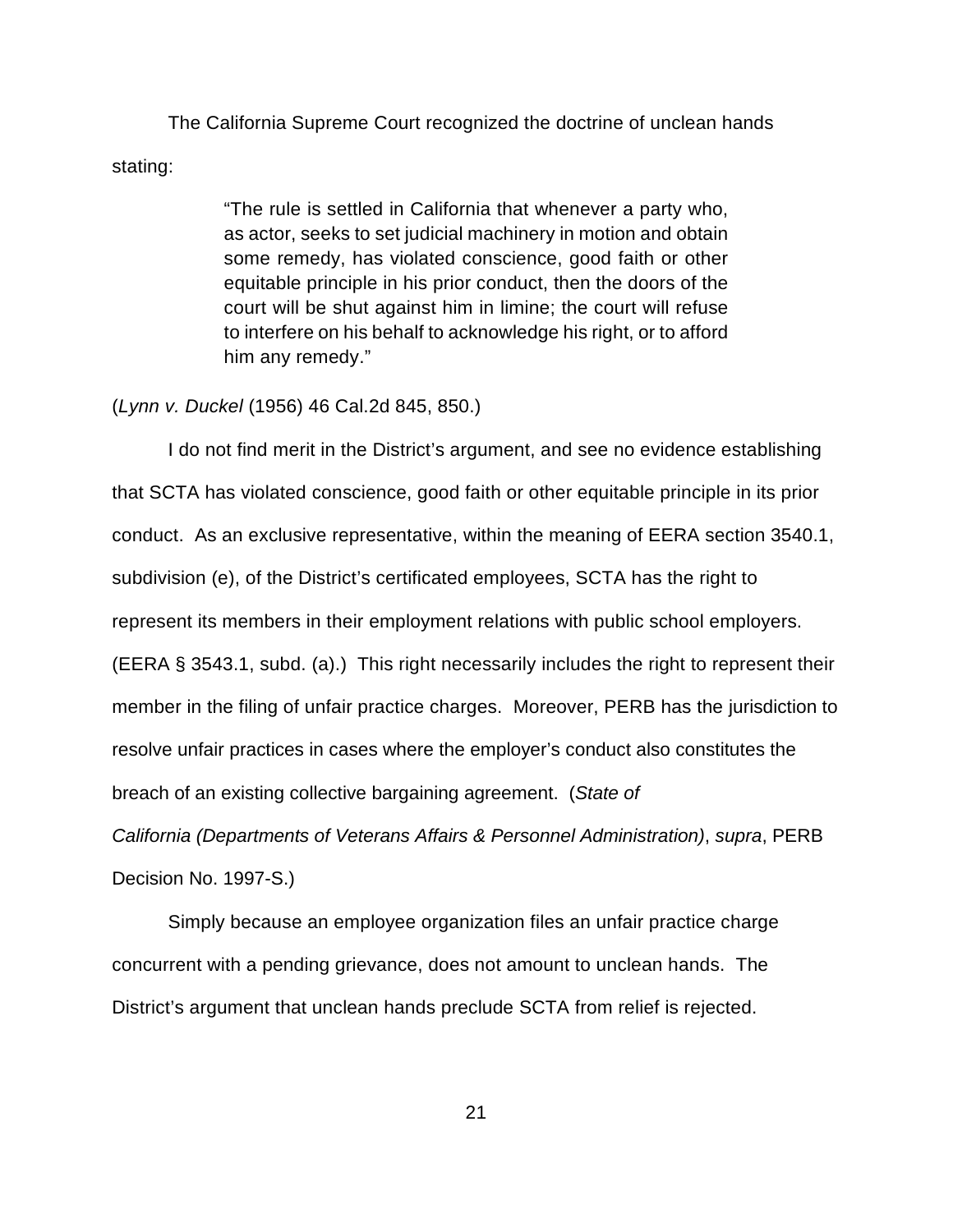Accordingly, I conclude that the District made an unlawful unilateral change in violation of EERA section 3543.5, subdivision (c). I further conclude that by the same conduct, the District interfered with the rights of bargaining unit employees to be represented by SCTA in violation of section 3543.5, subdivision (a), and denied SCTA its right to represent those employees in violation of section 3543.5, subdivision (b).

# Request for Information

An exclusive representative is entitled to all information that is necessary and relevant to the discharge of its duty to represent bargaining unit employees. (*Petaluma City Elementary School District/Joint Union High School District* (2016) PERB Decision No. 2485 at p. 17 (*Petaluma City ESD*).) PERB uses a liberal, discovery-type standard similar to that used by the courts, to determine relevance. (*Id.* at p. 16.)

When a union requests relevant information, the employer must either fully supply the information or timely and adequately explain its reasons for not doing so, and the employer bears the burden of proof as to any defense, limitation, or condition that it asserts. (*Sacramento City Unified School District* (2018) PERB Decision No. 2597, citing *Petaluma City ESD*, *supra*, PERB Decision No. 2485, pp. 19, 24.) A party answering a request for information must exercise the same diligence and thoroughness as it would "in other business affairs of importance," and a charging party need not show that it suffered harm or prejudice as a result of a responding party's lack of care. (*Ibid*.)

Failing to provide necessary and relevant information upon request, absent a valid defense, is a per se violation of the duty to negotiate in good faith. (*Petaluma*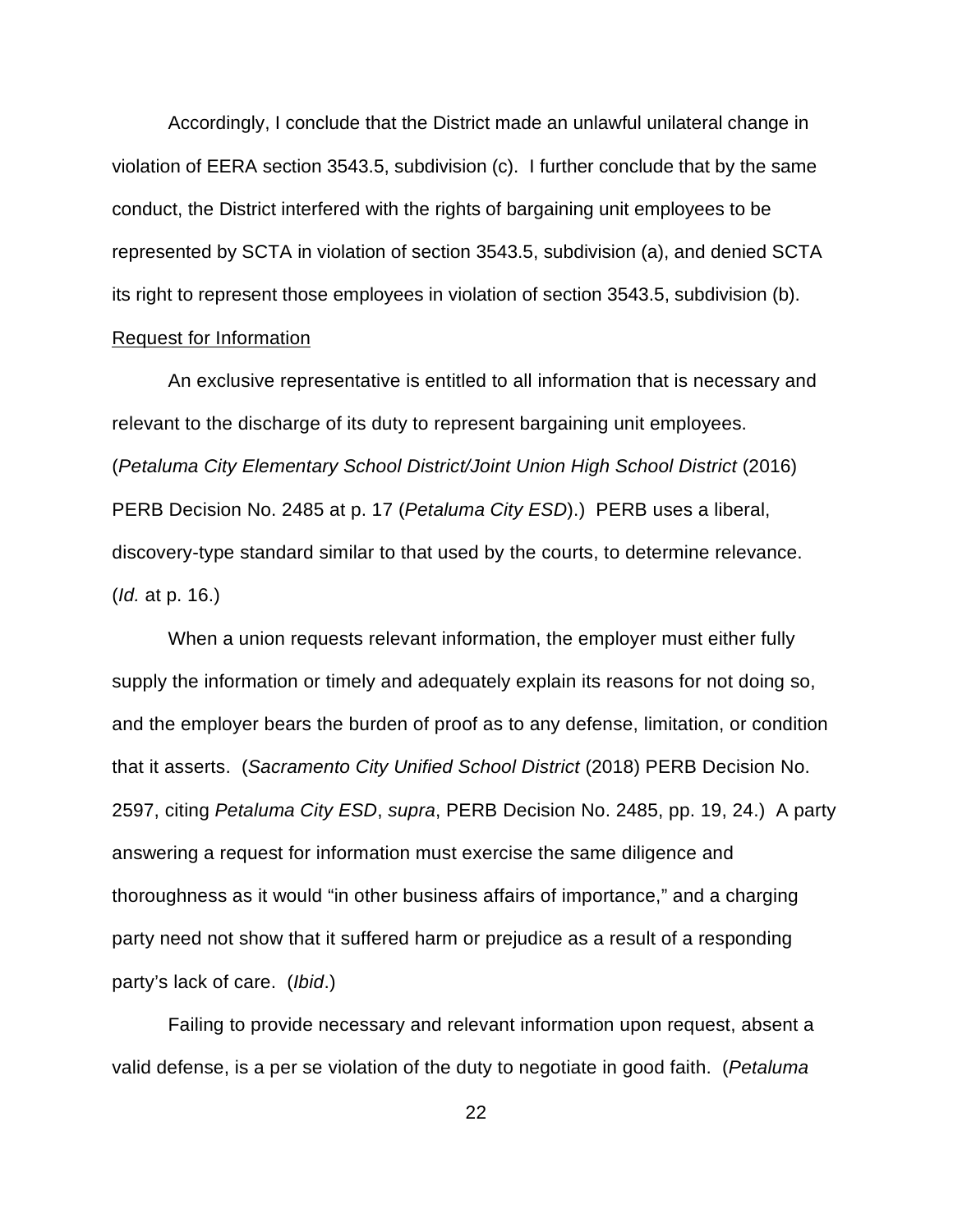*City ESD*, *supra*, PERB Decision No. 2485, pp. 19-20.) Even an unnecessary delay in providing such information constitutes a violation. (*Ibid*.) Thus, an employer that considers the request to be overly broad, burdensome, or ambiguous must still respond in a timely manner, either by attempting to comply, seeking clarification, or notifying the union of any concerns it has about producing the information. (*Id*., citing *UC Davis*, *supra*, PERB Decision No. 2101-H, pp. 35-36, *Keauhou Beach Hotel* (1990) 298 NLRB 702, and *United States Postal Service* (1985) 276 NLRB 1282, p. 1287; *Trustees of the California State University* (2004) PERB Decision No. 1597-H, p. 3 (*Trustees of the CSU*).)

The employer may raise bona fide objections to the form or the cost of the information requested. (*Los Rios Community College District* (1988) PERB Decision No. 670, pp. 12-13 (*Los Rios CCD*).) However, it must timely assert its objections to disclosure. (*Petaluma City ESD*, *supra*, PERB Decision No. 2485, p. 23; see also *Modesto City Schools and High School District* (1985) PERB Decision No. 479, p. 10.) In such instances, both parties must make a good faith attempt to resolve those objections in a mutually satisfactory way. (*Los Rios CCD*, *supra*, pp. 12-13; *Trustees of the CSU*, *supra*, PERB Decision No. 1597-H, p. 3)

The duty to supply requested information requires the same diligence and thoroughness exercised in other business affairs of importance. (*Petaluma City ESD*, *supra*, PERB Decision No. 2485, p. 19, citing *Compton Community College District* (1990) PERB Decision No. 790, adopting proposed dec., at p 29 (*Compton CCD*) and *NLRB v. Truitt Mfg. Co*. (1956) 351 U.S. 149, 153-154.) The fact that an employer eventually furnishes the requested information does not excuse an unreasonable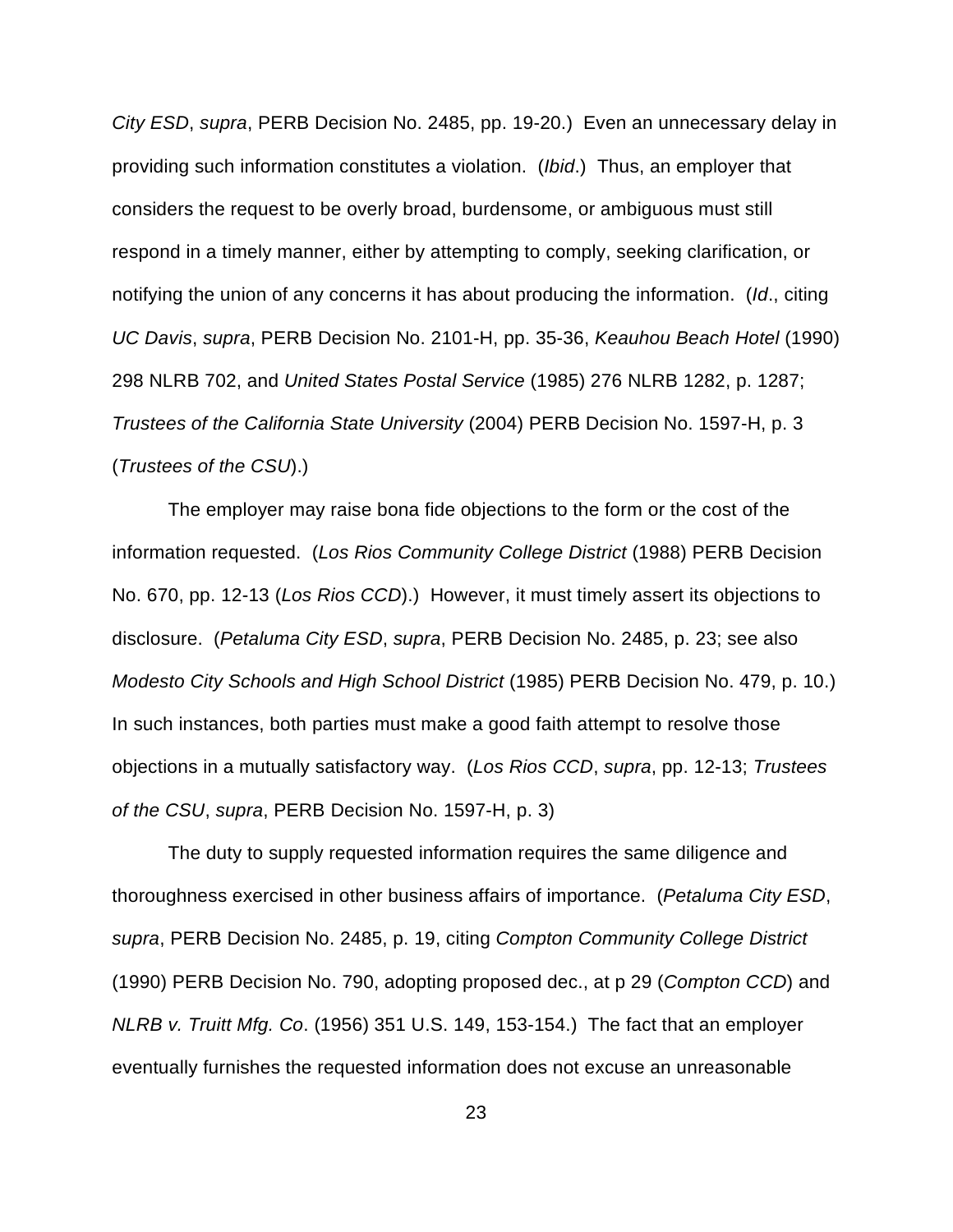delay. (*Petaluma City ESD*, p. 20, citing *Compton CCD*, p. 5, *Chula Vista City School District* (1990) PERB Decision No. 834, p. 51, and *K & K Trans. Corp. Inc*. (1981) 254 NLRB 722.) The reasonableness of the delay turns on the individual circumstances of each case. (*Petaluma City ESD*, p. 19.) However, the exclusive representative is not required to demonstrate that it was prejudiced to establish that the employer's delay in responding was unreasonable. (*Id*. at pp. 23-24.)

1. Relevance of the Requested Information

The District has not, at any point in time, disputed the relevance of the information SCTA requested in its October 9 request. Nevertheless, the information requested by SCTA was the dollar amount District administrators received as a result of vacation cash out during the 2017-2018 school year. This information was requested during the period in which the parties were discussing the parameters of the Framework Agreement. And, as Borsos testified, SCTA requested the information in order to better evaluate the District's claims that its financial distress precluded compliance with its contractual obligations set forth in the Framework Agreement's salary schedule provision. The Board has held that necessary and relevant information includes data relevant to a party's bargaining position, such as information to assess an employer's claims used to justify concessionary proposals (*City of Davis* (2018) PERB Decision No. 2582-M.) To the extent the information sought in SCTA's October 9 information request was relevant to the District's position on the parameters of the Framework Agreement, such information is necessary and relevant.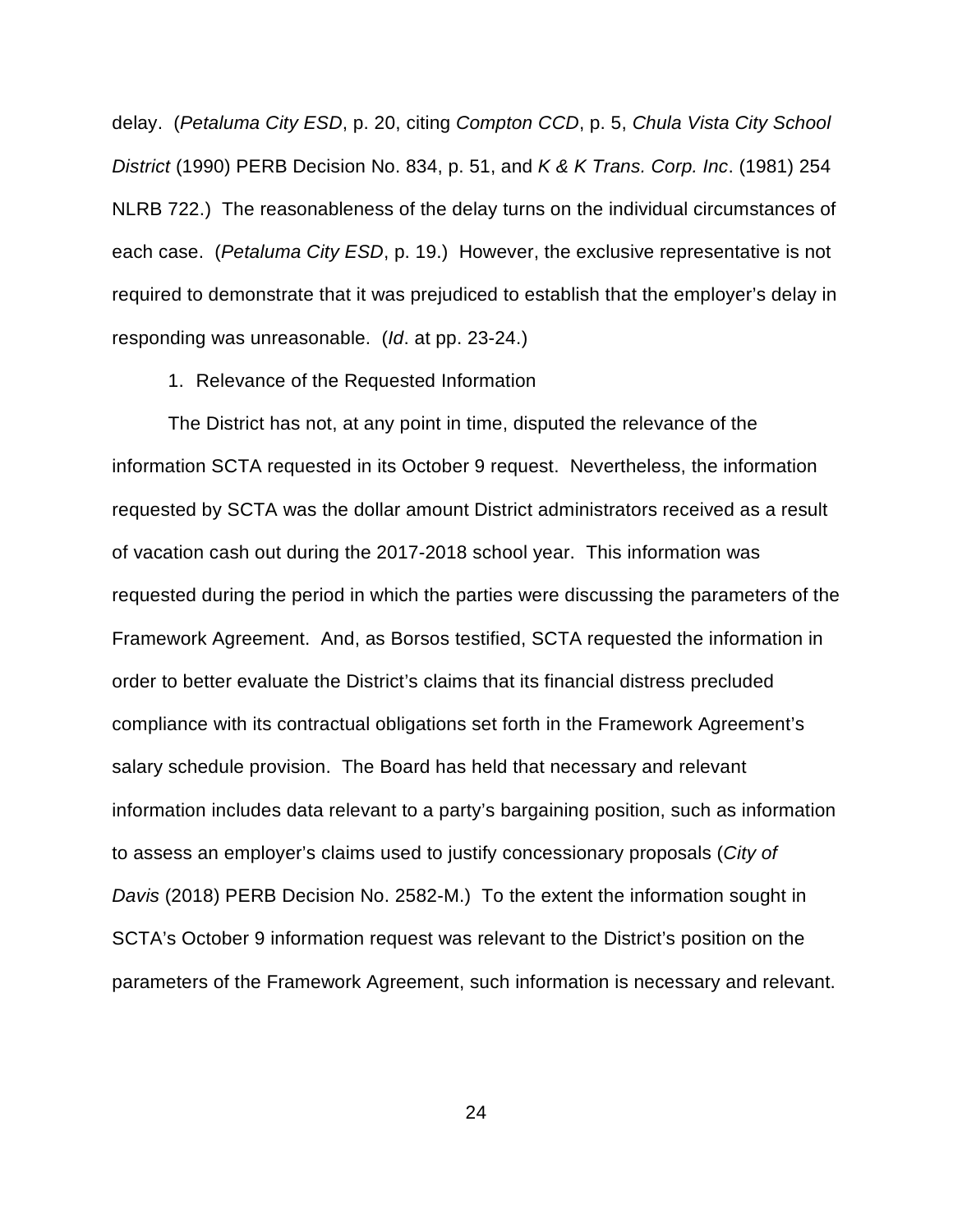# 2. Timing

On October 9, 2018, Borsos first submitted his request for "the amount each administrator received by individual in the cash out of vacation in 2017-18." The request was sent to Quinto, the District's Chief Business Officer, and copied to Cancy McArn, the District's Chief Human Resources Officer. Five- and one-half weeks later, Borsos sent a follow-up email to Bozio stating that the District seemed to "dragging [its] feet" on responding to the October 9 information request. Two weeks later, Bozio sent an email acknowledging SCTA's request, stating that it had identified responsive records, but that it would be initiating a process to "provide notice to all employees who have received a vacation cash out in order to alert them that their compensation information is being released." Bozio further stated that the District would produce responsive documents once the notification process had been completed. In total, nearly seven- and one-half weeks elapsed between Borsos' initial October 9 information request and the District's first response.

In *Petaluma City ESD*, *supra*, PERB Decision No. 2485, the union requested information during reopener negotiations about the costs of step and column salary increases for employees. (*Id*. at p. 20.) The Board found the requested information to be presumptively relevant and held that the employer's six-week delay in responding to the request, without any contemporaneous explanation, was unreasonable under the circumstances. (*Id*. at pp. 20-23.) It rejected the notion that the allegation should have been dismissed because the negotiating teams were not meeting at the time and the union did not show that it was prejudiced by the delay. (*Id*. at pp. 24-25; see also *Compton CCD*, *supra*, PERB Decision No. 790, p. 5, adopting proposed dec., at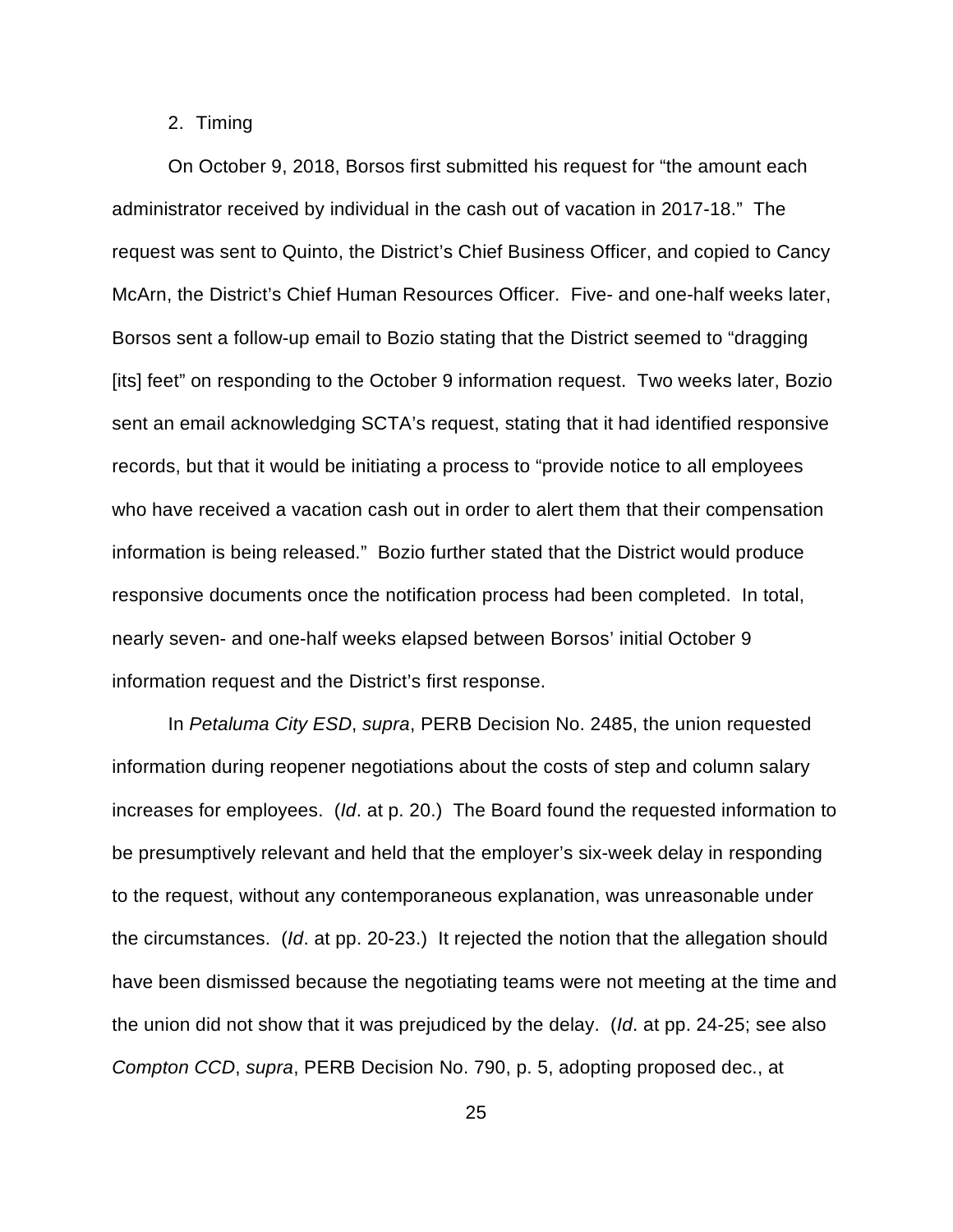p. 29.)

Similarly, here, the District failed to say anything in response to SCTA's information request for over seven weeks, and did not provide any information for nearly two additional weeks. This is a significant delay, without any contemporaneous explanation. The District attempts to explain its delay by highlighting the indirect path the October 9 request took getting to Bozio. However, at hearing, Bozio testified that while he is generally responsible for receiving and responding to requests for information from SCTA, the parties have no official or unofficial agreement that information requests must be sent him. The October 9 information request was sent to the District's Chief Business Officer and a copy was sent to the Chief Human Resources Officer. Without a policy stating that all requests are required to be sent to the District's In-House Counsel, the District's reliance on the fact that the request was first sent to Quinto is unreasonable. SCTA has established that the District has not exercised the same diligence and thoroughness as it would in other business affairs of importance. The District's failure to establish the reasonableness of its delay in responding to Borsos' request for necessary and relevant information constitutes a violation of the duty to meet and confer in good faith.

#### REMEDY

PERB has broad remedial powers to effectuate the purposes of EERA. EERA section 3541.5, subdivision (c), provides:

> "The board shall have the power to issue a decision and order directing an offending party to cease and desist from the unfair practice and to take such affirmative action, including but not limited to the reinstatement of employees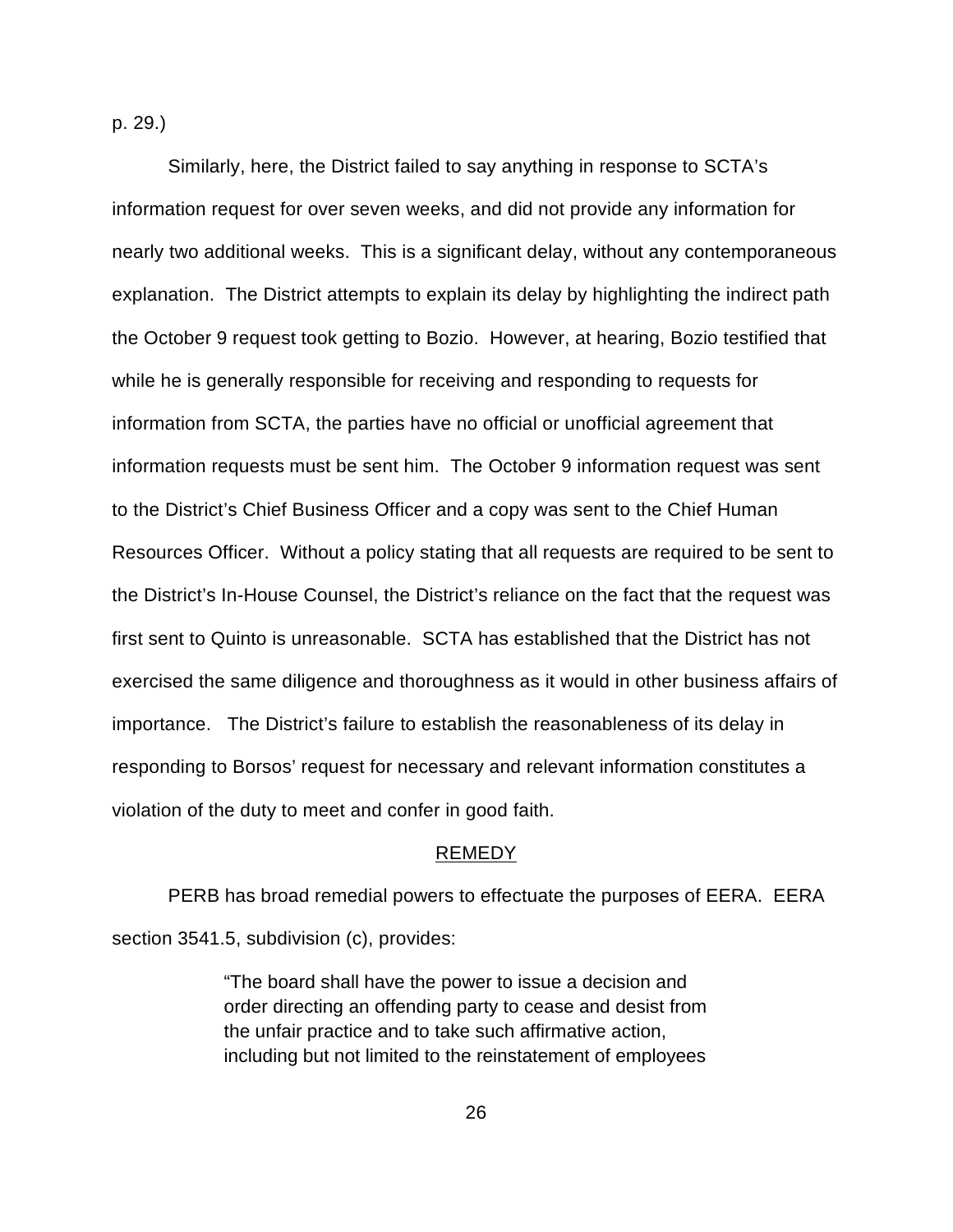with or without back pay, as will effectuate the policies of this chapter."

The District failed to meet and negotiate in good faith with SCTA violation of EERA section 3543.5, subdivision (c), by unilaterally changing the terms of the grievance-arbitration policy, without providing SCTA notice and the opportunity to bargain that decision or the effects of that decision. The appropriate remedy is an order that the District restore the status quo. (*Desert Sands Unified School District* (2010) PERB Decision No. 2092, p. 31.) In addition, SCTA incurred attorney fees to represent it in the proceeding before the Sacramento Superior Court. It is necessary to require the District to reimburse SCTA for its reasonable attorneys fees and litigation expenses incurred as a result of having to defend itself against the District and thereby make SCTA whole. (*Omnitrans* (2009) PERB Decision No. 2030-M, p. 30.) These proceedings would not have occurred but for the District's unilateral change to the parties' negotiated grievance arbitration policy.

It is also found that the District failed to meet and negotiate in good faith in violation of EERA section 3543.5, subdivision (c), when it failed to timely provide necessary and relevant information requested by SCTA. By the same conduct, the District interfered with the rights of employees to be represented by SCTA in violation of EERA section 3543.5, subdivision (a), and denied SCTA the right to represent bargaining unit employees in their employment relations with the District in violation of EERA section 3543.5, subdivision (b). It is appropriate to order the District to cease and desist from such conduct.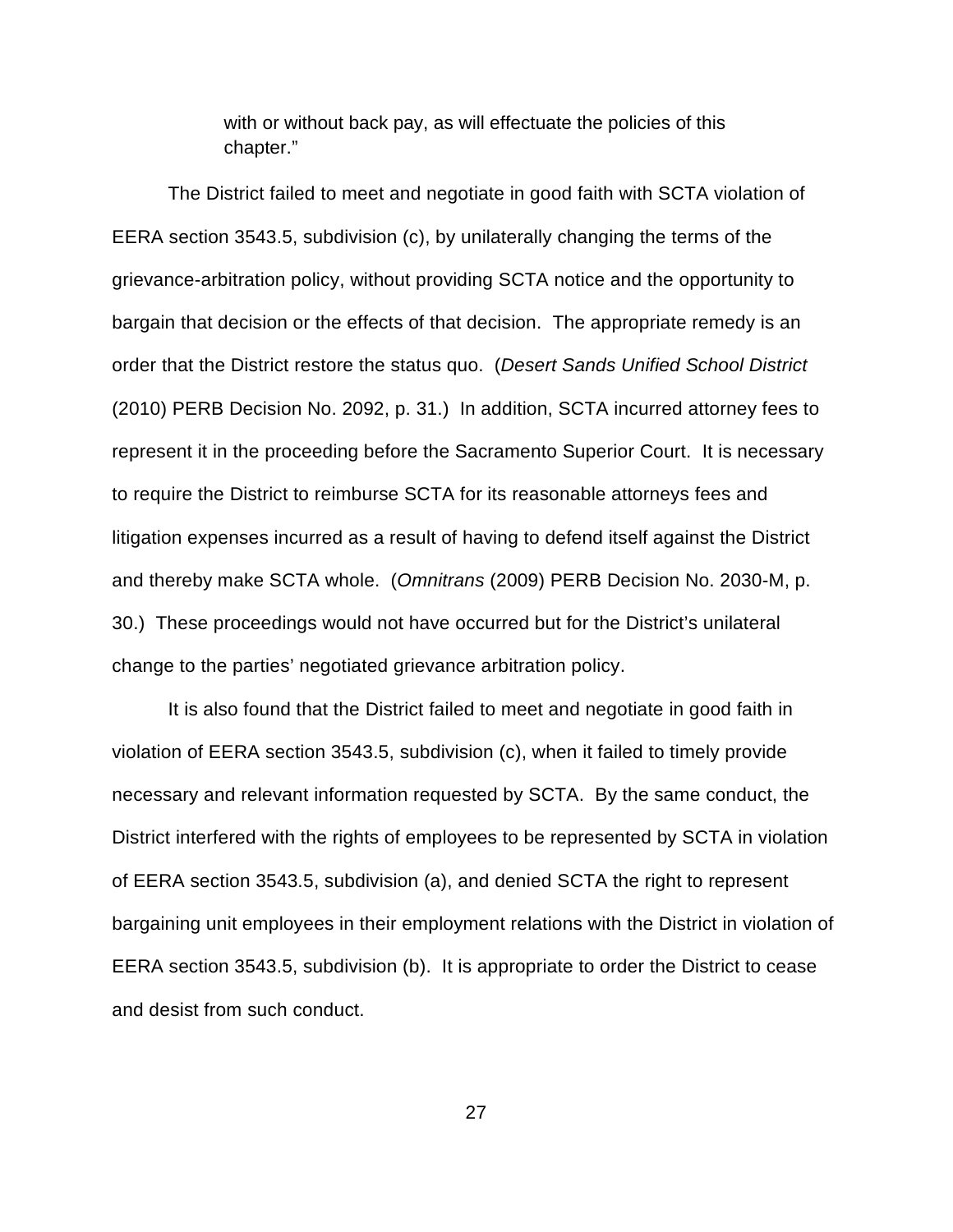In cases involving a failure to provide necessary and relevant information, an employer is typically ordered to provide the requested information upon the charging party's request. (*Trustees of the California State University*, *supra*, PERB Decision No. 613-H, adopted proposed decision, p. 22.) The District is ordered to provide, upon SCTA's request, any outstanding information responsive to SCTA's October 9 request for information.

Finally, it is appropriate to order the District to post a notice incorporating the terms of the order at all locations where notices to bargaining unit employees are customarily posted. In addition to the physical posting requirement, the notice shall be posted by electronic message, intranet, internet site, and other electronic means customarily used by the District to regularly communicate with bargaining unit employees. (*City of Sacramento* (2013) PERB Decision No. 2351-M.) The posting requirement effectuates the purposes of EERA by informing employees that the controversy has been resolved and the employer will comply with the ordered remedy. (*Regents of the University of California* (1998) PERB Decision No. 1263- H.) On May 7, 2020, in response to the COVID-19 pandemic, Governor Newsom issued Executive Order N-63-20 suspending physical posting requirements.<sup>[5](#page-52-0)</sup> In light

<span id="page-52-0"></span><sup>5</sup> Executive Order N-63-20, paragraph 10, states:

<sup>&</sup>quot;Any statute or regulation that requires a public employer to post notice on 'employee bulletin boards' is suspended, provided that the public employer provides such notice to its employees through electronic means, such as through electronic mail to its employees, posting on an employer-operated website frequented by its employees, or any other electronic means customarily used by the public employer to communicate with its employees."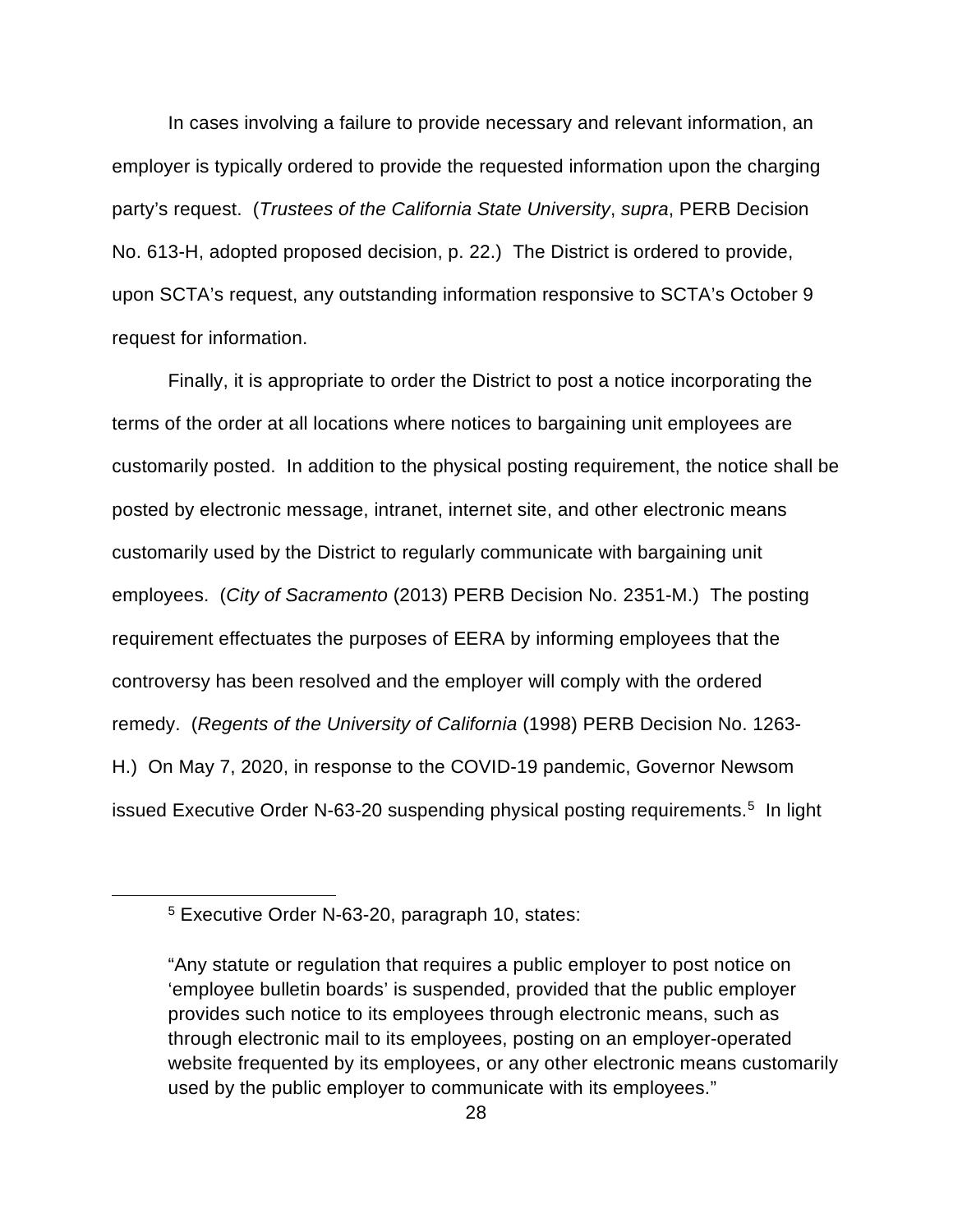of the ongoing pandemic, the District shall notify the PERB General Counsel or his/her designee if a majority of the bargaining unit employees are not physically reporting to work during the time the physical posting would commence. If appropriate, the PERB General Counsel will issue amended posting instructions. (*City of Culver City* (2020) PERB Decision No. 2731-M, p. 29, fn. 13.)

# PROPOSED ORDER

Upon the foregoing findings of fact and conclusions of law, and the entire record in the case, it is found that Sacramento City Unified School District (District) violated the Educational Employment Relations Act (EERA), Government Code section 3543.5, subdivisions (a), (b), and (c), by unilaterally changing the terms of the parties' grievance-arbitration policy, without providing SCTA notice and the opportunity to bargain that decision or the effects of that decision and by failing to timely respond to SCTA's October 9, 2018 request for information.

Pursuant to section 3541.5, subdivision (c), of the Government Code, it hereby is ORDERED that the District, its governing board and its representatives shall:

A. CEASE AND DESIST FROM:

1. Unilaterally changing the terms of the parties' grievance-arbitration policy.

2. Failing to provide necessary and relevant information to SCTA pursuant to the requirements of EERA.

3. Interfering with the right of bargaining unit employees to be represented by their employee organization.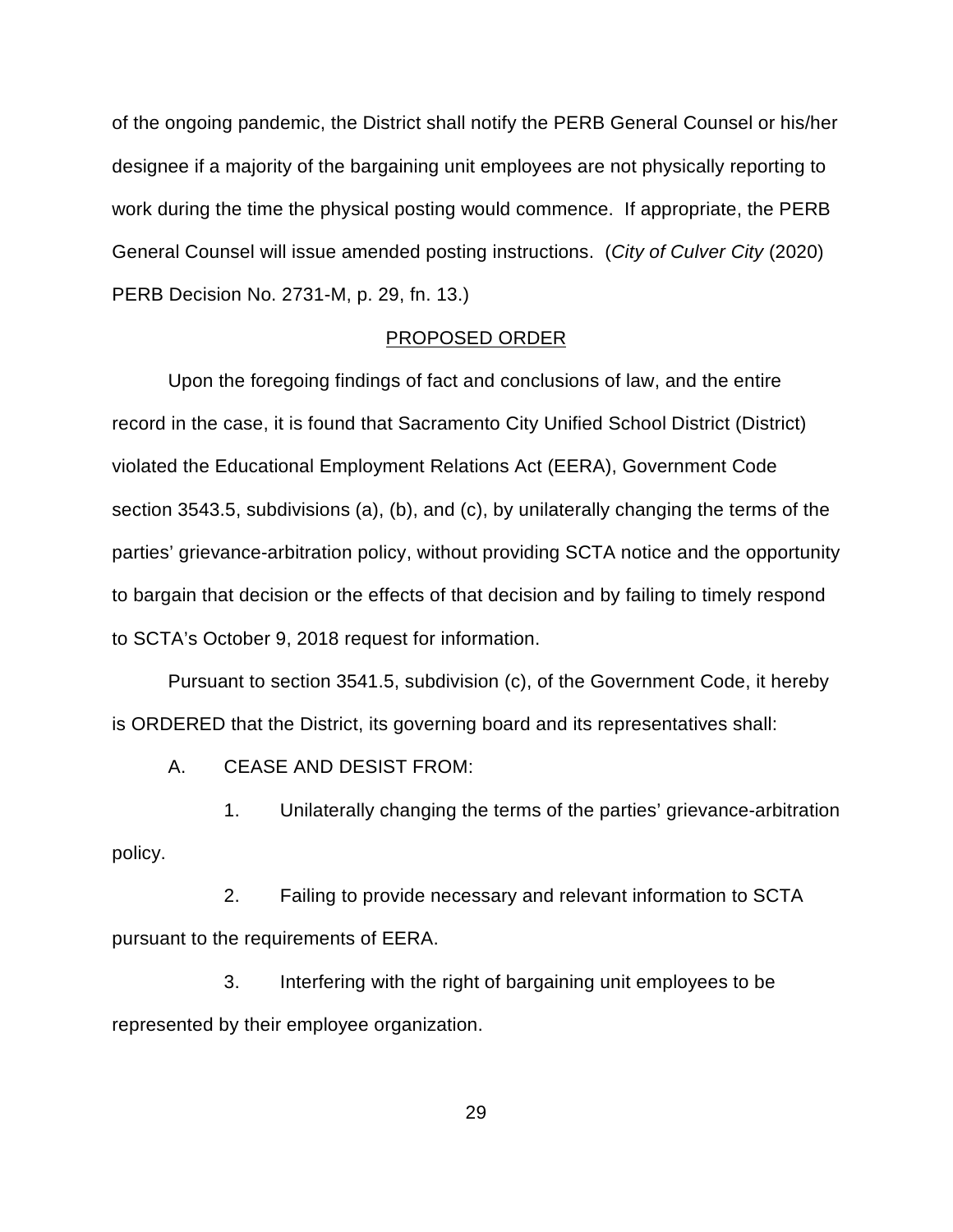4. Denying SCTA the right to represent bargaining unit employees in their employment relations with the District.

# B. TAKE THE FOLLOWING AFFIRMATIVE ACTIONS DESIGNED TO EFFECTUATE THE POLICIES OF THE ACT:

1. Make SCTA whole for monetary losses and losses it may have suffered as a result of litigating *Sacramento City Unified School District v. Sacramento City Teachers Association, CTA/NEA*, Sacramento Superior Court Case No. 34-2018- 00244737, including but not limited to the reimbursement of reasonable attorneys fees and litigation expenses incurred in defending itself. This award shall include interest at the rate of 7 percent per annum.

2. Provide, upon SCTA's request, any outstanding information responsive to SCTA's October 9 request for information.

3. Within 10 workdays of the service of a final decision in this matter, post at all District locations where notices to employees in the certificated bargaining unit are customarily posted, copies of the Notice attached hereto as an Appendix. In addition to physical posting, the Notice shall be posted by electronic means customarily used by the District to regularly communicate with employees in the bargaining unit. The Notice must be signed by an authorized agent of the District, indicating that it will comply with the terms of this Order. Such posting shall be maintained for a period of 30 consecutive workdays. Reasonable steps shall be taken to ensure that the Notice is not reduced in size, altered, defaced, or covered with any other material. In light of the ongoing COVID-19 pandemic, the District shall notify the General Counsel of the Public Employment Relations Board (PERB) or the General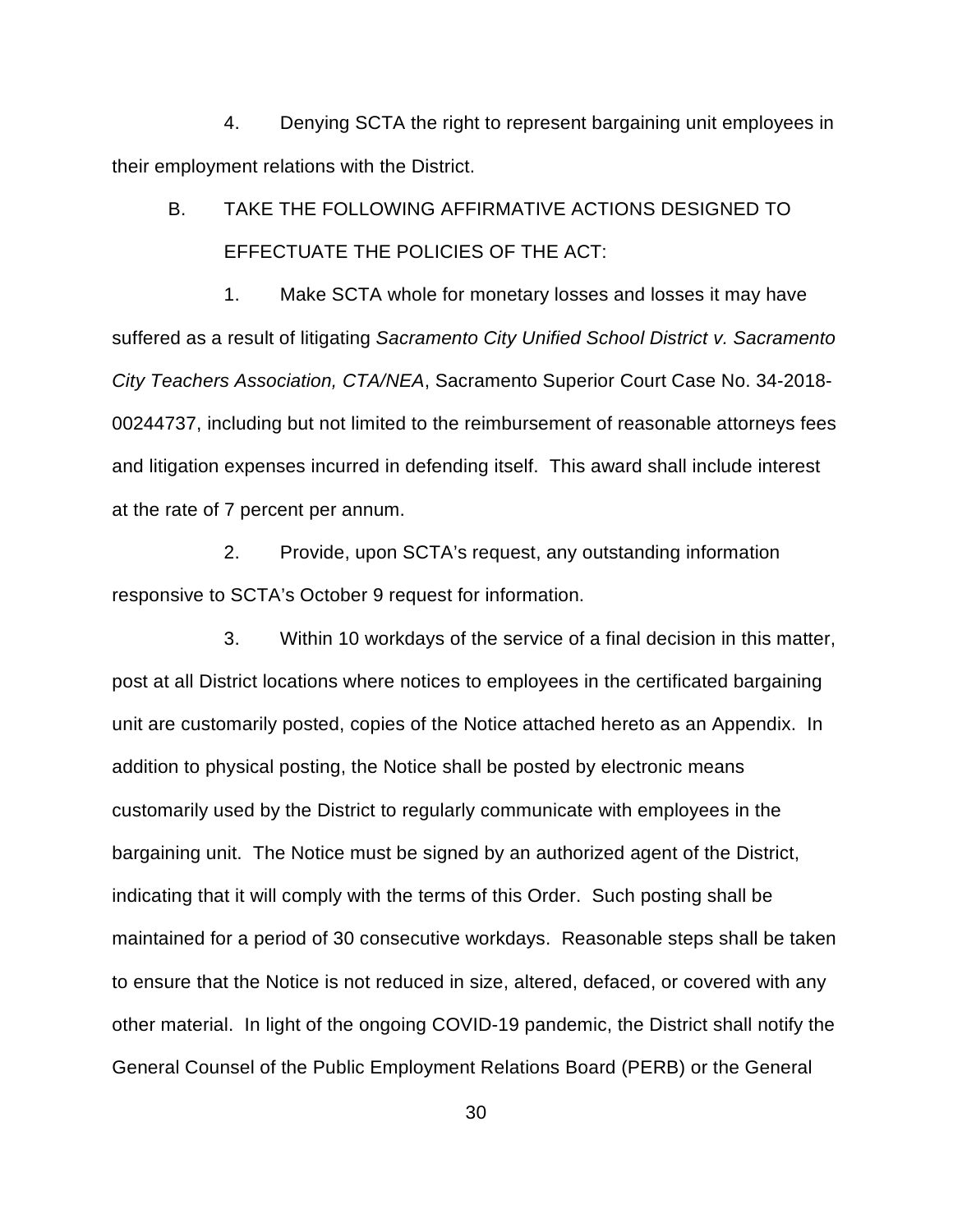Counsel's designee, if a majority of the bargaining unit employees are not physically reporting to work during the time the physical posting would commence

4. Written notification of the actions taken to comply with this Order shall be made to the General Counsel of the Public Employment Relations Board (PERB or Board), or the General Counsel's designee. The District shall provide reports, in writing, as directed by the General Counsel or his/her designee. All reports regarding compliance with this Order shall be concurrently served on SCTA.

# RIGHT TO APPEAL

Pursuant to California Code of Regulations, title 8, section 32305, this Proposed Decision and Order shall become final unless a party files a statement of

exceptions with the Public Employment Relations Board (PERB or Board) itself within

20 days of service of this Decision. The Board's address is:

Public Employment Relations Board Attention: Appeals Assistant 1031 18th Street Sacramento, CA 95811-4124 Telephone: (916) 322-8231 Facsimile: (916) 327-9425 E-File: [PERBe-file.Appeals@perb.ca.gov](mailto:PERBe-file.Appeals@perb.ca.gov)

In accordance with PERB regulations, the statement of exceptions should

identify by page citation or exhibit number the portions of the record, if any, relied upon for such exceptions. (Cal. Code Regs., tit. 8, § 32300.)

A document is considered "filed" when actually received during a regular PERB business day. (Cal. Code Regs., tit. 8, §§ 32135, subd. (a) and 32130; see also Gov. Code, § 11020, subd. (a).) A document is also considered "filed" when received by facsimile transmission before the close of business together with a Facsimile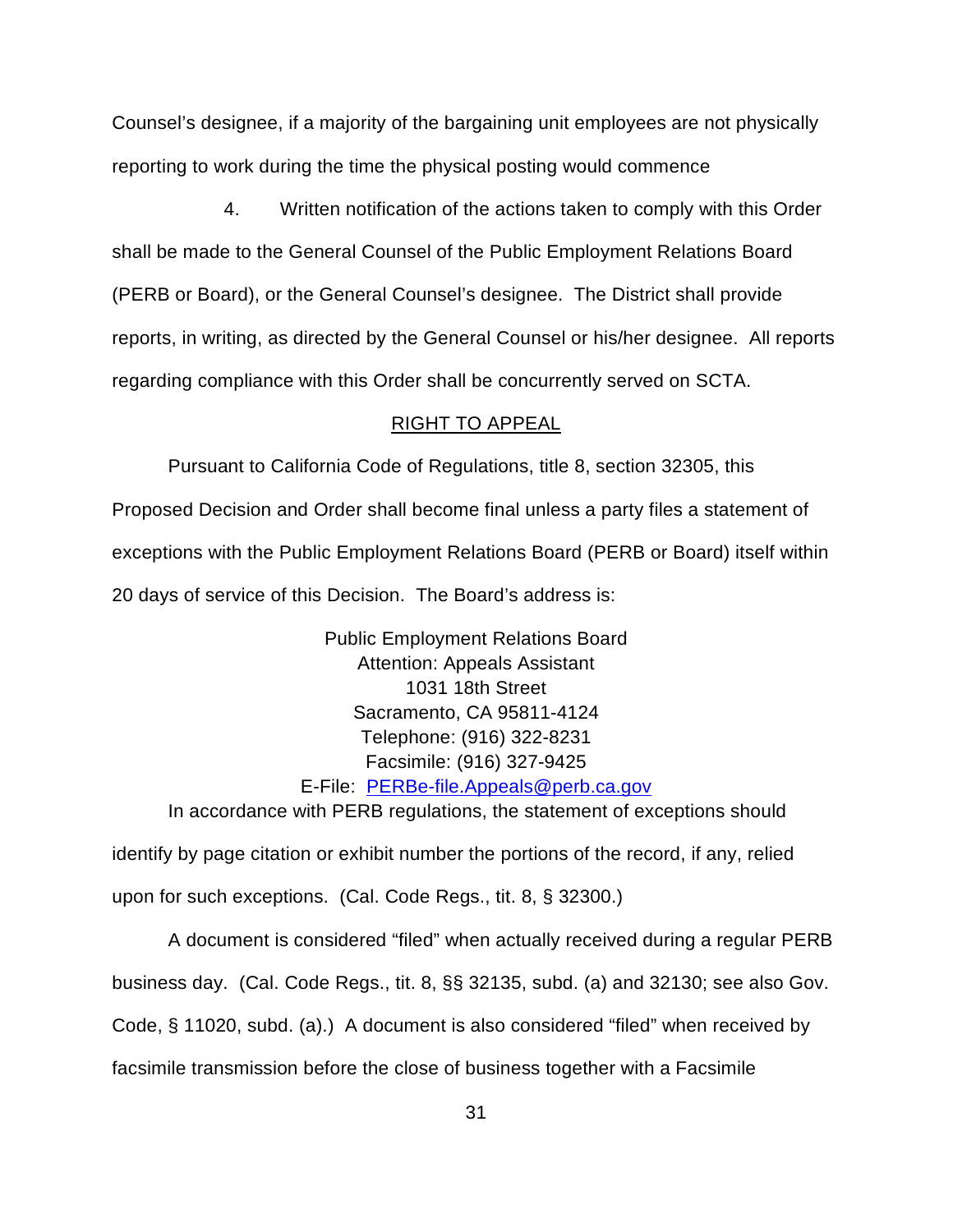Transmission Cover Sheet which meets the requirements of California Code of Regulations, title 8, section 32135, subdivision (d), provided the filing party also places the original, together with the required number of copies and proof of service, in the U.S. mail. (Cal. Code Regs., tit. 8, § 32135, subds. (b), (c), and (d); see also Cal. Code Regs., tit. 8, §§ 32090 and 32130.)

Any statement of exceptions and supporting brief must be served concurrently with its filing upon each party to this proceeding. Proof of service shall accompany each copy served on a party or filed with the Board itself. (See Cal. Code Regs., tit. 8, §§ 32300, 32305, 32140, and 32135, subd. (c).)